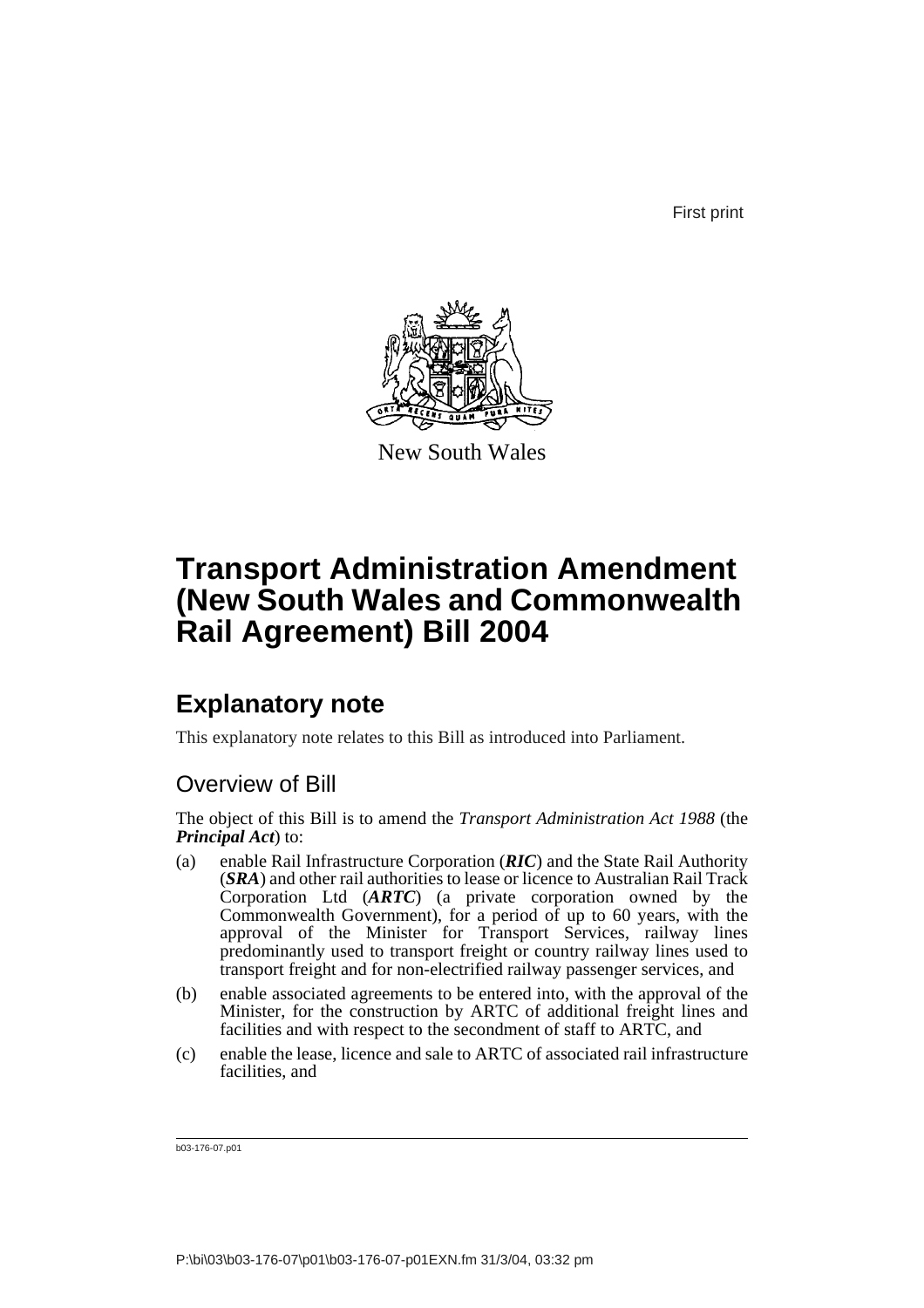Explanatory note

- (d) confer on ARTC the rights and responsibilities of a rail infrastructure owner in respect of the leased or licensed railway lines, and
- (e) enable RIC, Rail Corporation New South Wales (*RailCorp*) and the SRA to enter into an agreement with ARTC, with the approval of the Minister, for or with respect to the management by  $ARTC$  of other railway lines predominantly used to transport freight or country railway lines used to transport freight and for non-electrified railway passenger services, and
- (f) make other consequential amendments and provision of a savings and transitional nature.

The proposed Act also makes consequential amendments to other Acts and a regulation.

## Outline of provisions

**Clause 1** sets out the name (also called the short title) of the proposed Act.

**Clause 2** provides for the commencement of the proposed Act on a day or days to be appointed by proclamation.

**Clause 3** is a formal provision that gives effect to the amendments to the *Transport Administration Act 1988* set out in Schedule 1.

**Clause 4** is a formal provision that gives effect to the amendments to the Acts and regulation set out in Schedule 2.

### **Schedule 1 Amendment of Transport Administration Act 1988 No 109**

#### **ARTC arrangements**

**Schedule 1 [13]** inserts proposed Part 8A (ARTC arrangements) into the Principal Act. The proposed Part contains the following provisions:

Proposed Division 1 (Preliminary)

Proposed section 88A defines terms used in the proposed Part, including *rail authority* which means RailCorp, RIC, the SRA, Transport Infrastructure Development Corporation or any other person or body prescribed by the regulations. A *freight line* means a railway line that is part of the NSW rail network and that is predominantly used for freight services or freight services and passenger services on non-electrified railway lines.

Explanatory note page 2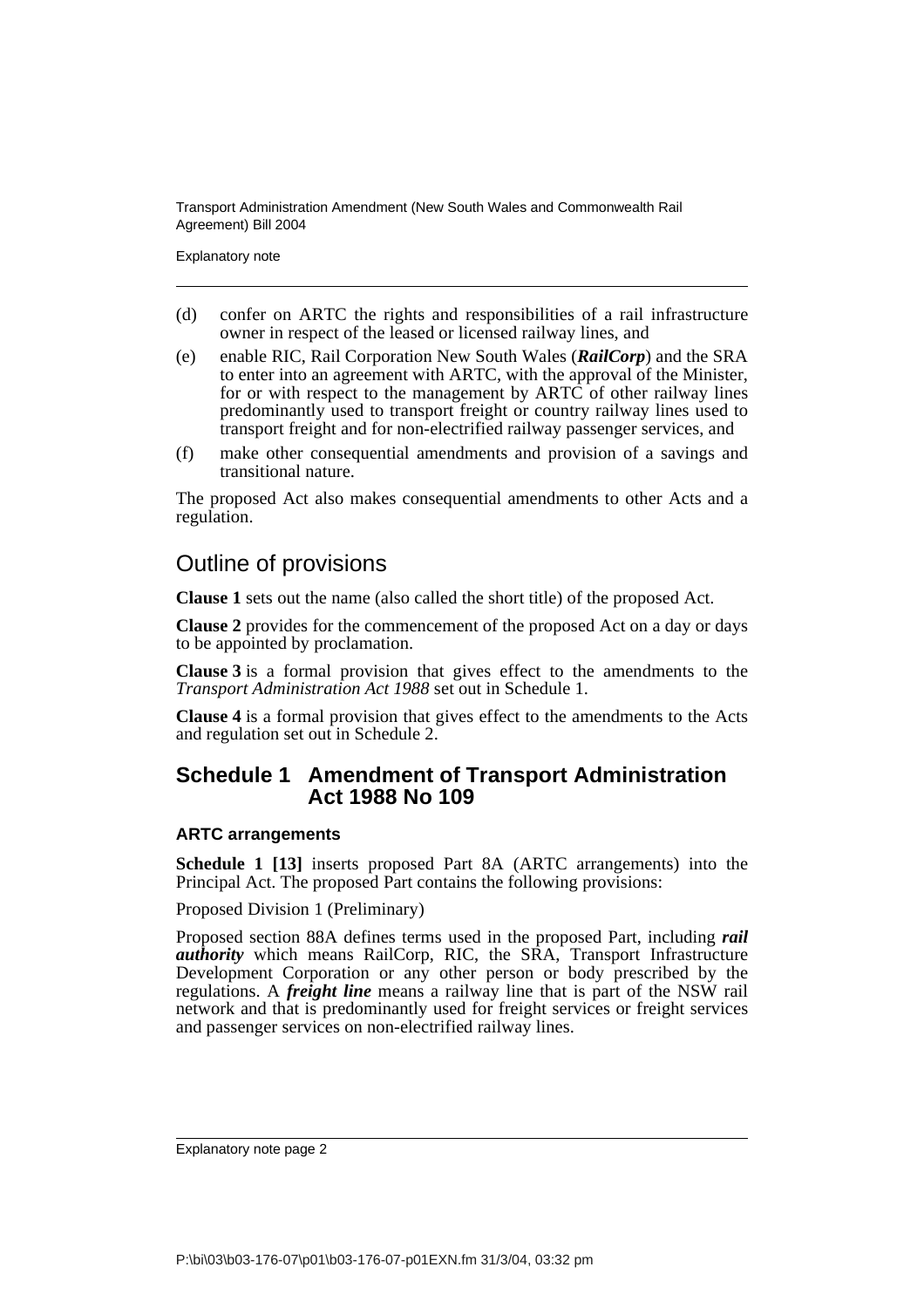Explanatory note

Proposed Division 2 (Arrangements between rail authorities and ARTC)

Proposed section 88B enables a rail authority, with the approval of the Minister, to lease to ARTC, or grant a licence to ARTC with respect to, land used for proposed freight lines, land providing access to them, such additional land as ARTC may request that is required in connection with rail operations and all or any related rail infrastructure facilities (an *ARTC lease or licence*). A rail authority may, with the approval of the Minister, also enter into an arrangement with ARTC for the purpose of ARTC constructing proposed freight lines and associated facilities or other rail infrastructure facilities and other arrangements with respect to ancillary or incidental matters. A lease or licence may provide for rights relating to intellectual property. The total maximum term of any lease or licence of land or facilities is to be 60 years.

Proposed section 88C enables a rail authority, with the approval of the Minister, to enter into an agreement or other arrangement with ARTC for or with respect to the management by ARTC of freight lines not subject to an ARTC lease or licence. The total maximum term of any such agreement or arrangement in relation to a freight line is to be 60 years.

Proposed section 88D enables a rail authority, with the approval of the Minister, to enter into an agreement or other arrangement with ARTC for the provision by a rail authority to ARTC of transition support services in connection with an ARTC arrangement.

Proposed section 88E makes it clear that a rail authority may sell movable plant, machinery, equipment, stores and consumables to ARTC.

Proposed section 88F provides that a lease, licence, agreement or other arrangement entered into under the proposed Part (an *ARTC arrangement*) has effect despite the requirements for consent under any other arrangement.

Proposed section 88G severs the title to rail infrastructure facilities subject to an ARTC lease or licence or situated on land subject to an ARTC lease or licence, or rail infrastructure facilities installed or established by ARTC for the purposes of an ARTC lease or licence, from that of the land on which they are situated so they may be dealt with as separate personal property. Station facilities owned by RailCorp, RIC or the SRA that are situated on land subject to an ARTC lease or licence are also taken to be severed from the land and may be so dealt with. The proposed section does not affect the title to land and rail infrastructure facilities or station facilities subject to an existing lease by the rail authority when an ARTC lease or licence is entered into.

Proposed section 88H confers on ARTC the functions of holding, managing, maintaining and establishing rail infrastructure facilities subject to an ARTC arrangement. It also enables ARTC to own and sell or otherwise dispose of such rail infrastructure facilities in accordance with any such arrangement.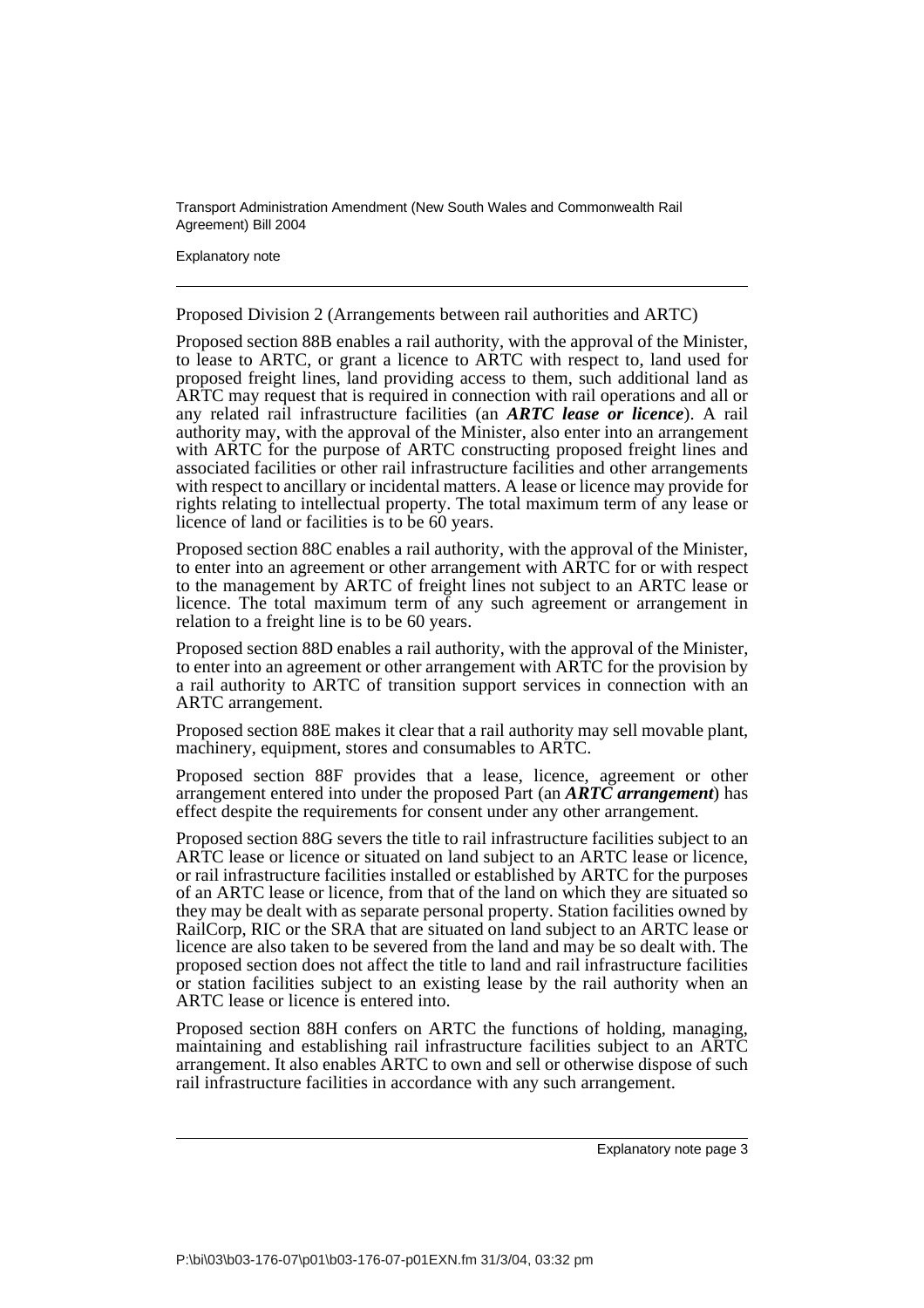Explanatory note

Proposed section 88I enables the Minister, by order in writing, to transfer assets, rights and liabilities of a rail authority or a subsidiary of a rail authority to ARTC. Any such assets, rights and liabilities may be further transferred to a rail authority or other government bodies. Transfers of both kinds may be only in relation to assets, rights or liabilities concerning, or relating to, an ARTC arrangement or proposed arrangement and with ARTC's consent or in accordance with an ARTC arrangement. On termination of an ARTC arrangement, the Minister may order that ARTC rail infrastructure facilities, and related assets, rights or liabilities, be transferred to a rail authority, a State owned corporation, the Crown or any other person or body acting on behalf of the Crown. Certain limitations are placed on transfers of assets, rights or liabilities relating to rail infrastructure facilities used by ARTC for both the purposes of an ARTC arrangement and for other business purposes.

Proposed Division 3 (Rail services, access and infrastructure obligations)

Proposed section 88J imposes on ARTC a duty to maintain the linear continuity of railway lines affected by, or subject to, an ARTC arrangement.

Proposed section 88K imposes on ARTC an obligation to provide persons with access under any current NSW rail access undertaking to the part of the NSW rail network for which it is a rail infrastructure owner. It also enables a rail authority to authorise ARTC to act as its agent or to provide it with other services in relation to the sale of access to parts of the NSW rail network and enables infrastructure disputes involving ARTC to be dealt with under the *Independent Pricing and Regulatory Tribunal Act 1992*.

Proposed section 88L provides that an ARTC arrangement may provide for the conferral on ARTC of responsibility for network control for those parts of the NSW rail network for which it is a rail infrastructure owner.

Proposed section 88M prohibits ARTC from selling or otherwise dealing with land or rail infrastructure facilities subject to an ARTC lease or licence, or rail infrastructure facilities it installs or establishes in or on land subject to an ARTC lease or licence, in a way that affects, or is likely to affect, the linear continuity of railway lines affected by, or subject to, an ARTC arrangement. It also prohibits the assignment or mortgaging by ARTC of all or any of its interests in an ARTC arrangement. It makes it clear that ARTC may grant other security interests over its rights in an ARTC arrangement, but with limitations. A transaction that contravenes the proposed section is, to the extent it contravenes it, void.

Proposed section 88N relieves a rail authority from any obligation to be accredited under the *Rail Safety Act 2002* for railway operations that ARTC carries out instead of the rail authority under an ARTC lease or licence and makes it clear that ARTC is the responsible operator under that Act.

Explanatory note page 4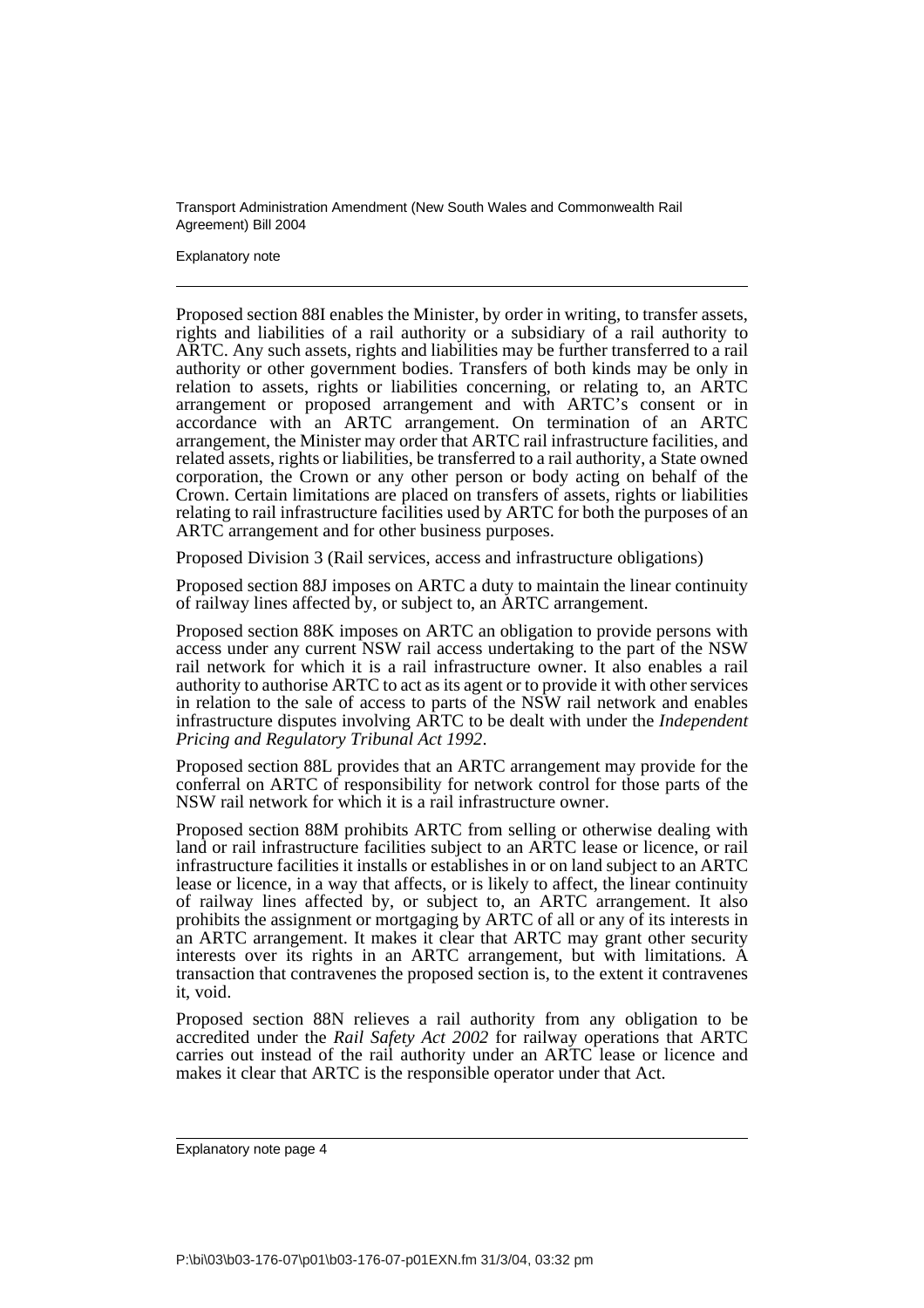Explanatory note

Proposed section 88O provides that both ARTC and a rail authority are to hold a licence under the *Protection of the Environment Operations Act 1997* in relation to railway systems activities carried out by them on the same land.

Proposed section 88P confers on ARTC the functions of an owner under the *Heritage Act 1977* in relation to land or rail infrastructure facilities the subject of an ARTC lease or licence and requires ARTC to keep a heritage register in relation to any such land or facilities.

Proposed section 88Q enables ARTC to be treated as a public authority under the *Threatened Species Conservation Act 1995* in relation to land or rail infrastructure facilities the subject of an ARTC lease or licence for the purposes of recovery plans or threat abatement plans.

Proposed section 88R enables regulations to be made under the *Environmental Planning and Assessment Act 1979* in relation to activities related to rail infrastructure facilities, including the requirements to be met in relation to the environmental assessment of and consultation about any such activities, if ARTC is prescribed as a public authority for the purposes of Part 5 of that Act.

Proposed Division 4 (Prohibition on vertical integration)

Proposed section 88S prohibits ARTC, an associate of ARTC or any successor of ARTC or any associate of a successor of ARTC, from providing rail freight services or passenger services for reward or with respect to the NSW rail network, while any ARTC arrangement is in force. The Minister may, by order in writing, direct a person contravening the prohibition not to engage in that conduct. The Minister may approve of the provision of services that would otherwise contravene the proposed section.

Proposed section 88T enables the Supreme Court, on the application of the Minister, to grant an injunction to restrain a person from engaging in conduct that constitutes or would constitute a contravention of proposed section 88S. The Supreme Court may also grant an interim injunction in a matter.

Proposed Division 5 (Staffing arrangements)

Proposed section 88U enables a rail authority, with the approval of the Minister, to enter into an agreement with ARTC for or with respect to the use of members of staff of the rail authority for the purposes of an ARTC arrangement. Any such agreement may provide for the temporary placement of members of staff with ARTC and enable ARTC to exercise the rail authority's functions for or with respect to staff (other than dismissal).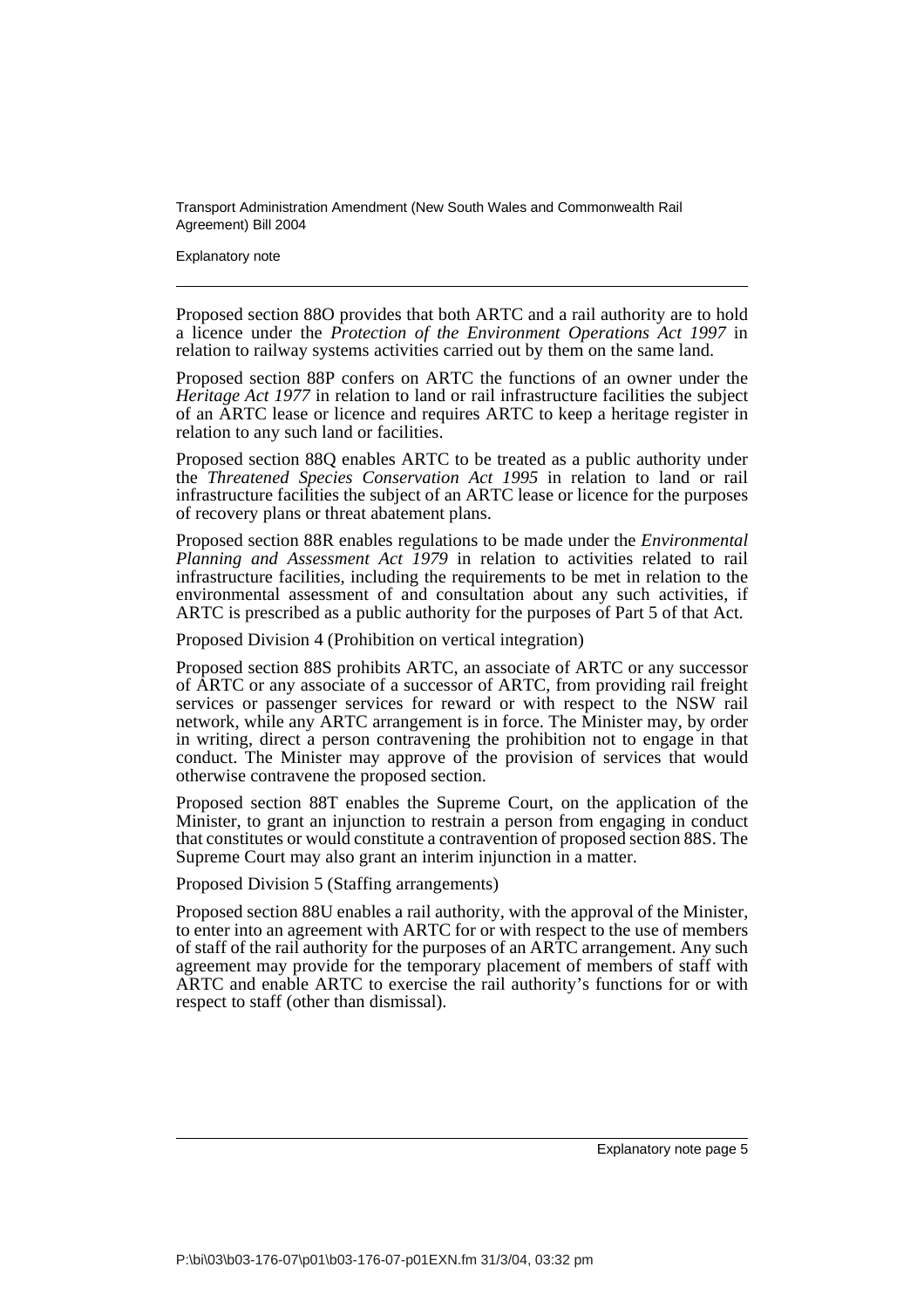Explanatory note

Proposed section 88V provides for the temporary placement of members of staff of a rail authority with ARTC, either voluntarily or by direction of the chief executive of the rail authority in accordance with an agreement (*temporary members of staff of ARTC*). A temporary placement may be ended at any time by direction of the chief executive of the rail authority.

Proposed section 88W makes it clear that a temporary placement may be for a specified period or an indefinite period.

Proposed section 88X deems ARTC to be the employer of a temporary member of staff of ARTC for the purposes of employer obligations under the *Rail Safety Act 2002*.

Proposed section 88Y confers on ARTC the functions and liabilities of an employer in relation to a temporary member of staff of ARTC for the purposes of employer obligations under the *Occupational Health and Safety Act 2000*, and other employer liability legislation, and makes it clear that obligations under that legislation are not imposed on the rail authority that is the employer of the member of staff. The proposed section makes it clear that a rail authority, and its directors or persons concerned in its management, are not liable for offences under that legislation arising out of an act or omission of a temporary member of staff of ARTC in the course of or that are connected with that temporary placement.

Proposed section 88Z makes it clear that the Crown (other than a rail authority) is not vicariously liable for the acts or omissions of a temporary member of staff of ARTC by operation of the *Law Reform (Vicarious Liability) Act 1983*.

Proposed section 88ZA provides for the making of regulations for the purposes of workers compensation legislation to treat ARTC as an employer and to confer functions of employers under that legislation, in respect of temporary members of staff of ARTC, on ARTC or the transferring rail authority, or both. It also enables other requirements of that legislation to be modified, as well as the application of provisions under that legislation relating to certain common law damages to damages claims against ARTC or the transferring rail authority, or both.

Proposed section 88ZB makes it clear that temporary members of staff of ARTC remain members of staff of the rail authority and do not become employees of ARTC.

Proposed Division 6 (State taxes)

Proposed section 88ZC enables the regulations to provide that State tax is not payable in respect of any matter or thing, or classes of matters or things, prescribed by the regulations and done by a rail authority or ARTC in connection with an ARTC arrangement or proposed ARTC arrangement or for the purposes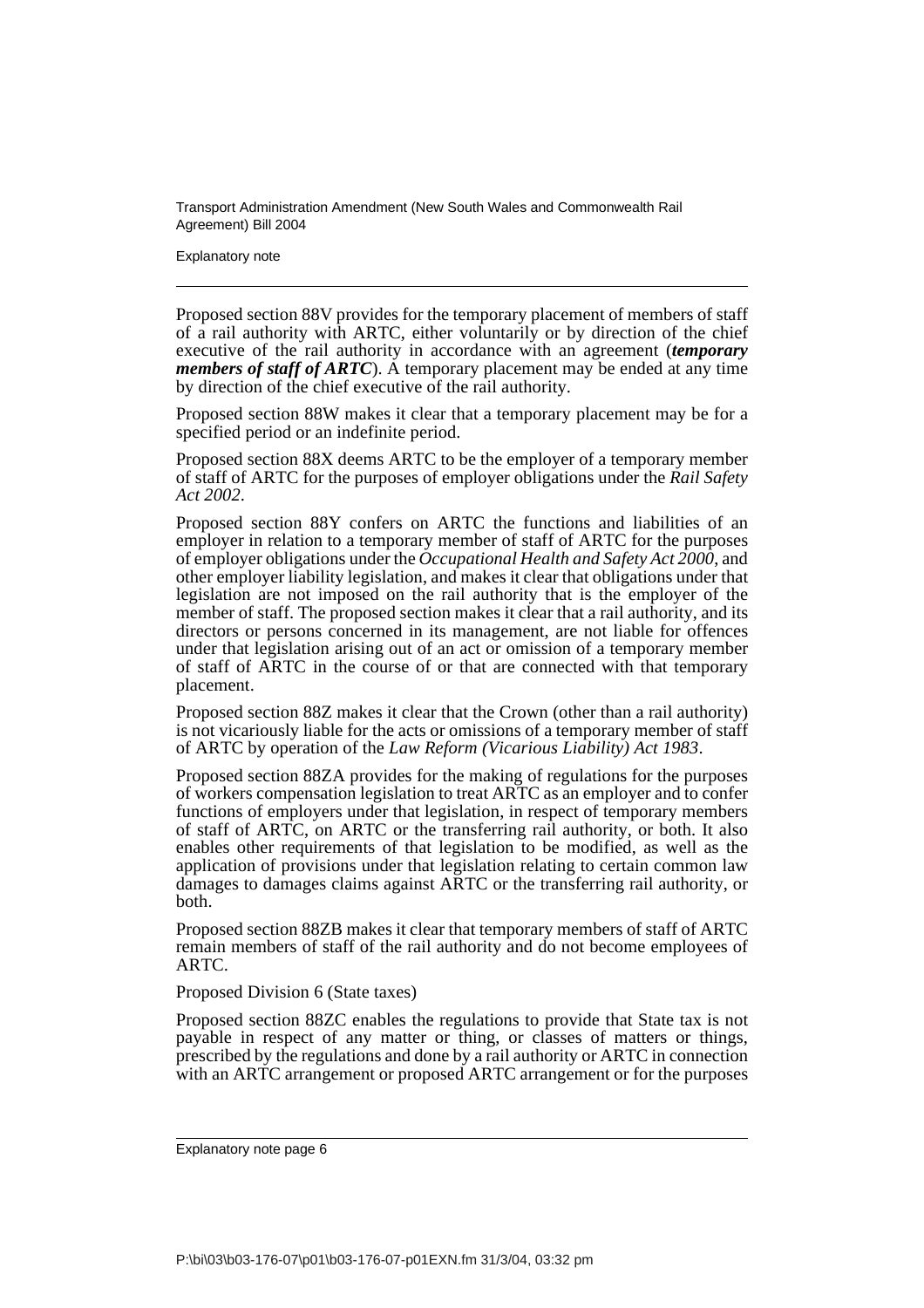Explanatory note

of proposed Part 8A or the proposed Act. Regulations may also be made to exclude liability for land tax or rates.

Proposed section 88ZD provides that rail authorities and ARTC are not, because of an agreement or arrangement entered into for the purposes of proposed Division 5, part of the same group for pay-roll tax purposes.

Proposed Division 7 (Effect of Part)

Proposed section 88ZE makes it clear that proposed Part 8A (except where it provides otherwise) does not limit or affect any other function that a rail authority has or prevent it from entering into any other transaction with ARTC or any other person.

Proposed section 88ZF makes it clear that the operation of the proposed Part and the proposed Act or disclosures of information for such purposes, do not constitute a breach of confidence, or of a contract or other instrument and do not give rise to any right or remedy by a party to an instrument or a right to terminate an instrument or to an offence prohibiting or restricting the disclosure of information.

Proposed section 88ZG prevents compensation from being payable by the State because of the enactment or operation of the proposed Part or proposed Act or any statement or conduct relating to the proposed Part or proposed Act.

**Schedule 1 [1]** inserts definitions for the purposes of the proposed Part.

**Schedule 1 [6]** requires prior written consent to be given by ARTC to a notice moving land that is subject to an ARTC lease or licence to or from the metropolitan rail area. ARTC must not unreasonably withhold its consent.

**Schedule 1 [2]–[4], [7]–[12], [19]–[21] and [103]** make consequential amendments.

#### **Conferral of functions on ARTC of rail infrastructure owner**

**Schedule 1 [5]** makes ARTC a rail infrastructure owner for the purposes of the Principal Act in relation to rail infrastructure facilities that are subject to an ARTC lease or licence. The effect of this is that the provisions of the Act applying to rail infrastructure owners, for example, provisions relating to maintaining disused railway lines, closure of railway lines, level-crossings, bridges and the power to give rail access undertakings, will apply to ARTC.

**Schedule 1 [14]** makes it clear that entering an ARTC arrangement is not an event that triggers the provisions relating to closure of railway lines.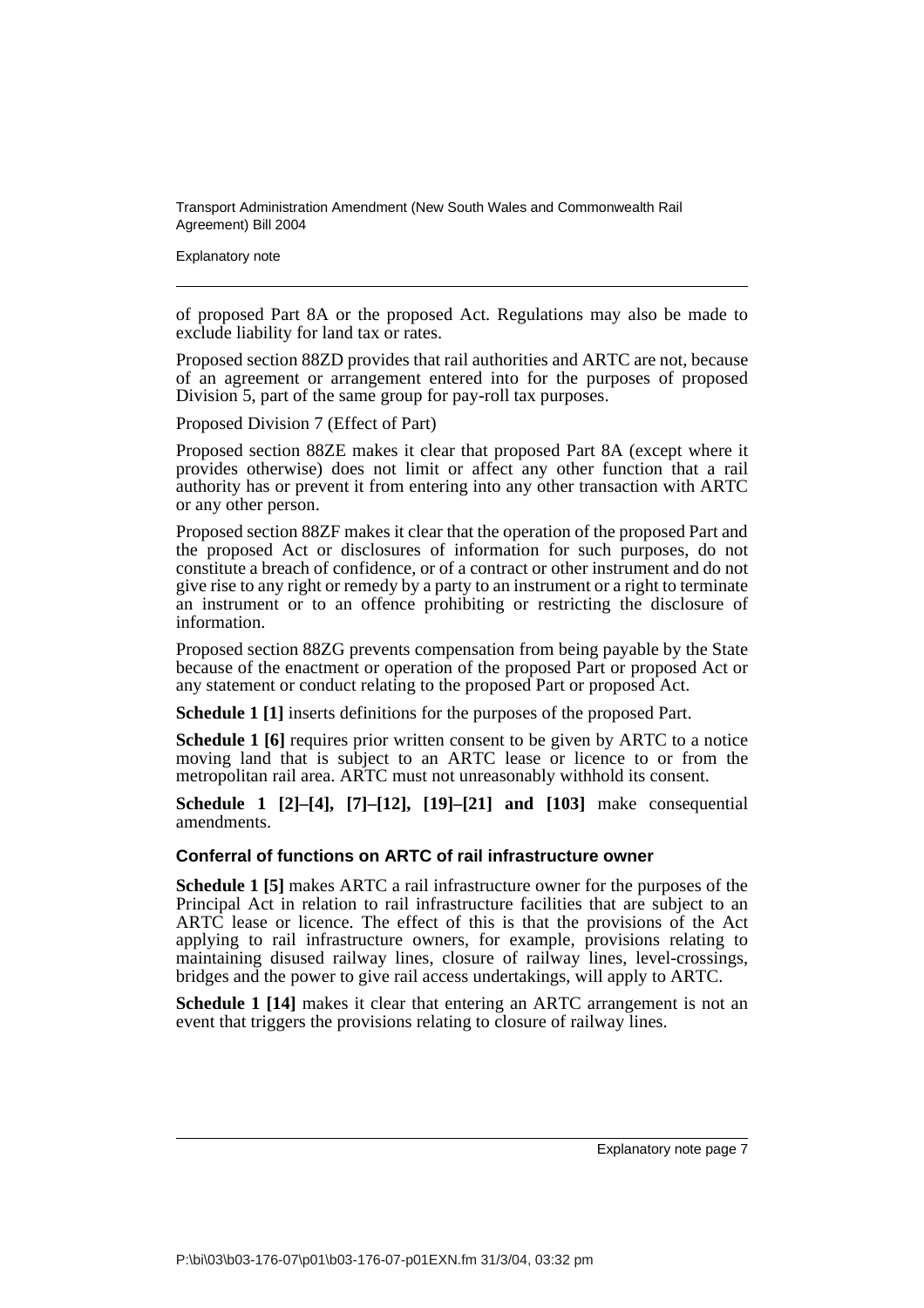Explanatory note

**Schedule 1 [15]** inserts proposed section 99AA which prohibits a rail infrastructure owner from severing, or failing to maintain, a connection between any part of the NSW rail network for which it is such an owner and any other part of the NSW rail network without the consent of the owner of the other part of the NSW rail network.

**Schedule 1 [17]** extends to ARTC the obligation to act in accordance with the current NSW rail access undertaking. **Schedule 1 [16]** makes a consequential amendment.

**Schedule 1 [18]** removes, in the case of ARTC, the requirement not to give, or vary or remove, a rail access undertaking without the approval of the Minister and the concurrence of the Premier.

#### **Rights relating to railway buildings, land and rail infrastructure facilities**

Schedule 6A of the Principal Act currently sets out the rights and obligations of rail authorities that own rail infrastructure facilities and other rail authorities that own the land on which rail infrastructure facilities are situated. As a result of the proposed Act, land, buildings and rail infrastructure facilities may be owned by any of different rail authorities and ARTC. The proposed Schedule amends Schedule 6A to set out the rights of each such separate owner to access to another owner's land, rail infrastructure facilities or buildings (as the case requires) for appropriate purposes, for example, maintenance, and also extends the existing rights in the Schedule to each owner as is required.

**Schedule 1 [23]** defines expressions used in Schedule 6A, including *building owner*, *infrastructure owner*, *railway land owner* and *owner*.

**Schedule 1 [24] and [25]** change references in Schedule 6A to "an operator building" and "operator land" to "a railway building" and "railway land", respectively.

**Schedule 1 [26]** makes it clear that certain provisions of Schedule 6A will not apply to the extent that an ARTC arrangement expressly provides that all or any of those provisions do not apply.

**Schedule 1 [27] and [28]** omit unnecessary provisions.

**Schedule 1 [29]** provides for the transfer to RailCorp and RIC of rail infrastructure facilities moved from the country rail area to the metropolitan rail area or from the metropolitan rail area to the country rail area, respectively. Any such transfer is subject to any interests of the Transport Infrastructure Development Corporation.

**Schedule 1 [30]** makes any power of ARTC to sell or deal with rail infrastructure facilities it owns subject to proposed Part 8A.

Explanatory note page 8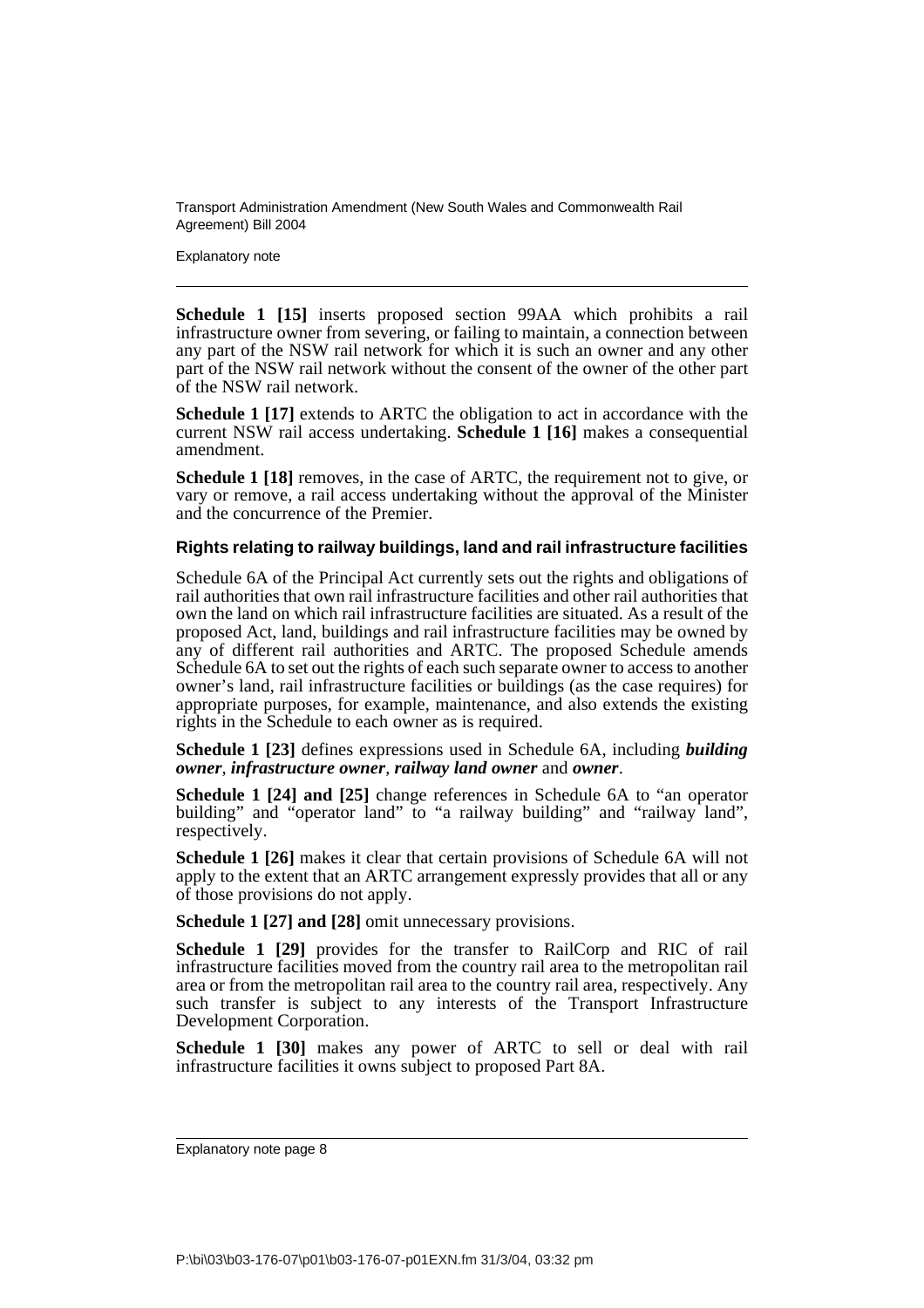Explanatory note

**Schedule 1 [31]–[94] and [96]–[102]** apply the rights and obligations in Schedule 6A in the following manner:

- (a) the power of another owner to enter railway land to inspect, operate, repair and do other things to rail infrastructure facilities is extended to the owners of railway buildings for those purposes and is also extended to enable infrastructure owners to enter buildings owned by others for the same purposes,
- (b) provisions relating to entry on to railway land of another owner under a certificate of authority and setting out the functions that may be carried out in relation to rail infrastructure facilities are extended to the owners of railway buildings and are also extended to enable infrastructure owners to enter buildings owned by others in the same way to carry out the same functions,
- (c) additional provisions are inserted to enable ARTC to enter adjacent railway land to construct, extend or expand rail infrastructure facilities on railway land, but only in accordance with an ARTC lease or licence,
- (d) provisions relating to the issue of certificates of authority are extended to building owners,
- (e) the requirements to give notice of entry, and the exemption in emergency situations, is extended to building owners,
- (f) the scheme for compensation to a railway land owner for damage incurred as a result of functions being exercised under the Schedule is extended to permit compensation to a building owner and an owner of adjacent land and a building owner who enters land is to be subject to the same obligations as a rail infrastructure owner,
- (g) the covenant that currently applies to railway land owners in respect of rail infrastructure facilities owned by others and installed on their land is extended to railway buildings on their land and owned by others, so that the obligations not to destroy or damage the facilities, to notify of proposed works or a proposed sale and not to place objects in or near them that might interfere with rail operations will apply to railway buildings. The rights to require breaches to be remedied and to compensation are also extended in respect of railway buildings,
- (h) an additional obligation to reinstate loss of support to rail infrastructure facilities or railway buildings is imposed on a railway land owner,
- (i) the right of a rail infrastructure owner to obtain compensation from a railway land owner for loss or damage resulting from activities carried out without consent that result in destruction of, damage to or interference with rail infrastructure facilities is extended to activities affecting railway buildings,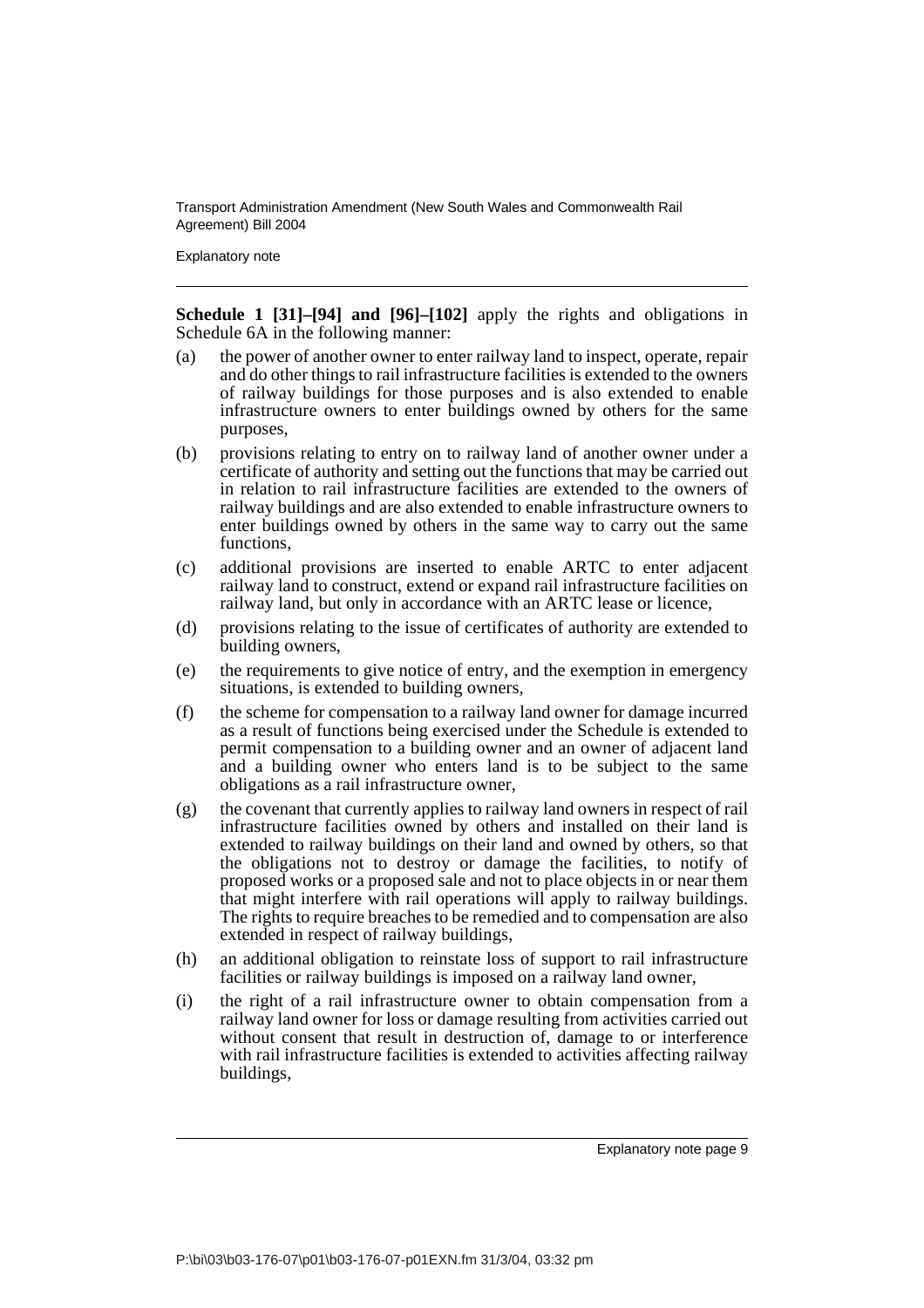Explanatory note

- (j) procedures relating to resolution of disputes with respect to Schedule 6A by the Minister are extended to building owners. In the case of disputes involving ARTC, the dispute may be referred to arbitration rather than to the Minister,
- (k) regulations may be made with respect to obligations of all owners to enter into a memorandum of understanding concerning the management of certain railway land,
- (l) an owner of railway land, rail infrastructure facilities or a railway building may refuse entry to an officer of a public or local authority who is otherwise entitled to enter the land or building under another Act or law, if of the opinion that it is necessary to do so in the interests of public safety or the safety of another officer or other persons.

**Schedule 1 [95]** inserts proposed clauses 13A, 13B and 13C in Schedule 6A to the Principal Act. Proposed clause 13A enables rail infrastructure facilities to be acquired by RailCorp or RIC and applies the notice and compensation provisions applicable to the acquisition of land under the *Land Acquisition (Just Terms Compensation) Act 1991* to such acquisitions. Proposed clause 13B confers on the owner of station facilities the right to access them for the purposes of carrying out its railway operations. Proposed clause 13C sets out reciprocal limitations on compensation and obligations of roads authorities and rail authorities when accessing each other's land.

**Schedule 1 [104]** makes ARTC a rail authority for the purposes of Schedule 6B to the Principal Act, which sets out the rights of rail authorities in respect of the acquisition of land for underground rail facilities, compensation for damage to such facilities and rights of support and protection of such facilities.

**Schedule 1 [105]** confers on a rail authority that manages or controls an underground rail facility the same rights to require removal of a structure or object in contact with or near an underground rail facility and to obtain compensation for loss or damage caused by its placement.

#### **Other amendments**

**Schedule 1 [22]** corrects a wrong cross reference.

**Schedule 1 [106]** enables savings and transitional regulations to be made as a consequence of the enactment of the proposed Act.

**Schedule 1 [107]** inserts savings and transitions provisions consequent on the enactment of the proposed Act.

**Schedule 1 [108]** removes the requirement for Ministerial consent to a lease entered into by the SRA of more than 5 years, if it is an ARTC arrangement authorised under proposed Part 8A.

Explanatory note page 10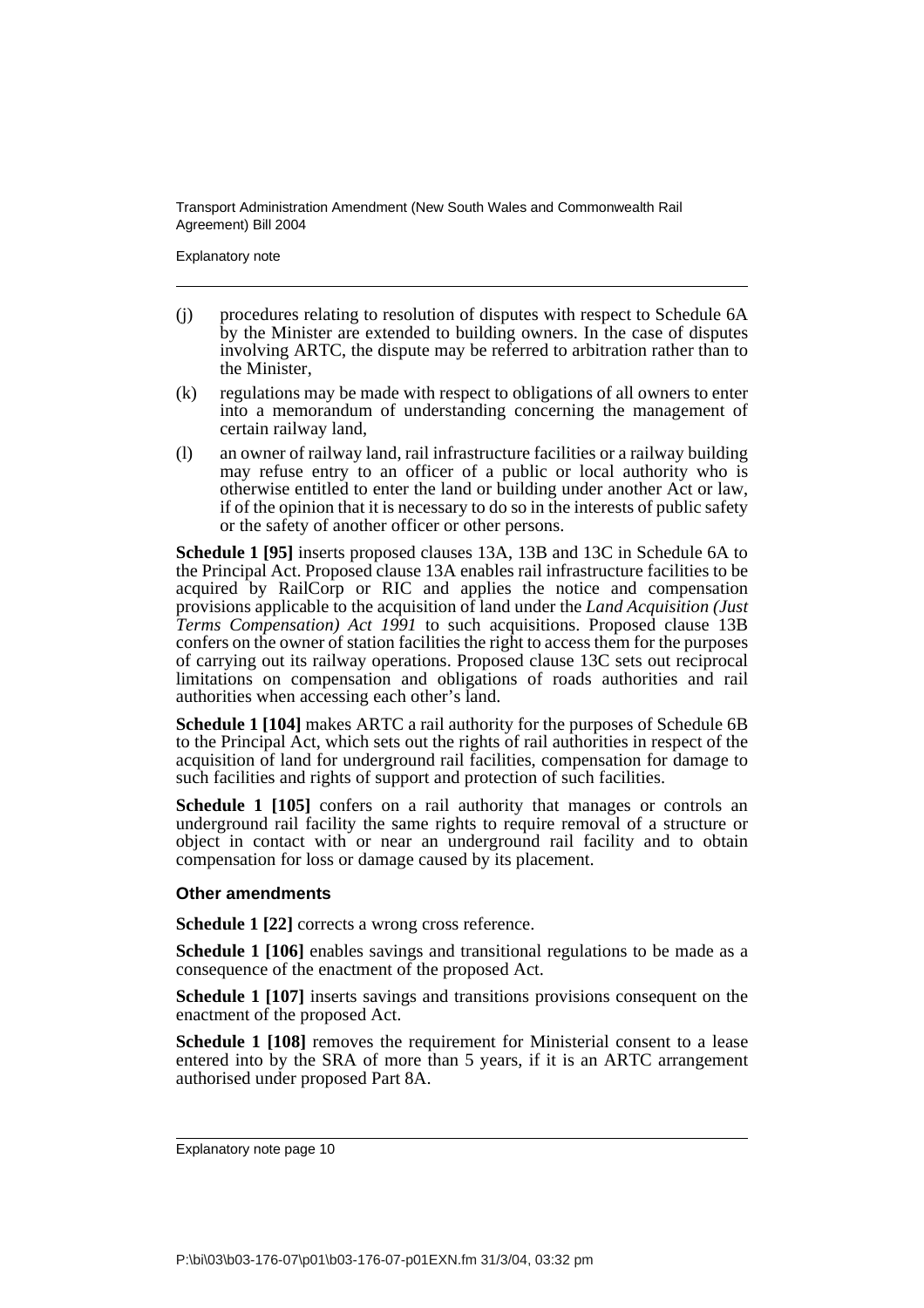Explanatory note

**Schedule 1 [109]** enables RIC, with the consent of the Minister, to act as an agent of the SRA without obtaining the consent of the SRA.

## **Schedule 2 Amendment of other Acts and regulation**

**Schedule 2.1 [1]** amends the *Conveyancing Act 1919* to add leases or licences of land under an ARTC arrangement, and transfers, conveyances, subleases, variations or mortgages of those interests, to transactions that are not required to refer to an existing lot before they can be registered. In addition, the amendment has the effect that any such lease or licence is not included as a subdivision, and therefore as development, for the purposes of the *Environmental Planning and Assessment Act 1979*.

**Schedule 2.1 [2]** amends the *Conveyancing Act 1919* to enable easements in gross to be created by bodies that are not the Crown or authorities constituted by an Act for rail infrastructure purposes. This will include ARTC.

**Schedule 2.2** amends the *Conveyancing (General) Regulation 2003* to enable ARTC to create an easement without a dominant tenement for rail infrastructure purposes.

**Schedule 2.3** amends the *Essential Services Act 1988* to make it clear that the transportation of freight (including the provision of rail infrastructure for that purpose) is an essential service for the purposes of that Act. The effect of this is that the provisions of that Act may be invoked to prevent a cessation, interruption, reduction or insufficiency in that service.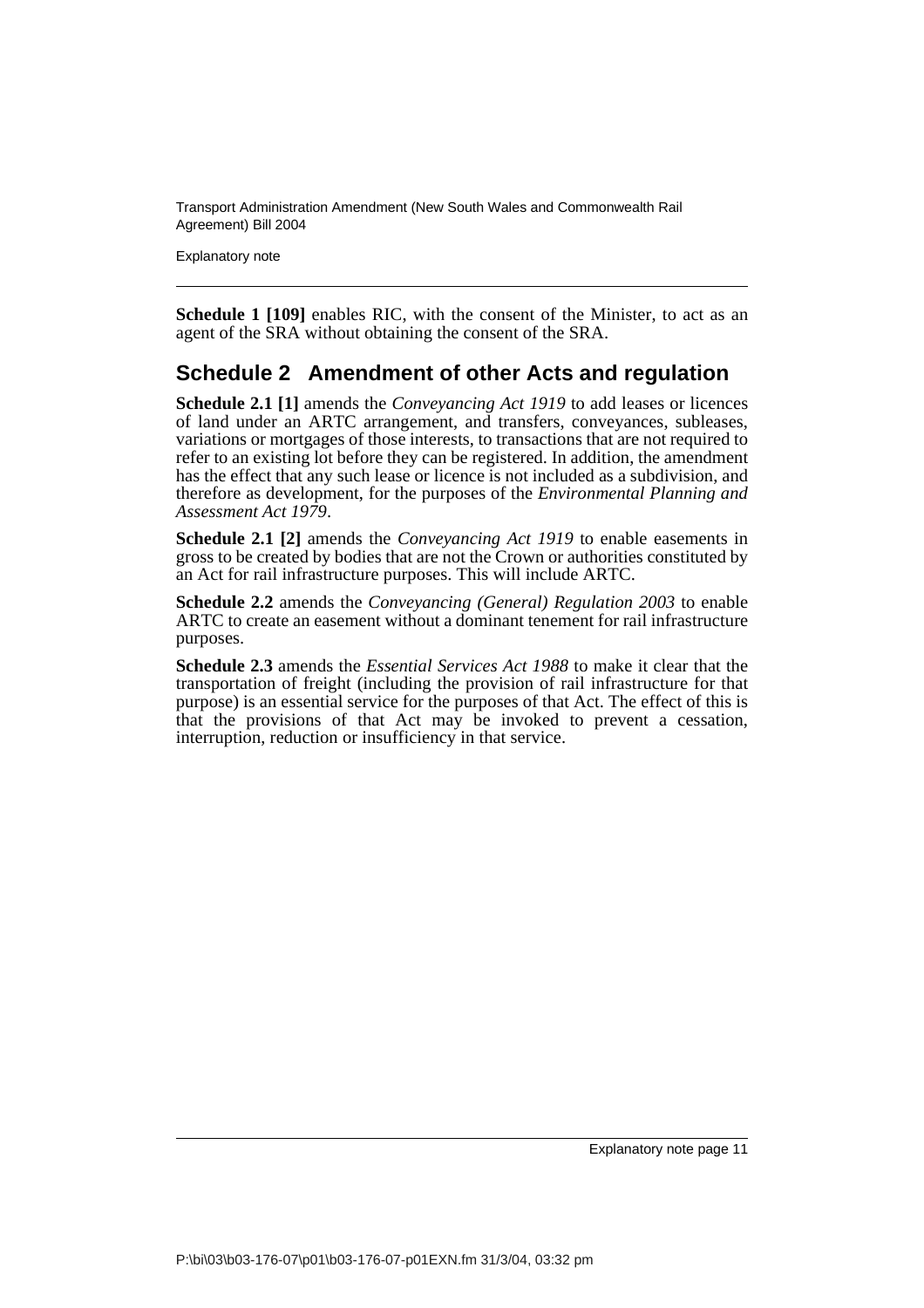Explanatory note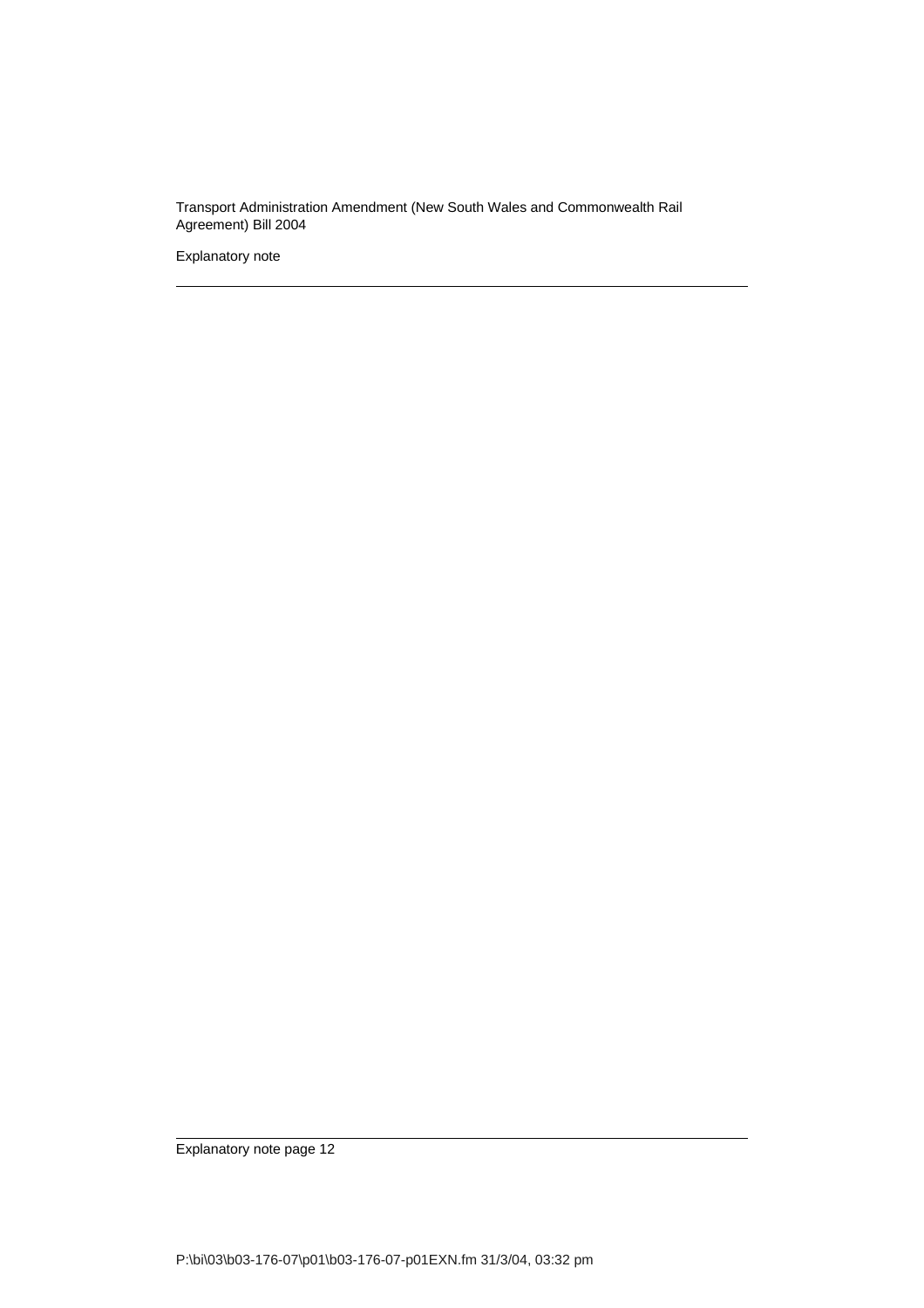First print



New South Wales

# **Transport Administration Amendment (New South Wales and Commonwealth Rail Agreement) Bill 2004**

## **Contents**

|            |                                                       | Page          |
|------------|-------------------------------------------------------|---------------|
|            | Name of Act                                           |               |
|            | Commencement                                          |               |
|            | Amendment of Transport Administration Act 1988 No 109 | $\mathcal{P}$ |
| 4          | Amendment of other Acts and regulation                |               |
| Schedule 1 | Amendment of Transport Administration Act 1988 No 109 | 3             |
| Schedule 2 | Amendment of other Acts and regulation                | 45            |
|            |                                                       |               |

b03-176-07.p01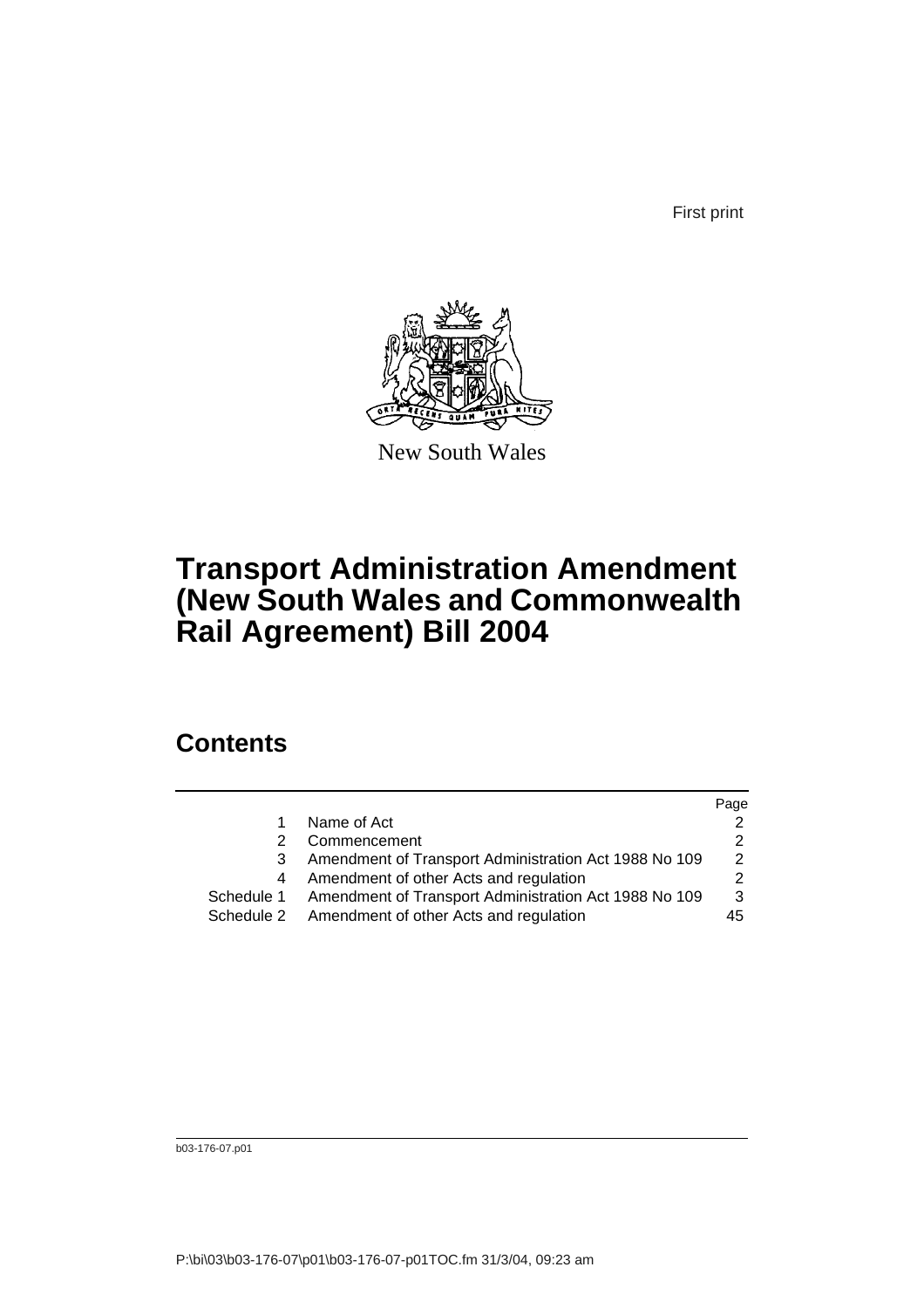**Contents** 

Page

Contents page 2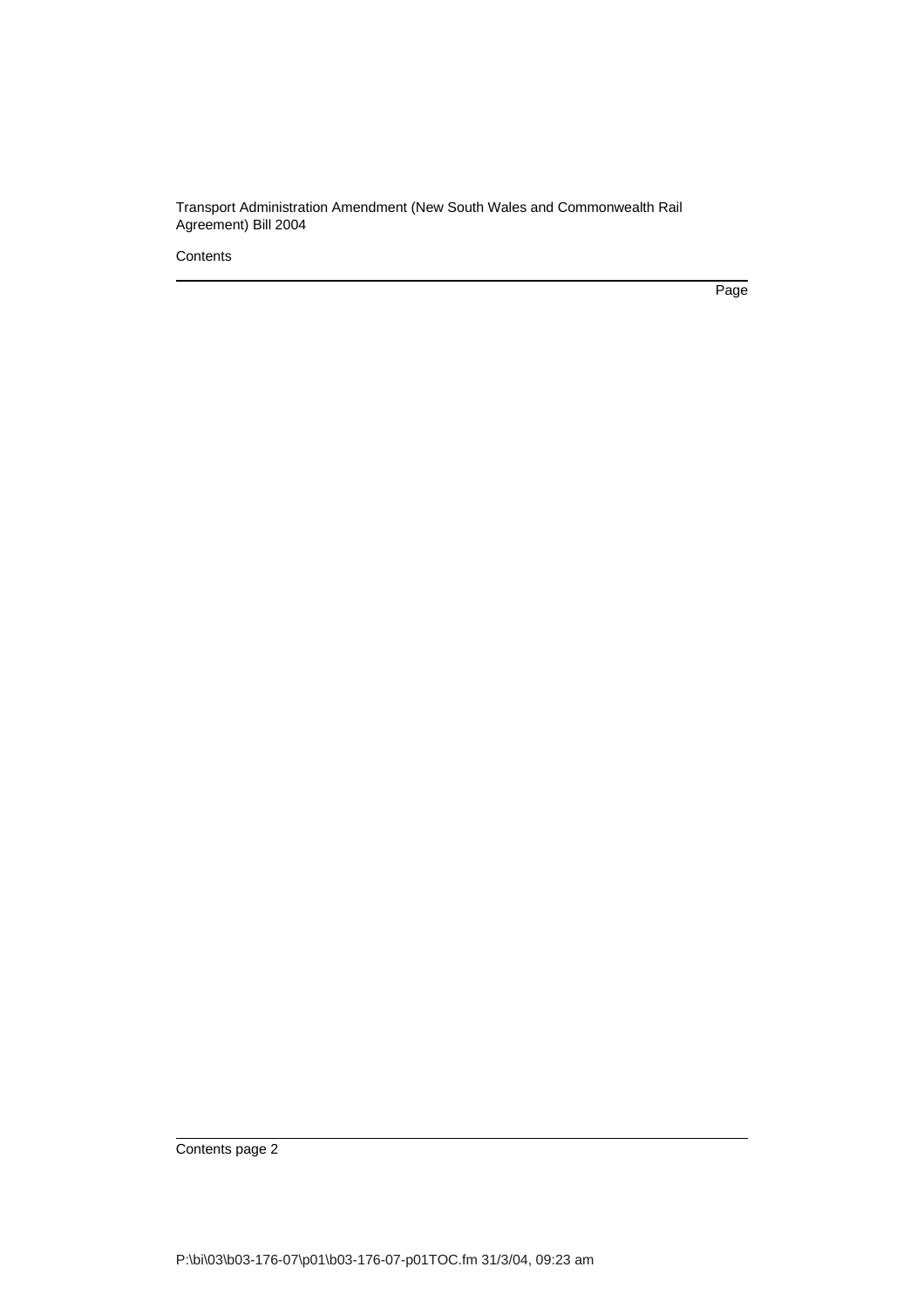

New South Wales

# **Transport Administration Amendment (New South Wales and Commonwealth Rail Agreement) Bill 2004**

No , 2004

### **A Bill for**

An Act to amend the *Transport Administration Act 1988* with respect to the leasing and licensing to, and management by, Australian Rail Track Corporation Ltd of country rail infrastructure and freight rail infrastructure; and for other purposes.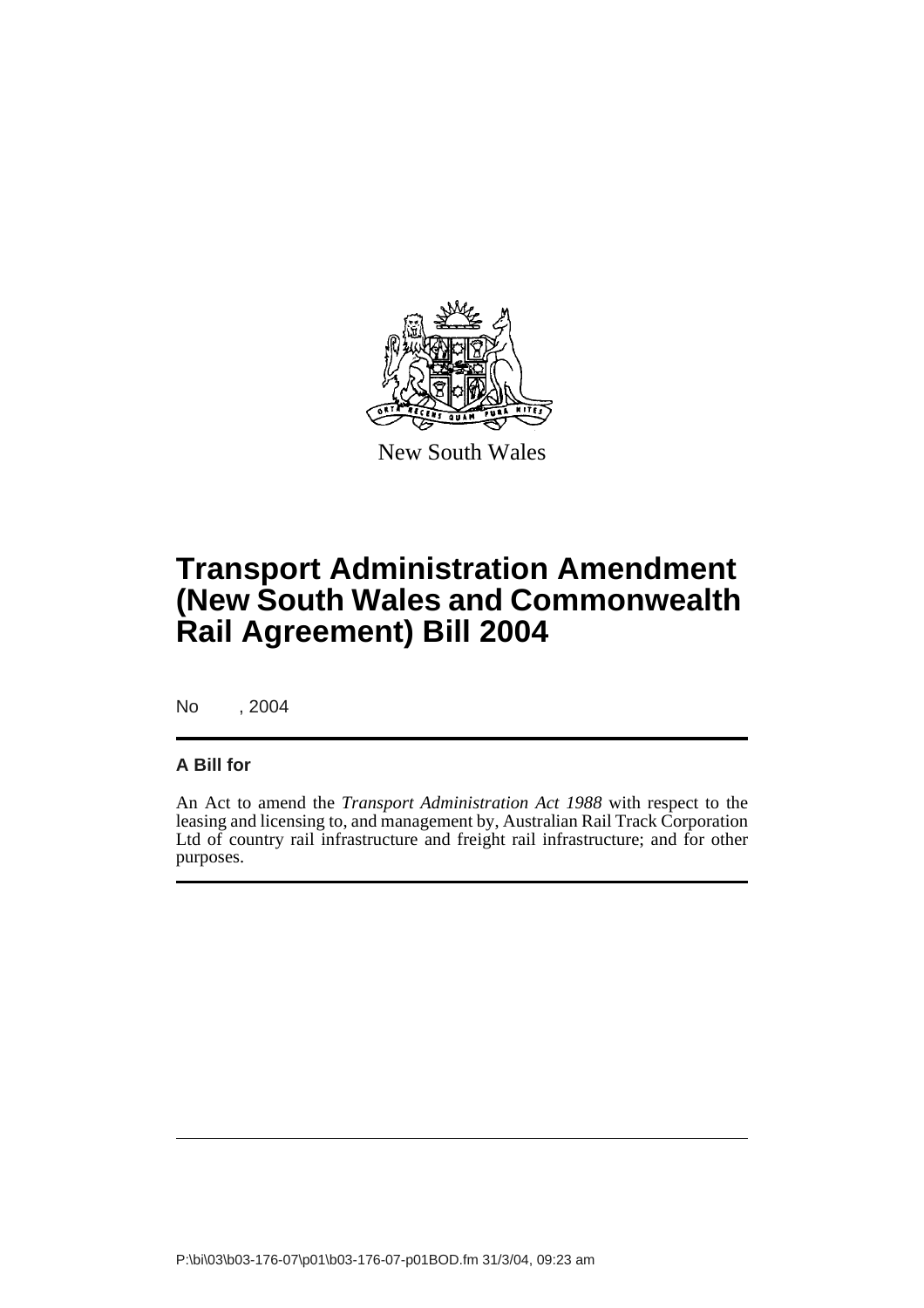<span id="page-15-3"></span><span id="page-15-2"></span><span id="page-15-1"></span><span id="page-15-0"></span>

|   | The Legislature of New South Wales enacts:                                                                                 | 1                   |
|---|----------------------------------------------------------------------------------------------------------------------------|---------------------|
| 1 | <b>Name of Act</b>                                                                                                         | 2                   |
|   | This Act is the <i>Transport Administration Amendment (New South</i> )<br>Wales and Commonwealth Rail Agreement) Act 2004. | 3<br>$\overline{4}$ |
| 2 | <b>Commencement</b>                                                                                                        | 5                   |
|   | This Act commences on a day or days to be appointed by<br>proclamation.                                                    | 6<br>$\overline{7}$ |
| 3 | Amendment of Transport Administration Act 1988 No 109                                                                      | 8                   |
|   | The <i>Transport Administration Act 1988</i> is amended as set out in<br>Schedule 1.                                       | 9<br>10             |
| 4 | Amendment of other Acts and regulation                                                                                     | 11                  |
|   | The Acts and regulation specified in Schedule 2 are amended as set<br>out in that Schedule.                                | 12<br>13            |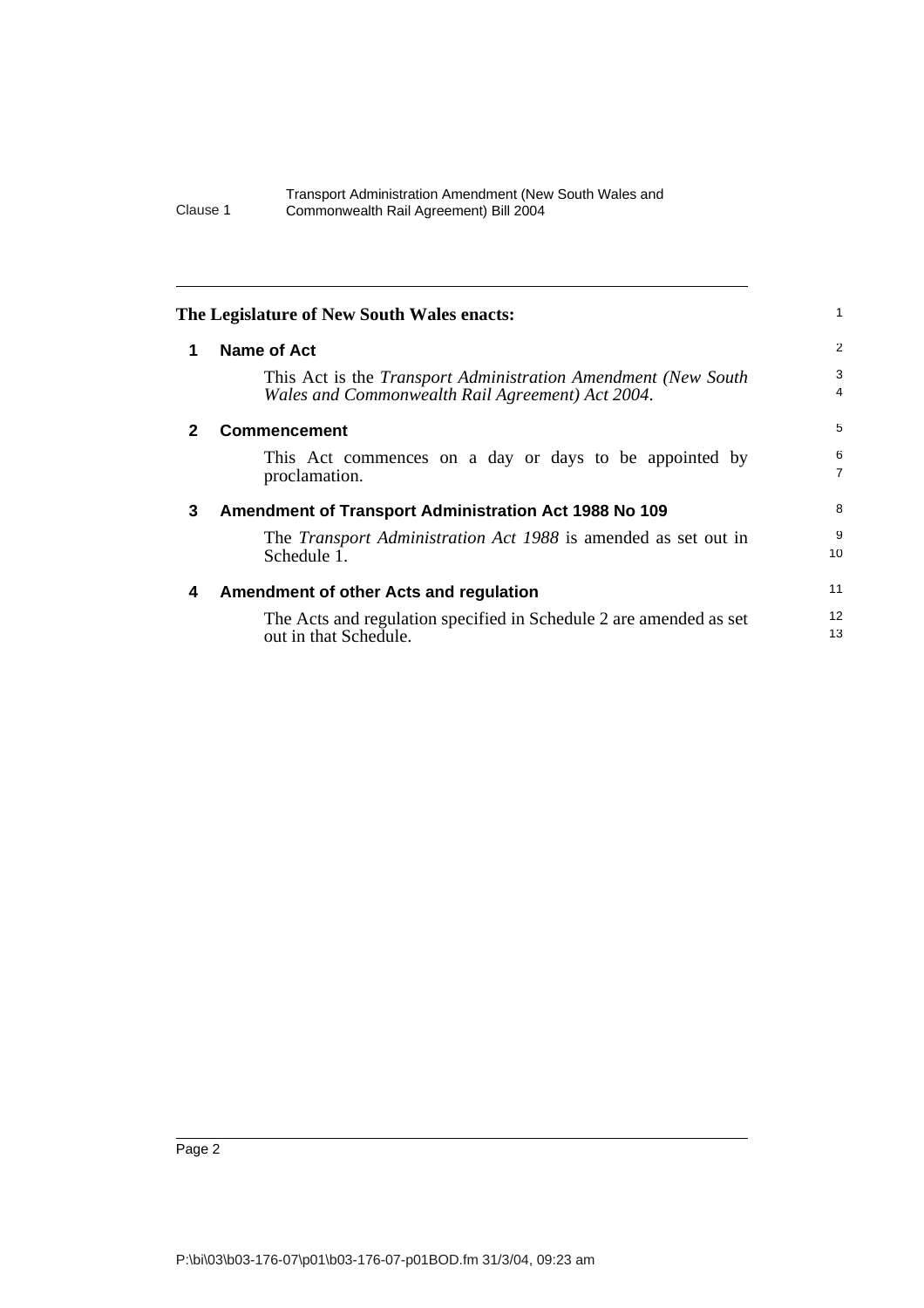Amendment of Transport Administration Act 1988 No 109 Schedule 1

<span id="page-16-0"></span>

|     |                              |     | <b>Schedule 1 Amendment of Transport Administration</b><br>Act 1988 No 109                                           | $\mathbf{1}$<br>2<br>3 |
|-----|------------------------------|-----|----------------------------------------------------------------------------------------------------------------------|------------------------|
|     | <b>Section 3 Definitions</b> |     | (Section 3)                                                                                                          | 4                      |
| [1] |                              |     |                                                                                                                      |                        |
|     |                              |     | Insert in alphabetical order in section $3(1)$ :                                                                     | 5                      |
|     |                              |     | <b>ARTC</b> means the Australian Rail Track Corporation Ltd<br>(ACN 081 455 754).                                    | 6<br>$\overline{7}$    |
|     |                              |     | <b>ARTC</b> arrangement means a lease, licence, agreement or<br>other arrangement under Part 8A.                     | 8<br>9                 |
|     |                              |     | <b>ARTC</b> lease or licence means a lease or licence under<br>Part 8A.                                              | 10<br>11               |
| [2] |                              |     | Section 3 (1), definition of "NSW rail network"                                                                      | 12                     |
|     |                              |     | Insert "or managed or controlled by" after "owned by".                                                               | 13                     |
| [3] |                              |     | Section 3 (1), definition of "NSW rail network"                                                                      | 14                     |
|     | occurring.                   |     | Insert "or managed or controlled" after "owned" where secondly                                                       | 15<br>16               |
| [4] |                              |     | Section 3 (1), definition of "rail infrastructure facilities"                                                        | 17                     |
|     |                              |     | Insert "or managed or controlled by" after "owned by" in paragraph (b).                                              | 18                     |
| [5] |                              |     | Section 3 (1), definition of "rail infrastructure owner"                                                             | 19                     |
|     |                              |     | Omit the definition. Insert instead:                                                                                 | 20                     |
|     |                              |     | <i>rail infrastructure owner means:</i>                                                                              | 21                     |
|     |                              | (a) | in the case of any rail infrastructure facilities that are                                                           | 22                     |
|     |                              |     | managed or controlled by Transport Infrastructure<br>Development Corporation for the purposes<br><sub>of</sub>       | 23<br>24               |
|     |                              |     | exercising its functions under this Act, Transport                                                                   | 25                     |
|     |                              |     | Infrastructure Development Corporation, or                                                                           | 26                     |
|     |                              | (b) | in the case of any rail infrastructure facilities that are<br>subject to an ARTC lease or licence or are installed,  | 27<br>28               |
|     |                              |     | established or replaced by ARTC in or on land subject                                                                | 29                     |
|     |                              |     | to an ARTC lease or licence, ARTC, or                                                                                | 30                     |
|     |                              | (c) | in any other case, the person in whom ownership of rail<br>infrastructure facilities is vested by or under this Act. | 31<br>32               |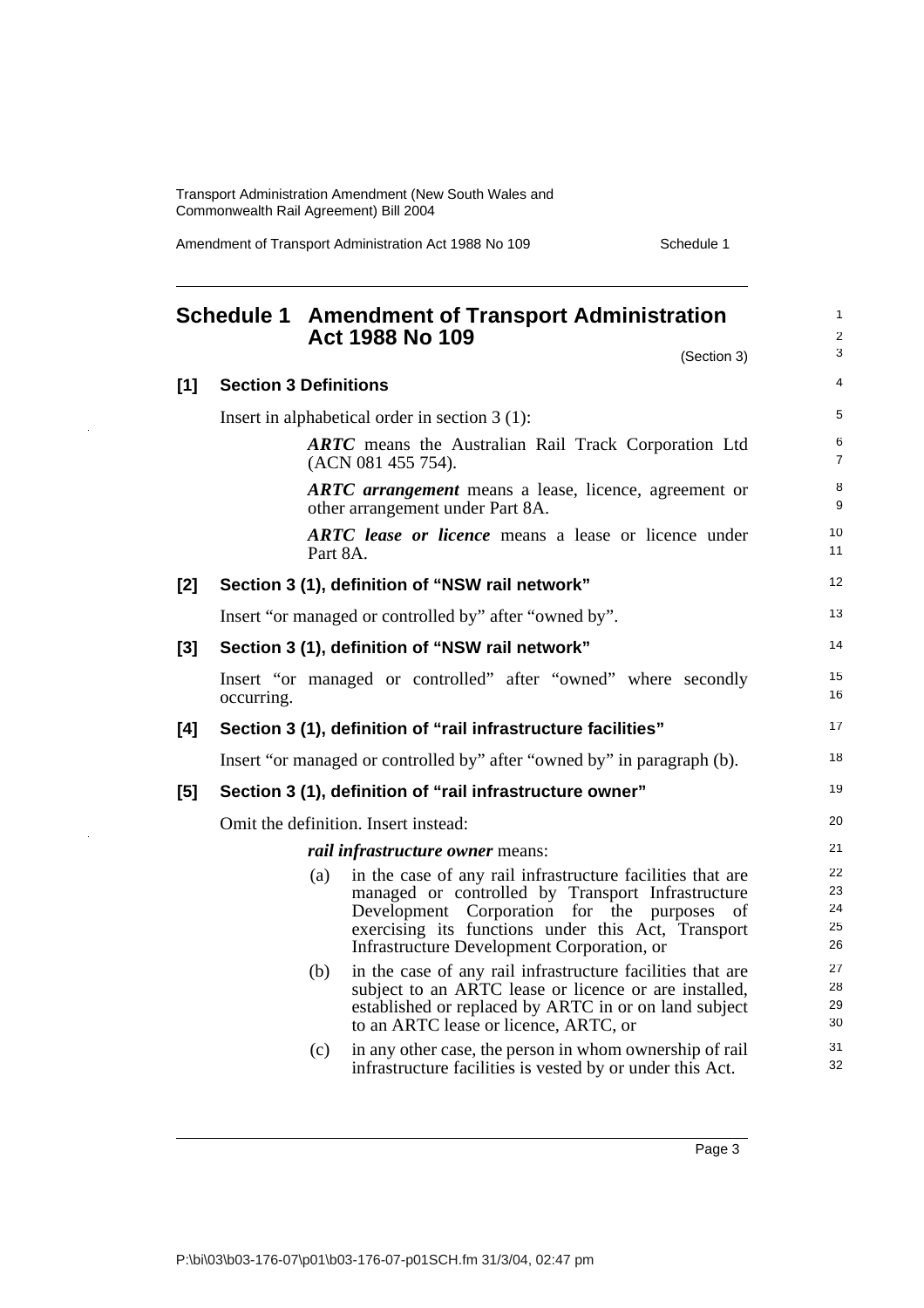Schedule 1 Amendment of Transport Administration Act 1988 No 109

| [6]    |     | Section 3A Metropolitan rail area                                                                                                                                                                                           | 1                |
|--------|-----|-----------------------------------------------------------------------------------------------------------------------------------------------------------------------------------------------------------------------------|------------------|
|        |     | Insert after section 3A (3):                                                                                                                                                                                                | $\overline{c}$   |
|        | (4) | A notice under this section which has the effect of moving<br>land subject to an ARTC lease or licence to or from the<br>metropolitan rail area has no effect unless ARTC has given<br>prior written consent to the notice. | 3<br>4<br>5<br>6 |
|        | (5) | ARTC must not unreasonably withhold consent to any such<br>notice.                                                                                                                                                          | 7<br>8           |
|        | (6) | Nothing in this section limits any rights of RIC or RailCorp to<br>acquire land or rail infrastructure facilities under any other<br>provision of this Act.                                                                 | 9<br>10<br>11    |
| $[7]$  |     | <b>Section 5 Objectives of RailCorp</b>                                                                                                                                                                                     | 12               |
|        |     | Insert at the end of the section:                                                                                                                                                                                           | 13               |
|        | (5) | Subsection (2) (b) does not apply to any part of the NSW rail<br>network subject to an ARTC lease or licence.                                                                                                               | 14<br>15         |
| [8]    |     | <b>Section 7 Rail infrastructure functions</b>                                                                                                                                                                              | 16               |
|        |     | Insert ", or to be vested in or owned by it," after "it".                                                                                                                                                                   | 17               |
| [9]    |     | Section 8 Metropolitan rail area access functions                                                                                                                                                                           | 18               |
|        |     | Insert at the end of the section:                                                                                                                                                                                           | 19               |
|        | (2) | This section does not apply to any part of the NSW rail<br>network subject to an ARTC lease or licence.                                                                                                                     | 20<br>21         |
| $[10]$ |     | <b>Section 17E Exemption from State taxes</b>                                                                                                                                                                               | 22               |
|        |     | Omit the definition of <i>State tax</i> from section 17E (4). Insert instead:                                                                                                                                               | 23               |
|        |     | State tax means duty under the Duties Act 1997 or any other<br>tax, duty, rate, fee or other charge imposed by or under any<br>Act or law of the State, other than pay-roll tax.                                            | 24<br>25<br>26   |
| $[11]$ |     | <b>Section 19D Objectives of RIC</b>                                                                                                                                                                                        | 27               |
|        |     | Insert at the end of the section:                                                                                                                                                                                           | 28               |
|        | (5) | Subsection (2) (a) does not apply to any part of the NSW rail<br>network subject to an ARTC lease or licence.                                                                                                               | 29<br>30         |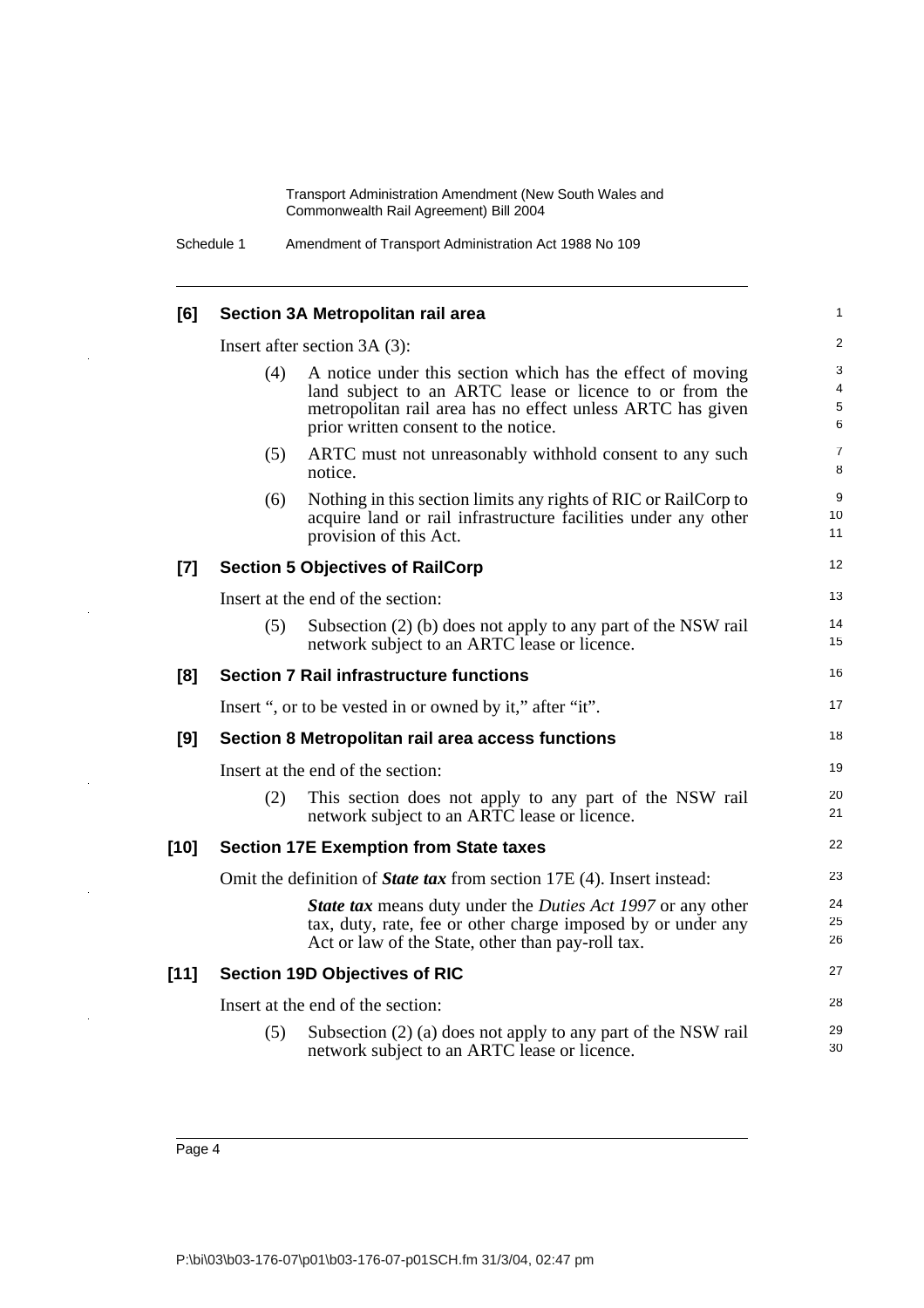| $[12]$ |         |                   | <b>Section 19E Functions of RIC</b>                                                                                                                                                                                                                            | 1                    |
|--------|---------|-------------------|----------------------------------------------------------------------------------------------------------------------------------------------------------------------------------------------------------------------------------------------------------------|----------------------|
|        |         |                   | Insert at the end of the section:                                                                                                                                                                                                                              | 2                    |
|        |         | (8)               | Subsection (2) (b) does not apply to any part of the NSW rail<br>network subject to an ARTC lease or licence.                                                                                                                                                  | 3<br>4               |
| $[13]$ | Part 8A |                   |                                                                                                                                                                                                                                                                | 5                    |
|        |         |                   | <b>Insert after Part 8:</b>                                                                                                                                                                                                                                    | 6                    |
|        |         | Part 8A           | <b>ARTC arrangements</b>                                                                                                                                                                                                                                       | 7                    |
|        |         | <b>Division 1</b> | <b>Preliminary</b>                                                                                                                                                                                                                                             | 8                    |
|        | 88A     |                   | <b>Definitions</b>                                                                                                                                                                                                                                             | 9                    |
|        |         |                   | In this Part:                                                                                                                                                                                                                                                  | 10                   |
|        |         |                   | <i>freight line</i> means a railway line that is part of the NSW rail<br>network and that is predominantly used for freight services or<br>freight services and passenger services on non-electrified<br>railway lines.                                        | 11<br>12<br>13<br>14 |
|        |         |                   | <b>lease</b> includes sub-lease and an agreement to lease or<br>sub-lease.                                                                                                                                                                                     | 15<br>16             |
|        |         |                   | <i>licence</i> includes sub-licence and an agreement to license or<br>sub-license.                                                                                                                                                                             | 17<br>18             |
|        |         |                   | <i>linear continuity</i> of railway lines means the continuity and<br>availability of the railway lines for rail operations.                                                                                                                                   | 19<br>20             |
|        |         |                   | <i>member of staff</i> of a rail authority means any person<br>employed by a rail authority (whether as a permanent or<br>temporary employee or a casual employee).                                                                                            | 21<br>22<br>23       |
|        |         |                   | RailCorp, Rail<br>Infrastructure<br>rail<br><i>authority</i><br>means<br>Authority,<br>Corporation,<br><b>State</b><br>Rail<br>the<br><b>Transport</b><br>Infrastructure Development Corporation or any other person<br>or body prescribed by the regulations. | 24<br>25<br>26<br>27 |
|        |         |                   | <i>rail infrastructure facilities</i> includes disused stations,<br>disused platforms, rolling stock maintenance facilities, freight<br>centres or depots, works and maintenance depots and storage<br>yards.                                                  | 28<br>29<br>30<br>31 |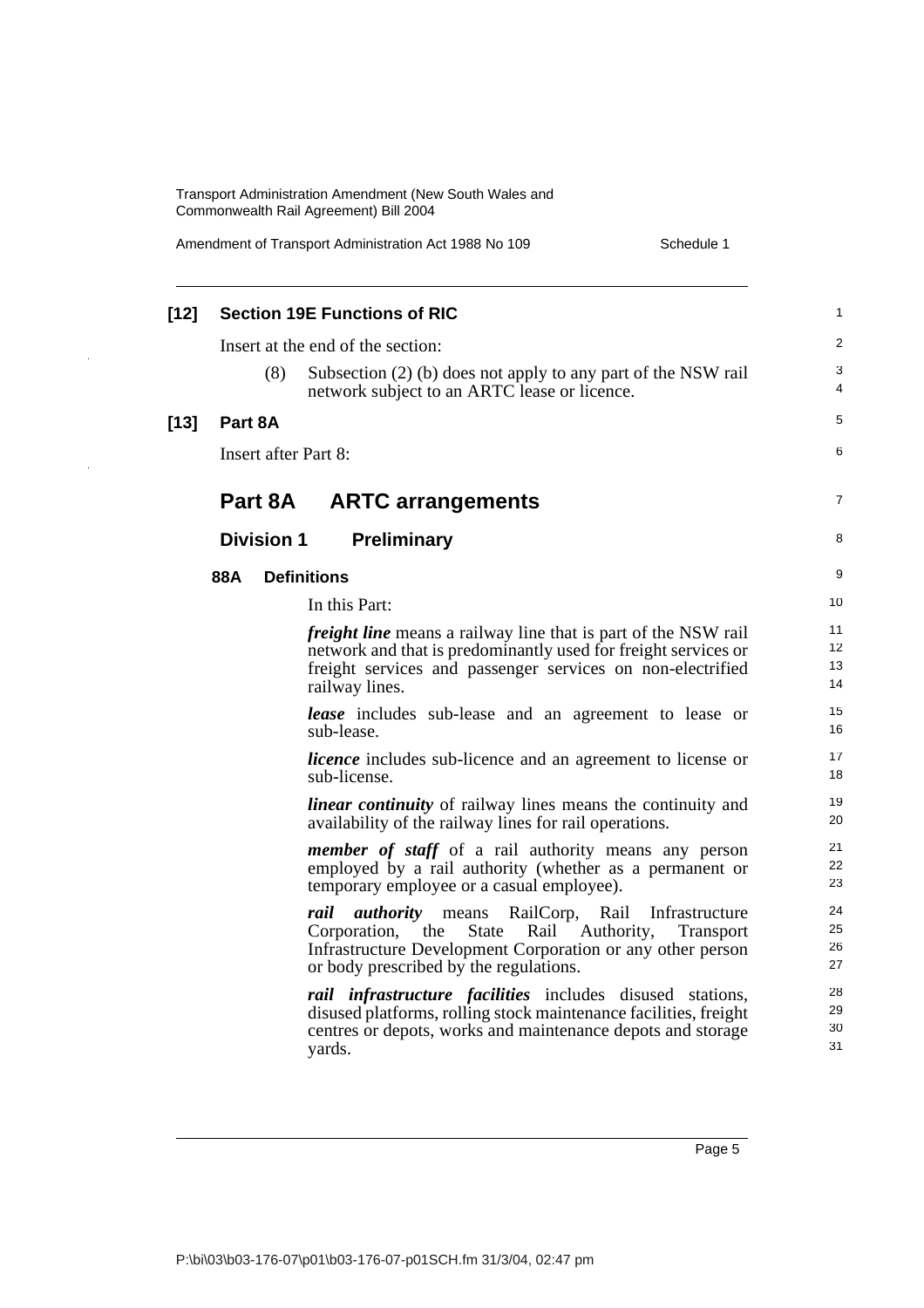Schedule 1 Amendment of Transport Administration Act 1988 No 109

*related body corporate* has the same meaning as it has in the *Corporations Act 2001* of the Commonwealth.

6 7

*station facilities* means stations, platforms and associated access works, but does not include disused stations or disused platforms or their associated access works.

#### **Division 2 Arrangements between rail authorities and ARTC**

#### **88B Lease or licence of land and rail infrastructure facilities**

- (1) A rail authority may, with the approval of the Minister, lease to ARTC, or grant a licence to ARTC with respect to, the whole or any part of the following:
	- (a) land (and all or any related rail infrastructure facilities) used for, or relating to, freight lines or proposed freight lines,
	- (b) land providing access to any such land or rail infrastructure facilities,
	- (c) such additional land (and all or any related rail infrastructure facilities) as ARTC may request, and that is required in connection with rail operations.
- (2) Rail infrastructure facilities may be leased or licensed to ARTC by a rail authority under this section even though the facilities are situated on land that is not otherwise subject to such a lease or licence.
- (3) A rail authority may, with the approval of the Minister, enter into a lease, licence, agreement or other arrangement with ARTC for the carrying out of development by or on behalf of ARTC for the purposes of constructing proposed freight lines and associated facilities or other rail infrastructure facilities.
- (4) A lease or licence entered into by a rail authority may make provision for or with respect to rights relating to intellectual property.
- (5) Subsections (3) and (4) do not limit the matters that may be included in a lease or licence under this section.
- (6) A rail authority may enter into an agreement or other arrangement with ARTC with respect to matters that are ancillary to or incidental to an ARTC lease or licence.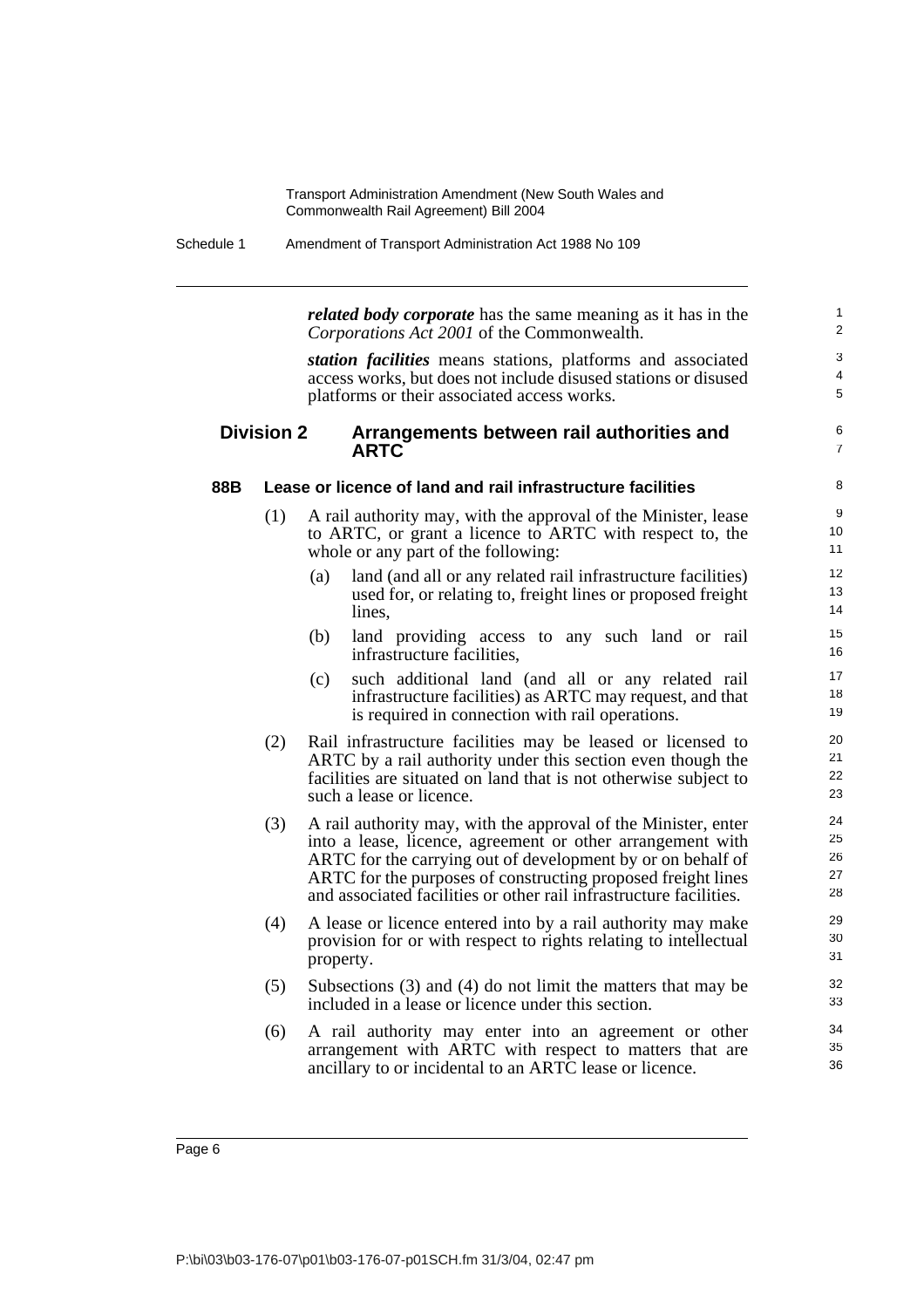Amendment of Transport Administration Act 1988 No 109 Schedule 1

|            | (7) | The total maximum term for which any land or rail                                                                                       | 1                   |
|------------|-----|-----------------------------------------------------------------------------------------------------------------------------------------|---------------------|
|            |     | infrastructure facilities may be leased or licensed under one or                                                                        | $\overline{2}$<br>3 |
|            |     | more leases or licences under this section is 60 years.                                                                                 |                     |
| <b>88C</b> |     | Other agreements or arrangements relating to freight lines                                                                              | 4                   |
|            | (1) | A rail authority may, with the approval of the Minister, enter                                                                          | 5                   |
|            |     | into an agreement or other arrangement with ARTC for or                                                                                 | 6                   |
|            |     | with respect to the management by ARTC of freight lines not                                                                             | $\overline{7}$<br>8 |
|            |     | subject to an ARTC lease or licence (and all or any associated<br>rail infrastructure facilities).                                      | 9                   |
|            | (2) | The total maximum term for which any one or more                                                                                        | 10                  |
|            |     | agreements or other arrangements may be entered into under                                                                              | 11                  |
|            |     | this section in relation to any freight line or rail infrastructure                                                                     | 12                  |
|            |     | facilities is 60 years.                                                                                                                 | 13                  |
| 88D        |     | Provision of transition support services                                                                                                | 14                  |
|            |     | A rail authority may, with the approval of the Minister, enter                                                                          | 15                  |
|            |     | into an agreement or other arrangement with ARTC for the                                                                                | 16                  |
|            |     | provision to ARTC by the rail authority of transition support                                                                           | 17                  |
|            |     | services in connection with an ARTC arrangement.                                                                                        | 18                  |
| 88E        |     | Sale of plant, machinery, equipment, stores and consumables                                                                             | 19                  |
|            |     | Despite any other provision of this Act, a rail authority that                                                                          | 20                  |
|            |     | enters into an ARTC arrangement may sell to ARTC movable                                                                                | 21                  |
|            |     | plant, machinery, equipment, stores and consumables, not                                                                                | 22<br>23            |
|            |     | being rail infrastructure facilities, whether or not it is used in<br>connection with land or rail infrastructure facilities subject to | 24                  |
|            |     | an ARTC arrangement.                                                                                                                    | 25                  |
|            |     |                                                                                                                                         |                     |
| 88F        |     | Requirements for consent not applicable                                                                                                 | 26                  |
|            |     | A rail authority may enter into an ARTC arrangement, and                                                                                | 27                  |
|            |     | any such arrangement has effect, despite any requirement for                                                                            | 28                  |
|            |     | consent under any other lease, licence, agreement or other                                                                              | 29                  |
|            |     | arrangement between a rail authority and any other person.                                                                              | 30                  |
| <b>88G</b> |     | Severance of rail infrastructure facilities and from leased or                                                                          | 31                  |
|            |     | licensed land                                                                                                                           | 32                  |
|            | (1) | Rail infrastructure facilities owned by RailCorp, RIC or the                                                                            | 33                  |
|            |     | State Rail Authority that are subject to an ARTC lease or                                                                               | 34                  |
|            |     | licence or situated on land subject to an ARTC lease or                                                                                 | 35                  |
|            |     |                                                                                                                                         |                     |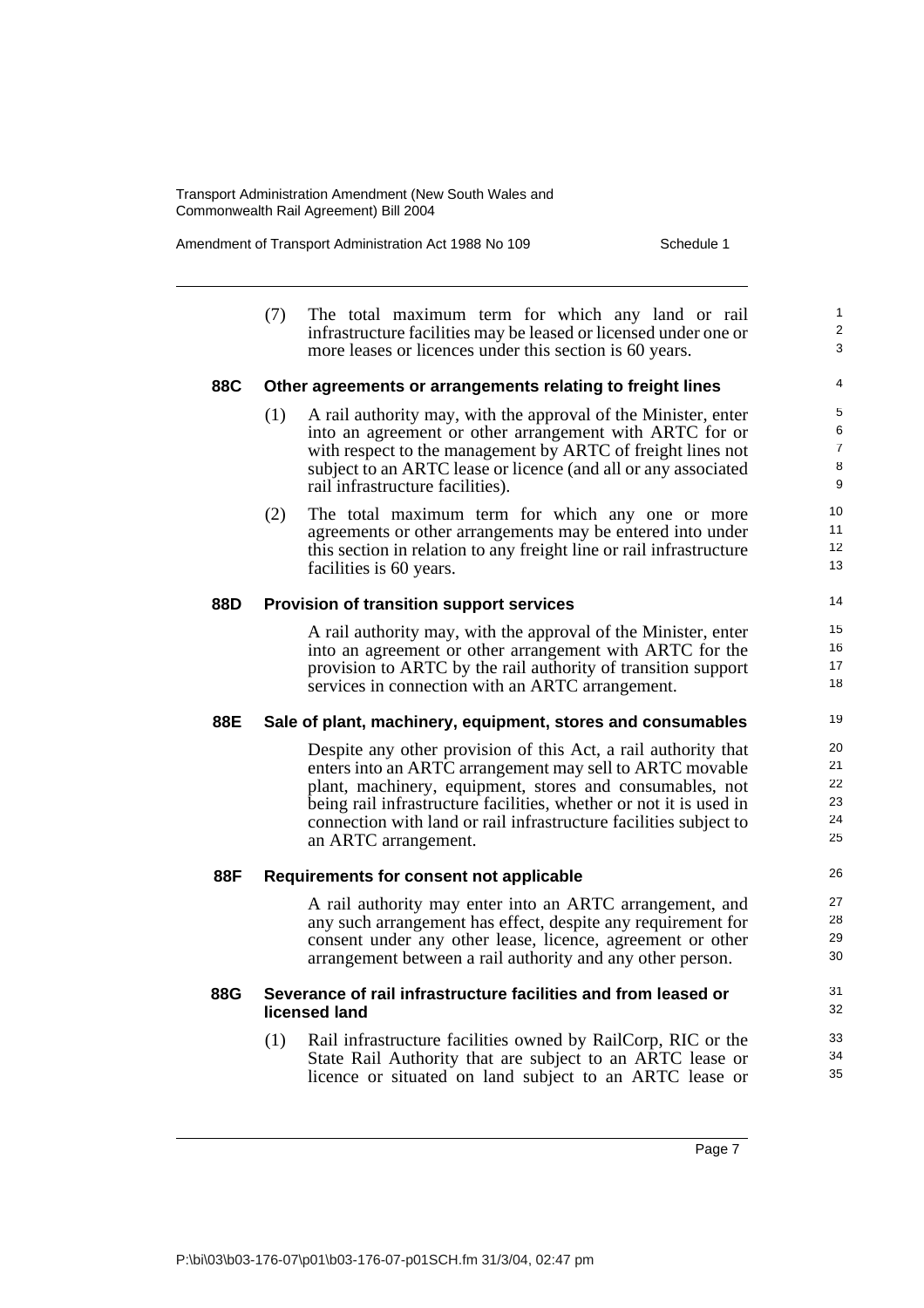Schedule 1 Amendment of Transport Administration Act 1988 No 109

licence, or rail infrastructure facilities installed or established by ARTC for the purposes of an ARTC lease or licence, are taken to be severed from the land on which they are situated and may be dealt with as personal property separate from the land.

- (2) Station facilities owned by RailCorp, RIC or the State Rail Authority that are situated on land subject to an ARTC lease or licence are taken to be severed from the land on which they are situated and may be dealt with as personal property separate from the land.
- (3) The severance of a facility from land under this section:
	- (a) does not affect the right of the facility to be situated on that land, and
	- (b) does not affect any right to drain water or sewage from the facility across and through the land or to use any means of drainage of water or sewage from the facility across and through the land.
- (4) This section does not have effect in respect of rail infrastructure facilities or station facilities on land subject to an existing lease or licence by the rail authority as lessor when an ARTC lease or licence is entered into, while any such existing lease or licence, or any renewal of that lease or licence, remains in force.
- (5) To avoid doubt, a reference in subsection (4) to a lease or licence does not include a reference to a rail access agreement.

#### **88H Functions of ARTC relating to rail infrastructure facilities**

- (1) ARTC may hold, manage, maintain and establish rail infrastructure facilities subject to an ARTC arrangement.
- (2) Any such arrangement may vest in ARTC rail infrastructure facilities installed or established by ARTC for the term of the arrangement or without limitation.
- (3) An ARTC lease or licence may provide that rail infrastructure facilities subject to the lease or licence and vested in or owned by a rail authority may be sold or disposed of by ARTC in accordance with the lease or licence.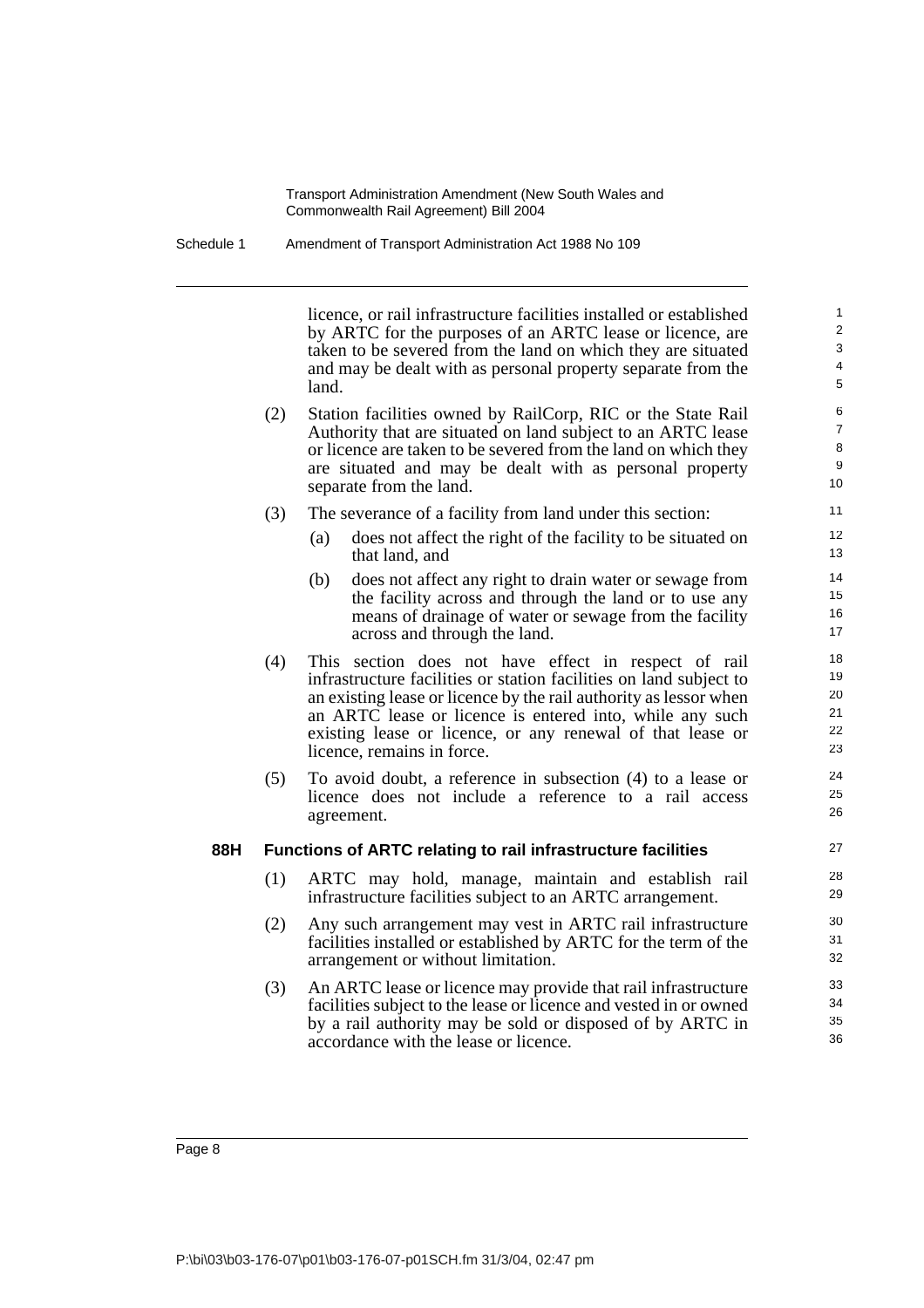Amendment of Transport Administration Act 1988 No 109 Schedule 1

(4) This section is subject to the terms of any applicable ARTC arrangement and section 88M. **Note.** Section 88M prohibits ARTC from selling or otherwise dealing with rail infrastructure facilities in a way that affects, or is likely to affect, the linear continuity of railway lines affected by, or subject to, an ARTC arrangement.

#### **88I Transfer of assets, rights or liabilities of rail authority**

- (1) The Minister may, by order in writing, direct that assets, rights or liabilities of a rail authority, or any subsidiary of a rail authority, that are specified or referred to in the order, be transferred to ARTC.
- (2) The Minister may, by further order under this section, further direct the transfer to a rail authority, or a subsidiary of a rail authority, a State owned corporation, the Crown or any other person or body acting on behalf of the Crown of any assets, rights or liabilities previously transferred under this section.
- (3) An order under subsection (1) or (2) may be made only:
	- (a) in relation to assets, rights or liabilities concerning, or relating to, an ARTC arrangement or a proposed ARTC arrangement, and
	- (b) with the consent of ARTC or in accordance with an ARTC arrangement.
- (4) On termination of an ARTC arrangement, the Minister may, by order in writing, direct that rail infrastructure facilities (within the meaning of section 3) established by ARTC under the arrangement, and any related assets, rights or liabilities of ARTC, that are specified or referred to in the order, be transferred to a rail authority, a State owned corporation, the Crown or any other person or body acting on behalf of the Crown.
- (5) In the case of rail infrastructure facilities (including any related assets, rights or liabilities) used by ARTC partly for the purposes of an ARTC arrangement and partly for other business purposes, an order under subsection (4) must, if the rail infrastructure facilities were predominantly used for the purposes of the ARTC arrangement, be made subject to the conferral on ARTC of a continuing right to the use and benefit of those facilities for those other purposes.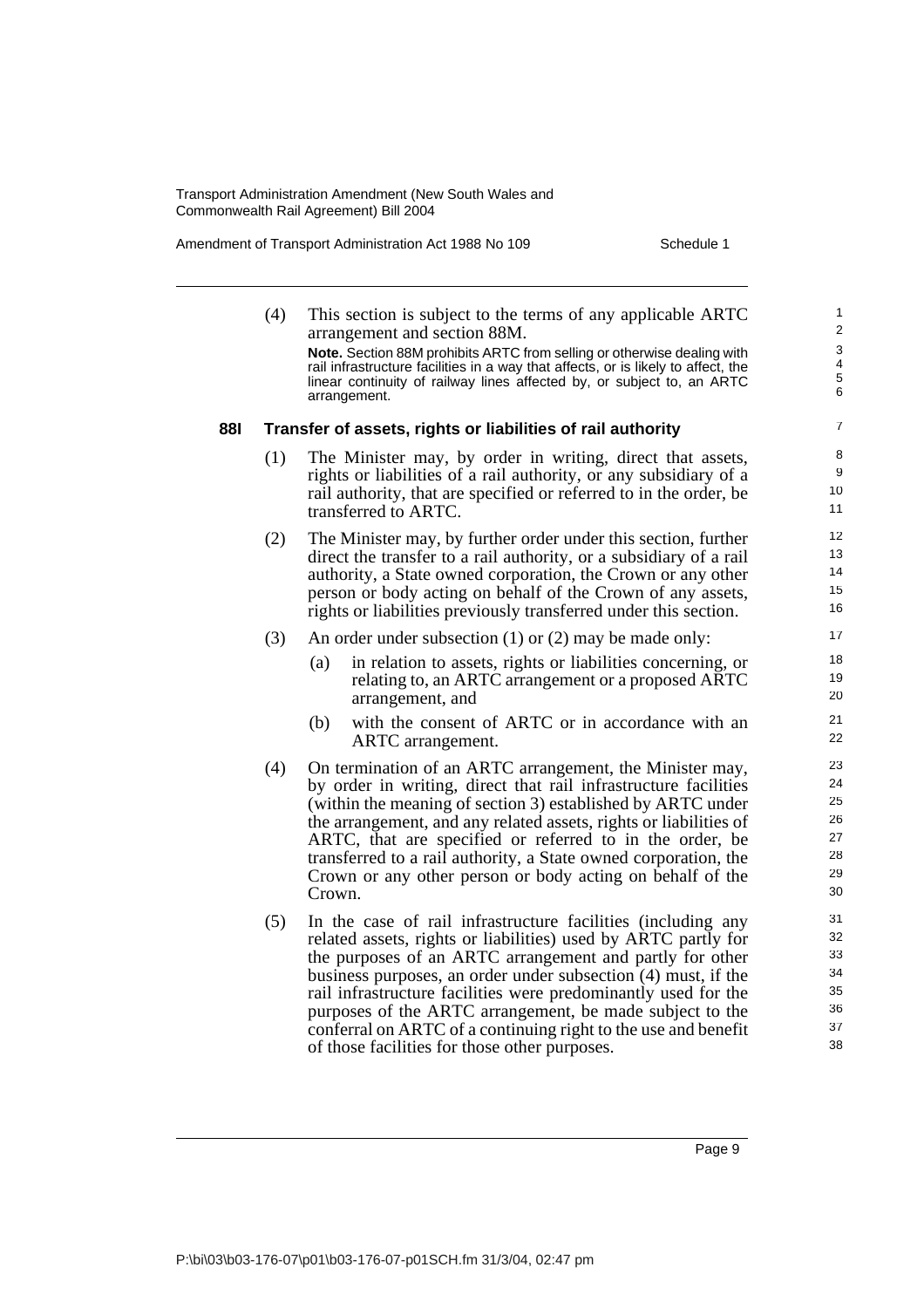Schedule 1 Amendment of Transport Administration Act 1988 No 109

|            | (6)               | An order under subsection (4) may transfer rail infrastructure<br>facilities (including any related assets, rights or liabilities)<br>that are predominantly used by ARTC for business purposes<br>other than the purposes of an ARTC arrangement only to the<br>extent necessary to confer on a rail authority an irrevocable<br>right to the use and benefit of those facilities for the purposes<br>of its rail operations. | $\mathbf{1}$<br>$\overline{2}$<br>3<br>$\overline{\mathbf{4}}$<br>$\sqrt{5}$<br>6<br>$\overline{7}$ |
|------------|-------------------|--------------------------------------------------------------------------------------------------------------------------------------------------------------------------------------------------------------------------------------------------------------------------------------------------------------------------------------------------------------------------------------------------------------------------------|-----------------------------------------------------------------------------------------------------|
|            | (7)               | An order under this section may be subject to specified terms<br>and conditions.                                                                                                                                                                                                                                                                                                                                               | 8<br>9                                                                                              |
|            | (8)               | Schedule 4 applies to the transfer of assets, rights and<br>liabilities under this section.                                                                                                                                                                                                                                                                                                                                    | 10<br>11                                                                                            |
|            | (9)               | Words and expressions used in this section have the same<br>meanings as they have in Schedule 4.                                                                                                                                                                                                                                                                                                                               | 12<br>13                                                                                            |
|            | <b>Division 3</b> | Rail services, access and infrastructure<br>obligations                                                                                                                                                                                                                                                                                                                                                                        | 14<br>15                                                                                            |
| <b>88J</b> |                   | Obligation to maintain linear continuity of rail services                                                                                                                                                                                                                                                                                                                                                                      | 16                                                                                                  |
|            | (1)               | It is the duty of ARTC to maintain the linear continuity of<br>railway lines affected by, or subject to, an ARTC arrangement<br>between ARTC and a rail authority.                                                                                                                                                                                                                                                             | 17<br>18<br>19                                                                                      |
|            | (2)               | This section does not extend to closures of rail lines in<br>emergencies, for normal, routine maintenance or repairs or for<br>the construction of works authorised or otherwise provided<br>for by an ARTC arrangement.                                                                                                                                                                                                       | 20<br>21<br>22<br>23                                                                                |
| 88K        |                   | Rail access obligations and functions                                                                                                                                                                                                                                                                                                                                                                                          | 24                                                                                                  |
|            | (1)               | ARTC is to provide persons with access under any current<br>NSW rail access undertaking to any part of the NSW rail<br>network for which it is a rail infrastructure owner.<br>Note. ARTC's rail access obligations are also set out in section 99C and<br>Schedule 6AA.                                                                                                                                                       | 25<br>26<br>27<br>28<br>29                                                                          |
|            | (2)               | A rail authority may authorise ARTC to act as the agent of the<br>rail authority or to provide other services to the rail authority<br>for the purpose of selling access to parts of the NSW rail<br>network.                                                                                                                                                                                                                  | 30<br>31<br>32<br>33                                                                                |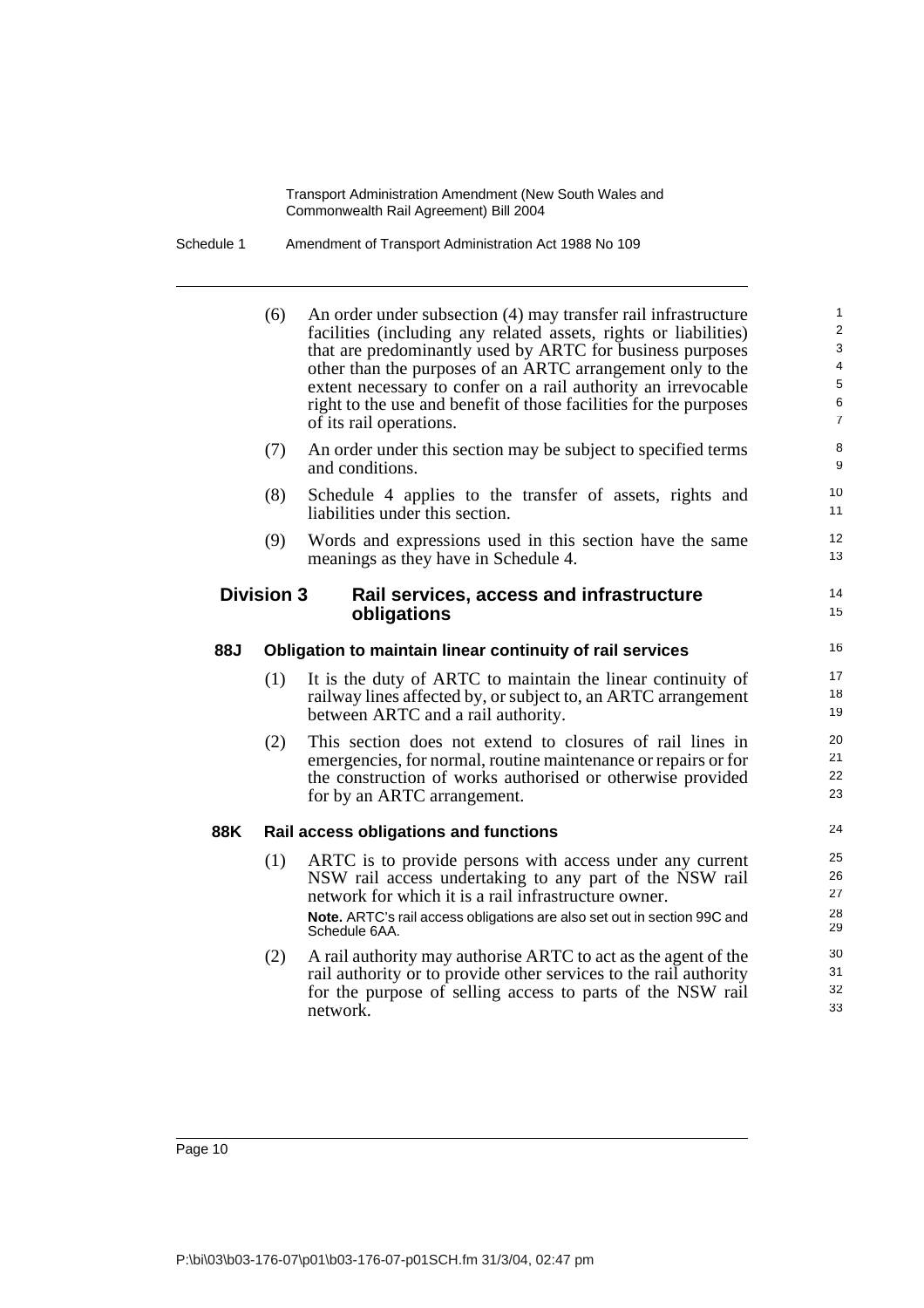Amendment of Transport Administration Act 1988 No 109 Schedule 1

**88L Network control**

| (3) | For the purposes of section 24A of the <i>Independent Pricing</i><br>and Regulatory Tribunal Act 1992, ARTC is, in respect of rail<br>infrastructure facilities subject to an ARTC lease or licence,<br>taken to be a government agency that provides services by<br>means of rail infrastructure facilities.<br>Note. The effect of this provision is that disputes relating to rail<br>infrastructure access involving ARTC may be referred to arbitration.                                                                                                                                                                                  |
|-----|------------------------------------------------------------------------------------------------------------------------------------------------------------------------------------------------------------------------------------------------------------------------------------------------------------------------------------------------------------------------------------------------------------------------------------------------------------------------------------------------------------------------------------------------------------------------------------------------------------------------------------------------|
|     | <b>Network control</b>                                                                                                                                                                                                                                                                                                                                                                                                                                                                                                                                                                                                                         |
| (1) | An ARTC arrangement may make provision for or with<br>respect to the conferral on ARTC of responsibility for<br>network control with respect to any part of the NSW rail<br>network for which ARTC is a rail infrastructure owner.                                                                                                                                                                                                                                                                                                                                                                                                             |
| (2) | ARTC is responsible for network control with respect to any<br>such part of the NSW rail network while that responsibility is<br>conferred on ARTC under the ARTC arrangement.                                                                                                                                                                                                                                                                                                                                                                                                                                                                 |
| (3) | In exercising its responsibility for network control, ARTC<br>must:<br>give reasonable priority to passenger services, and<br>(a)<br>subject to giving priority to those services, promote and<br>(b)<br>facilitate access to the part of the NSW rail network for<br>which it is responsible in accordance with the current<br>NSW rail access undertaking.                                                                                                                                                                                                                                                                                   |
| (4) | If responsibility for network control is not conferred on<br>ARTC with respect to a part of the NSW rail network for<br>which ARTC is a rail infrastructure owner, the rail authority<br>in whom that part is vested or who owns it is, for the purposes<br>of section 99D, taken to be the rail infrastructure owner for<br>that part and that section applies accordingly.<br>Note. Under section 99D, the rail infrastructure owner has responsibility<br>for network control, so that subsection (4) has the effect of conferring<br>that responsibility on a rail authority if there is no conferral of it on ARTC<br>under this section. |
| (5) | In this section:                                                                                                                                                                                                                                                                                                                                                                                                                                                                                                                                                                                                                               |
|     | network control with respect to any part of the NSW rail<br>network has the same meaning as it has in section 99D.                                                                                                                                                                                                                                                                                                                                                                                                                                                                                                                             |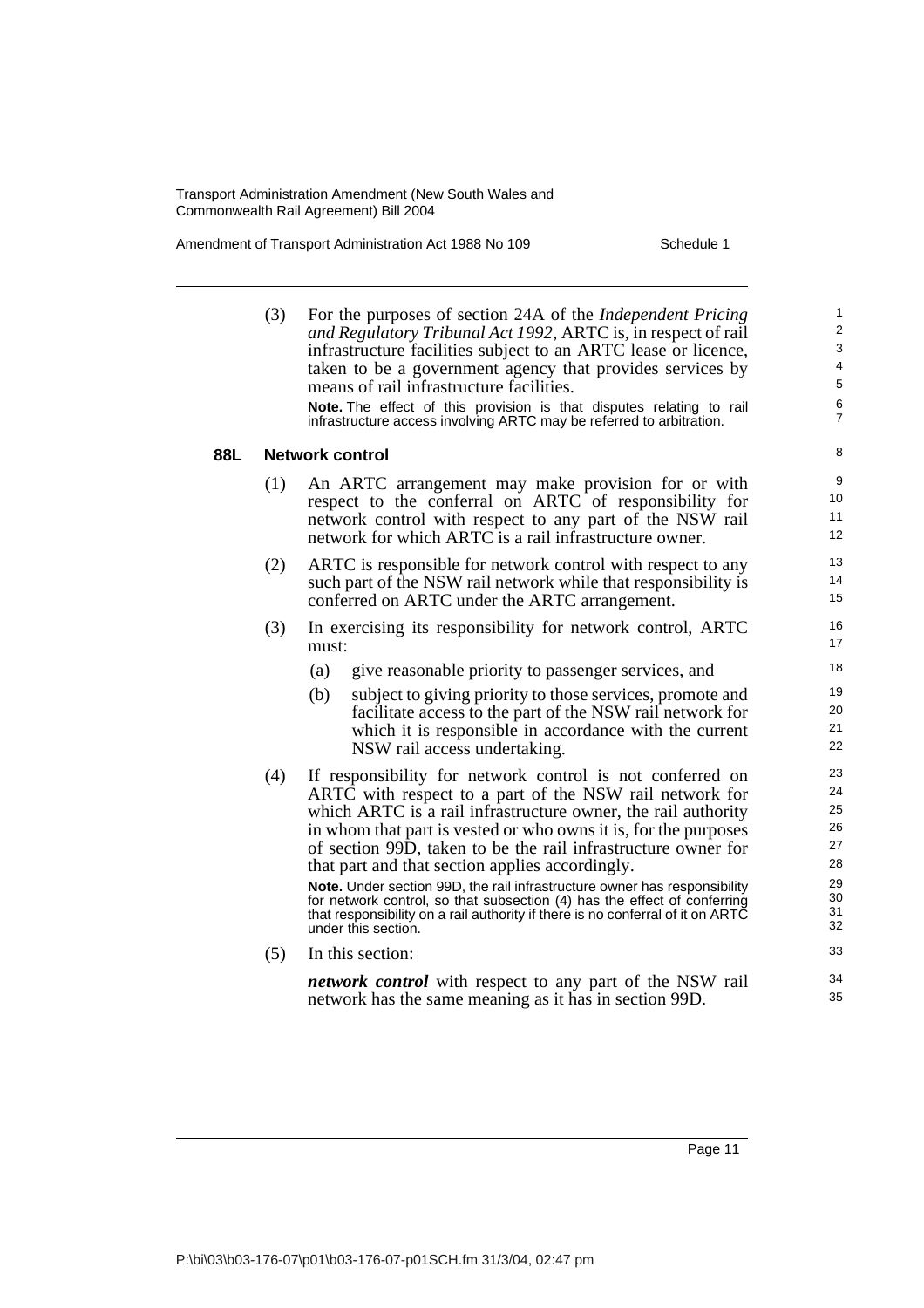Schedule 1 Amendment of Transport Administration Act 1988 No 109

#### **88M Restrictions on dealings with land and rail infrastructure facilities and other rights**

(1) ARTC must not sell or otherwise deal with land or rail infrastructure facilities subject to an ARTC lease or licence, or installed or established by ARTC in or on the NSW rail network for the purposes of an ARTC arrangement, in a way that affects, or is likely to affect, the linear continuity of railway lines affected by, or subject to, an ARTC arrangement.

- (2) ARTC must not assign (other than by granting a security interest), or grant a mortgage over, all or any of its rights under an ARTC arrangement.
- (3) ARTC may grant a security interest over all or any of its rights under an ARTC arrangement, but only if the granting of that interest complies with the following:
	- (a) it does not affect, or is not likely to affect, the linear continuity of railway lines affected by, or subject to, an ARTC arrangement,
	- (b) it does not materially interfere with or restrict, or is not likely to materially interfere with or restrict, the carrying out of rail operations by ARTC in accordance with an ARTC arrangement,
	- (c) it does not permit or potentially permit the assignment or other disposition of ARTC's obligations or rights under an ARTC arrangement by the holder of the security interest,
	- (d) it does not permit or potentially permit the exercise of a power of sale or foreclosure in respect of any land or rail infrastructure facilities subject to, or assets or rights under, an ARTC arrangement.
- (4) A transaction entered into by ARTC is, to the extent that it contravenes this section, void.
- (5) In this section, a reference to ARTC includes a reference to a successor of ARTC.
- (6) This section does not apply to or in respect of any thing permitted to be sold to ARTC under section 88E.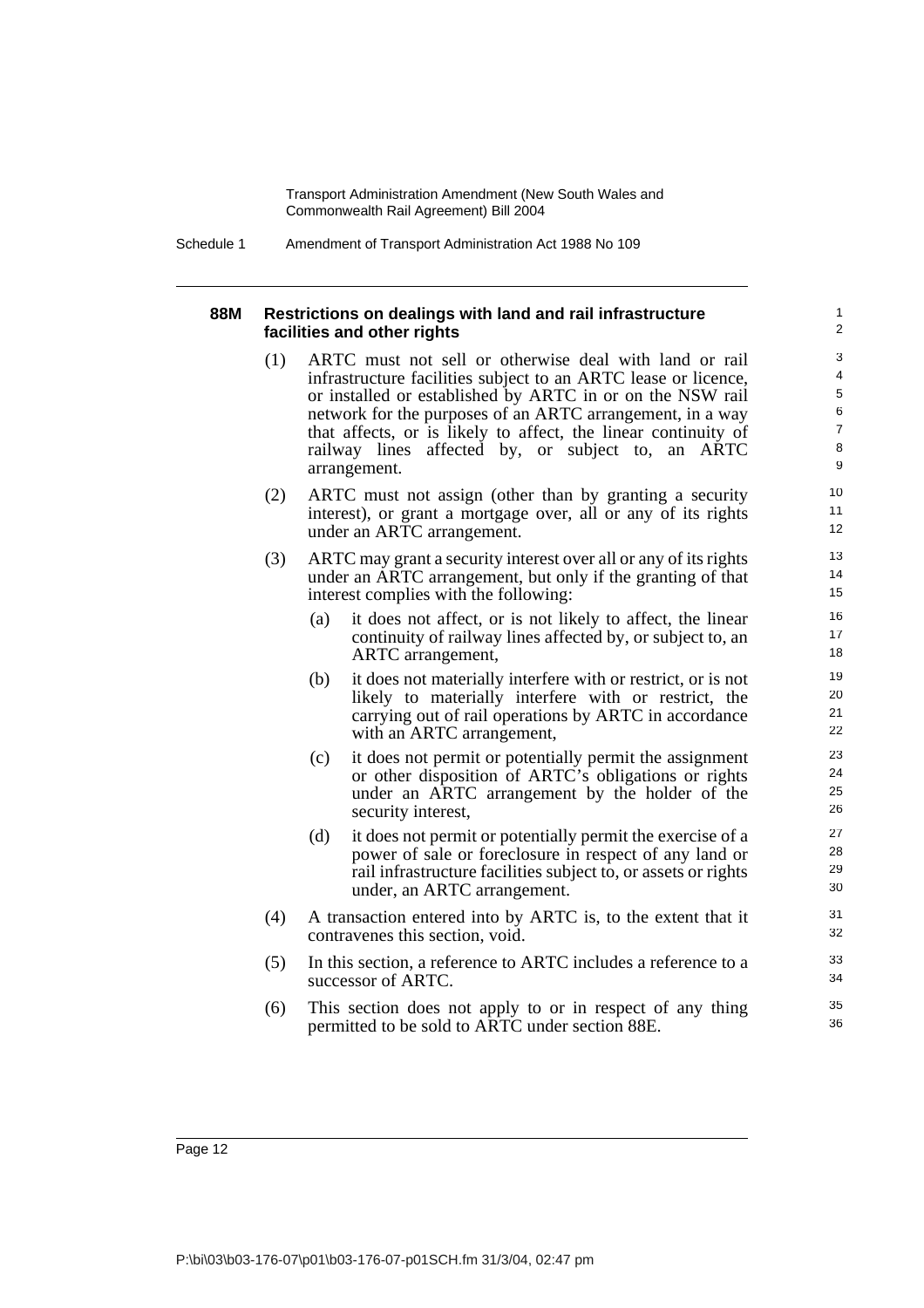Amendment of Transport Administration Act 1988 No 109 Schedule 1

|            | (7) | In this section:                                                                                                         | $\mathbf{1}$   |
|------------|-----|--------------------------------------------------------------------------------------------------------------------------|----------------|
|            |     | <i>security interest</i> means any pledge, lien, charge or                                                               | $\overline{2}$ |
|            |     | preferential interest or arrangement, but does not include a                                                             | 3              |
|            |     | mortgage.                                                                                                                | 4              |
| <b>88N</b> |     | <b>Obligations and rights under Rail Safety Act 2002</b>                                                                 | 5              |
|            | (1) | This section applies to railway operations within the meaning                                                            | 6              |
|            |     | of the Rail Safety Act 2002 that are carried out by ARTC                                                                 | $\overline{7}$ |
|            |     | instead of a rail authority under a lease entered into under this<br>Part.                                               | 8<br>9         |
|            | (2) | To avoid doubt, ARTC is the operator responsible for any                                                                 | 10             |
|            |     | such operation for the purposes of that Act.                                                                             | 11             |
|            | (3) | The rail authority is not required to be accredited under that<br>Act:                                                   | 12<br>13       |
|            |     | (a)<br>in respect of any such railway operation, or                                                                      | 14             |
|            |     | (b)<br>merely because it is the owner of rail infrastructure                                                             | 15             |
|            |     | facilities, being facilities subject to an ARTC lease or                                                                 | 16             |
|            |     | licence.                                                                                                                 | 17             |
|            | (4) | Nothing in this section affects the obligation of the rail                                                               | 18             |
|            |     | authority to be accredited under that Act for a rail operation it                                                        | 19             |
|            |     | carries out.                                                                                                             | 20             |
| <b>880</b> |     | <b>Obligations and rights under Protection of the Environment</b><br><b>Operations Act 1997</b>                          | 21<br>22       |
|            | (1) | This section applies to railway systems activities referred to in                                                        | 23             |
|            |     | Schedule 1 to the Protection of the Environment Operations                                                               | 24             |
|            |     | Act 1997 that are carried out separately by ARTC and a rail                                                              | 25             |
|            |     | authority in or on land that is subject to an ARTC lease or                                                              | 26<br>27       |
|            |     | licence or is adjacent to any such land.                                                                                 |                |
|            | (2) | For the purposes of that Act, both the rail authority and ARTC                                                           | 28             |
|            |     | are taken to be occupiers of the land concerned and are each                                                             | 29<br>30       |
|            |     | required to hold a licence under that Act authorising the<br>railway systems activity carried out by each of them on the | 31             |
|            |     | land.                                                                                                                    | 32             |
| 88P        |     | <b>Obligations and rights under Heritage Act 1977</b>                                                                    | 33             |
|            | (1) | This section applies to land or rail infrastructure facilities                                                           | 34             |
|            |     | subject to an ARTC lease or licence between ARTC and a rail                                                              | 35             |
|            |     | authority.                                                                                                               | 36             |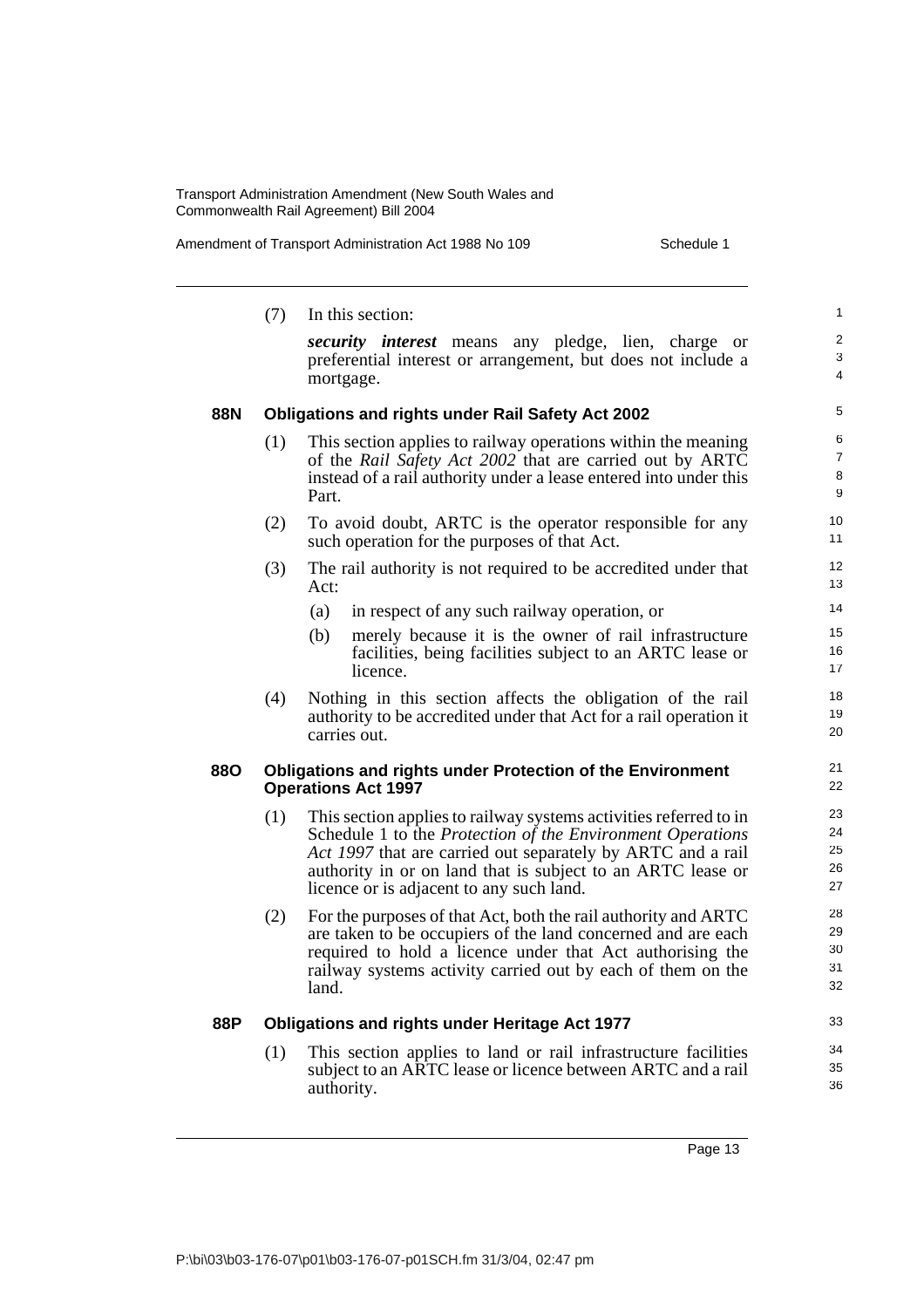(2) For the purposes of the *Heritage Act 1977* and any instrument under that Act, ARTC is taken to be the owner of the land or rail infrastructure facilities instead of the rail authority and that Act applies accordingly.

(3) For the purposes of sections 170 and 170A of the *Heritage Act 1977*, ARTC has, in relation to land or rail infrastructure facilities, the functions of a government instrumentality.

#### **88Q Obligations and rights under Threatened Species Conservation Act 1995**

- (1) This section applies to land or rail infrastructure facilities subject to an ARTC lease or licence.
- (2) ARTC is to be treated as the public authority having responsibility for the land or rail infrastructure facilities for the purposes of the conferral of, and implementation of, responsibilities under or relating to a recovery plan or threat abatement plan under the *Threatened Species Conservation Act 1995*.

#### **88R Obligations relating to activities under Environmental Planning and Assessment Act 1979**

- (1) This section applies if ARTC is prescribed under the *Environmental Planning and Assessment Act 1979* as a public authority for the purposes of Part 5 of that Act in relation to activities for the purposes of rail infrastructure facilities with respect to land subject to an ARTC lease or licence or land owned by ARTC.
- (2) In addition to any requirements applicable under that Part, regulations may be made under the *Environmental Planning and Assessment Act 1979* for or with respect to the following matters:
	- (a) additional circumstances in which an environmental impact statement may be required to be prepared under that Part in respect of an activity,
	- (b) requirements for public consultation in respect of activities for which an environmental impact statement is not required to be prepared under that Part,
	- (c) matters to be considered, and documentation relating to any such consideration, for the purposes of that Part,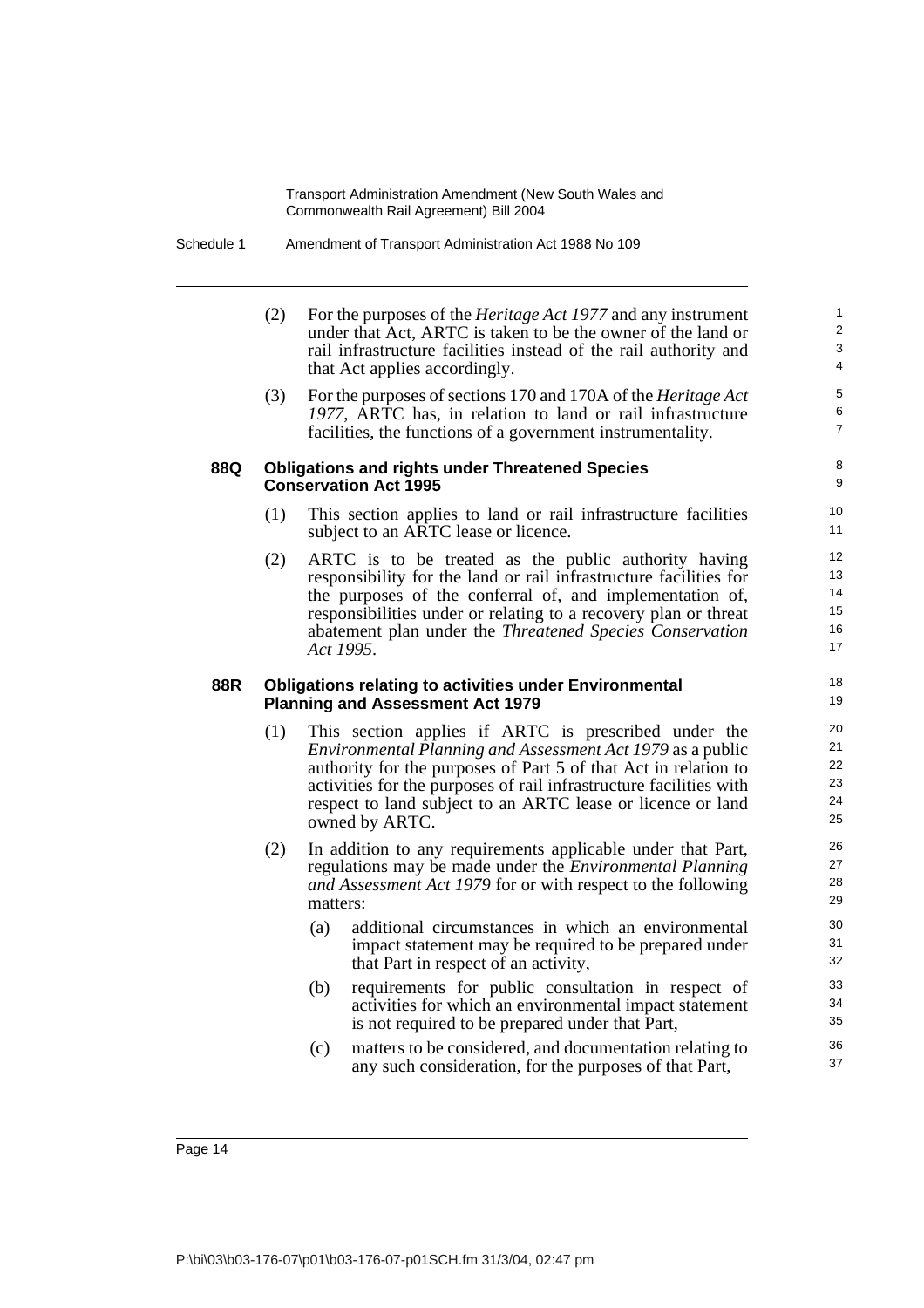Amendment of Transport Administration Act 1988 No 109 Schedule 1

|     |                   | (d)      | availability to the public of documents relating to any<br>consideration of an activity for the purposes of that Part.                                                                                                                                                              | 1<br>$\overline{2}$                  |
|-----|-------------------|----------|-------------------------------------------------------------------------------------------------------------------------------------------------------------------------------------------------------------------------------------------------------------------------------------|--------------------------------------|
|     | <b>Division 4</b> |          | <b>Prohibition on vertical integration</b>                                                                                                                                                                                                                                          | 3                                    |
| 88S |                   |          | Restrictions on vertical integration of rail operations                                                                                                                                                                                                                             | 4                                    |
|     | (1)               |          | ARTC, or any associate of ARTC, or any successor of ARTC<br>or any associate of any successor of ARTC, must not provide<br>rail freight services or any rail passenger services for reward<br>on or with respect to the NSW rail network while any ARTC<br>arrangement is in force. | 5<br>6<br>$\boldsymbol{7}$<br>8<br>9 |
|     | (2)               | conduct. | If the Minister is of the opinion that a person has engaged or<br>is proposing to engage in conduct that constitutes or would<br>constitute a contravention of this section, the Minister may,<br>by order in writing, direct the person not to engage in that                      | 10<br>11<br>12<br>13<br>14           |
|     | (3)               | (a)      | Nothing in this section prevents:<br>ARTC or any successor of ARTC, or a rail authority,<br>from carrying out a function conferred on it by or under<br>this Act or an ARTC arrangement or from providing<br>any services under an agreement with a rail authority, or              | 15<br>16<br>17<br>18<br>19           |
|     |                   | (b)      | a rail authority from carrying out a function conferred<br>on it by or under this Act or an ARTC arrangement or<br>from providing any services under an agreement with<br>ARTC or another rail authority, or                                                                        | 20<br>21<br>22<br>23                 |
|     |                   | (c)      | an associate of ARTC from providing rail freight<br>services or any passenger services for reward, if the<br>provision of those services is approved by the Minister.                                                                                                               | 24<br>25<br>26                       |
|     | (4)               |          | In this section, a reference to an associate of ARTC or a<br>successor of ARTC (the <i>rail track operator</i> ) is a reference to:                                                                                                                                                 | 27<br>28                             |
|     |                   | (a)      | a related body corporate of the rail track operator, or                                                                                                                                                                                                                             | 29                                   |
|     |                   | (b)      | an associate of the rail track operator within the<br>meaning of sections 11, 12 $(2)$ , 15 and 16 of the<br>Corporations Act 2001 of the Commonwealth.                                                                                                                             | 30<br>31<br>32                       |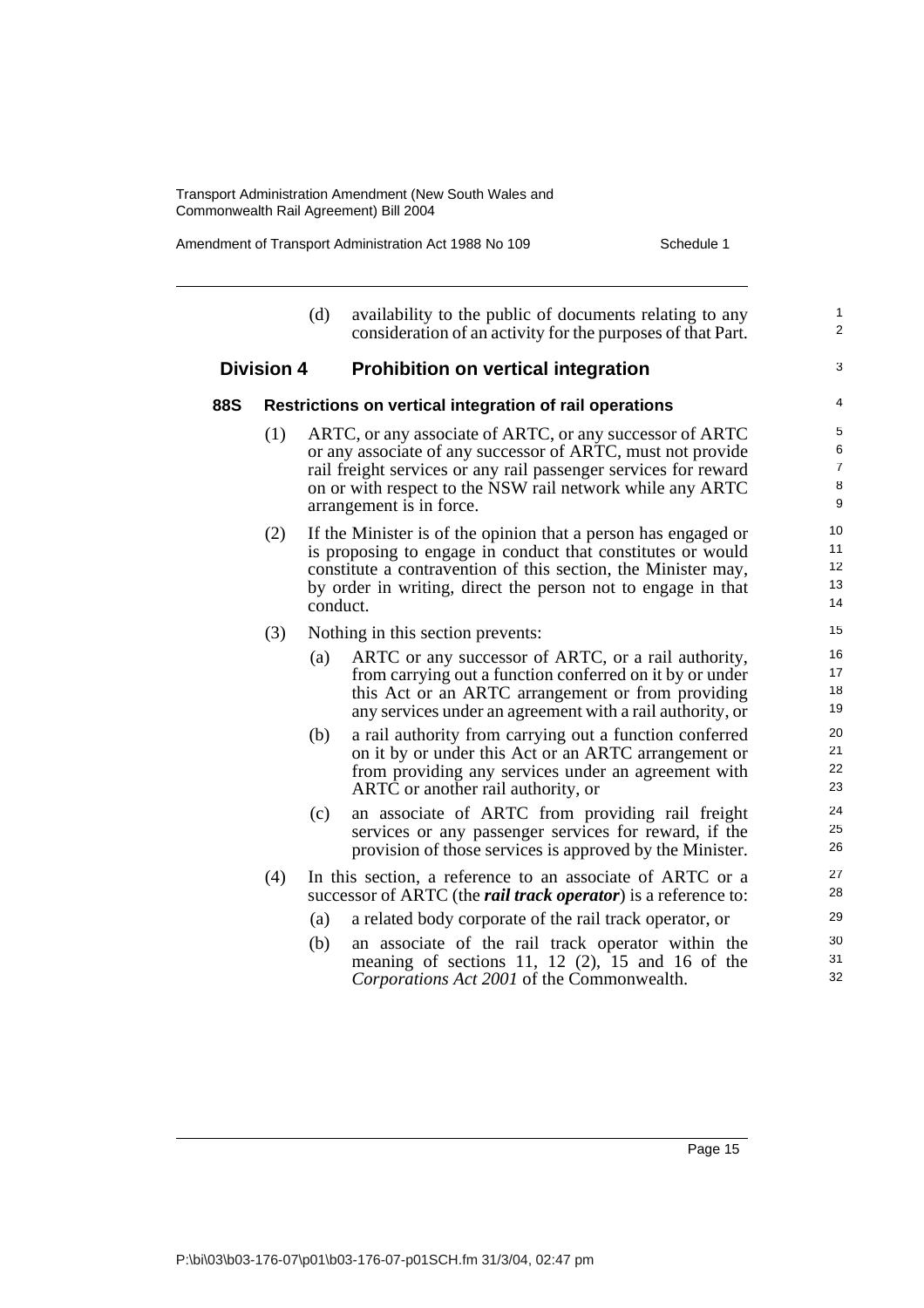Schedule 1 Amendment of Transport Administration Act 1988 No 109

### **88T Injunctions**

| 88T |                   | <b>Injunctions</b>                                                                                                                                                                                                                                                                                                                                | $\mathbf{1}$         |  |  |
|-----|-------------------|---------------------------------------------------------------------------------------------------------------------------------------------------------------------------------------------------------------------------------------------------------------------------------------------------------------------------------------------------|----------------------|--|--|
|     | (1)               | If the Supreme Court, on the application of the Minister, is<br>satisfied that a person has engaged or is proposing to engage<br>in conduct that constitutes or would constitute a contravention<br>of section 88S, the Court may grant an injunction in such<br>terms as the Court determines to be appropriate.                                 |                      |  |  |
|     | (2)               | Without prejudice to the generality of subsection (1), an<br>injunction granted under this section may be, or include, an<br>injunction restraining a person from carrying on a business<br>(whether as part of, or incidental to, the carrying on of another<br>business) for a specified period or except on specified terms<br>and conditions. |                      |  |  |
|     | (3)               | If in the opinion of the Court it is desirable to do so, the Court<br>may grant an interim injunction pending determination of the<br>application.                                                                                                                                                                                                |                      |  |  |
|     | (4)               | The Court may rescind or vary an injunction granted under<br>this section.                                                                                                                                                                                                                                                                        | 16<br>17             |  |  |
|     | (5)               | The power of the Court to grant an injunction restraining a<br>person from engaging in conduct may be exercised:                                                                                                                                                                                                                                  | 18<br>19             |  |  |
|     |                   | (a)<br>whether or not it appears to the Court that the person<br>intends to engage again, or to continue to engage, in<br>conduct of that kind, and                                                                                                                                                                                               | 20<br>21<br>22       |  |  |
|     |                   | whether or not the person has previously engaged in<br>(b)<br>conduct of that kind, and                                                                                                                                                                                                                                                           | 23<br>24             |  |  |
|     |                   | whether or not there is imminent danger of substantial<br>(c)<br>damage to any person if the first-mentioned person<br>engages in conduct of that kind.                                                                                                                                                                                           | 25<br>26<br>27       |  |  |
|     | (6)               | If the Minister makes an application to the Court for the grant<br>of an injunction under this section, the Court is not to require<br>the Minister or any other person, as a condition of granting an<br>interim injunction, to give any undertaking as to damages.                                                                              | 28<br>29<br>30<br>31 |  |  |
|     | <b>Division 5</b> | <b>Staffing arrangements</b>                                                                                                                                                                                                                                                                                                                      | 32                   |  |  |
| 88U |                   | Agreements for secondment of staff to ARTC                                                                                                                                                                                                                                                                                                        | 33                   |  |  |
|     | (1)               | A rail authority may, with the approval of the Minister, enter<br>into an agreement with ARTC for or with respect to the use of<br>members of staff of the authority for the purposes of an ARTC                                                                                                                                                  | 34<br>35<br>36       |  |  |

37

arrangement.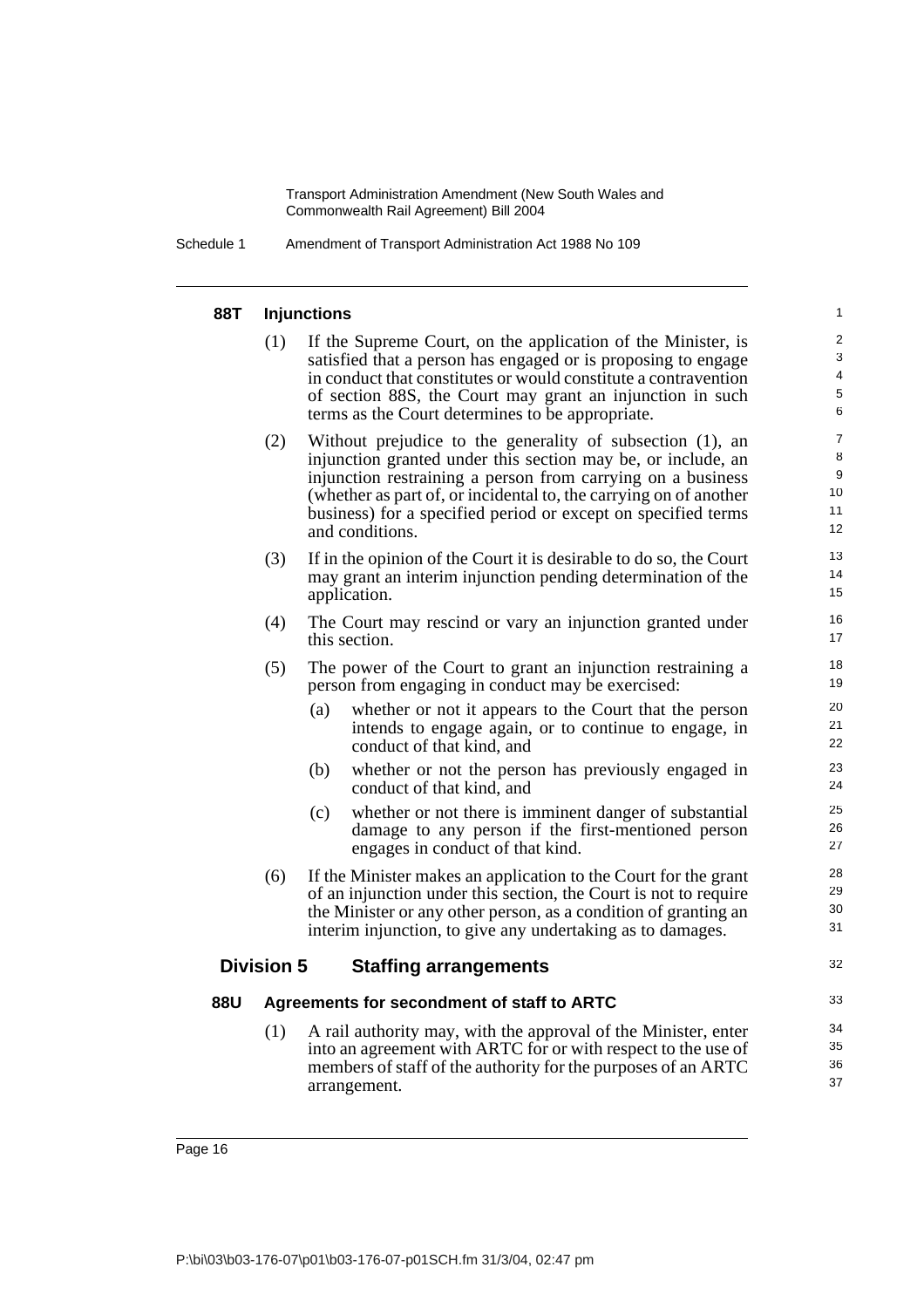Amendment of Transport Administration Act 1988 No 109 Schedule 1

| (2) | Without limiting subsection (1), an agreement may provide |  |
|-----|-----------------------------------------------------------|--|
|     | for the following:                                        |  |

- (a) the temporary placement of members of staff with ARTC,
- (b) the exercise by ARTC of functions of the rail authority for or with respect to members of staff (including disciplinary functions other than dismissal),
- (c) permitting the disclosure of personal information (within the meaning of the *Privacy and Personal Information Protection Act 1998*) relating to members of staff by a rail authority to ARTC.
- (3) ARTC may, in accordance with an agreement, instead of or in conjunction with a rail authority, exercise functions for or with respect to members of staff (including disciplinary functions other than dismissal).
- (4) A rail authority is not required to comply with the *Privacy and Personal Information Protection Act 1998* in respect of the disclosure of information about members of staff, placed or proposed to be placed, under this Division with ARTC.
- (5) This section has effect despite any other Act or law.

#### **88V Temporary staff placement with ARTC (secondments)**

- (1) A member of staff of a rail authority may apply to be placed temporarily with ARTC and may, with the approval of the chief executive of the rail authority, be temporarily placed with ARTC.
- (2) If an agreement for or with respect to the use of members of staff under this Division provides for the temporary placement of members of staff with ARTC, the chief executive of the rail authority may, in accordance with the agreement, direct in writing that members of staff of the rail authority be placed with ARTC.
- (3) A temporary placement under subsection (2) takes effect on the day specified in the direction.
- (4) A member of staff may be placed with ARTC under this section at the person's existing level of remuneration or at a different level of remuneration. However, a temporary placement cannot be made at a lower level of remuneration, except with the consent of the member of staff.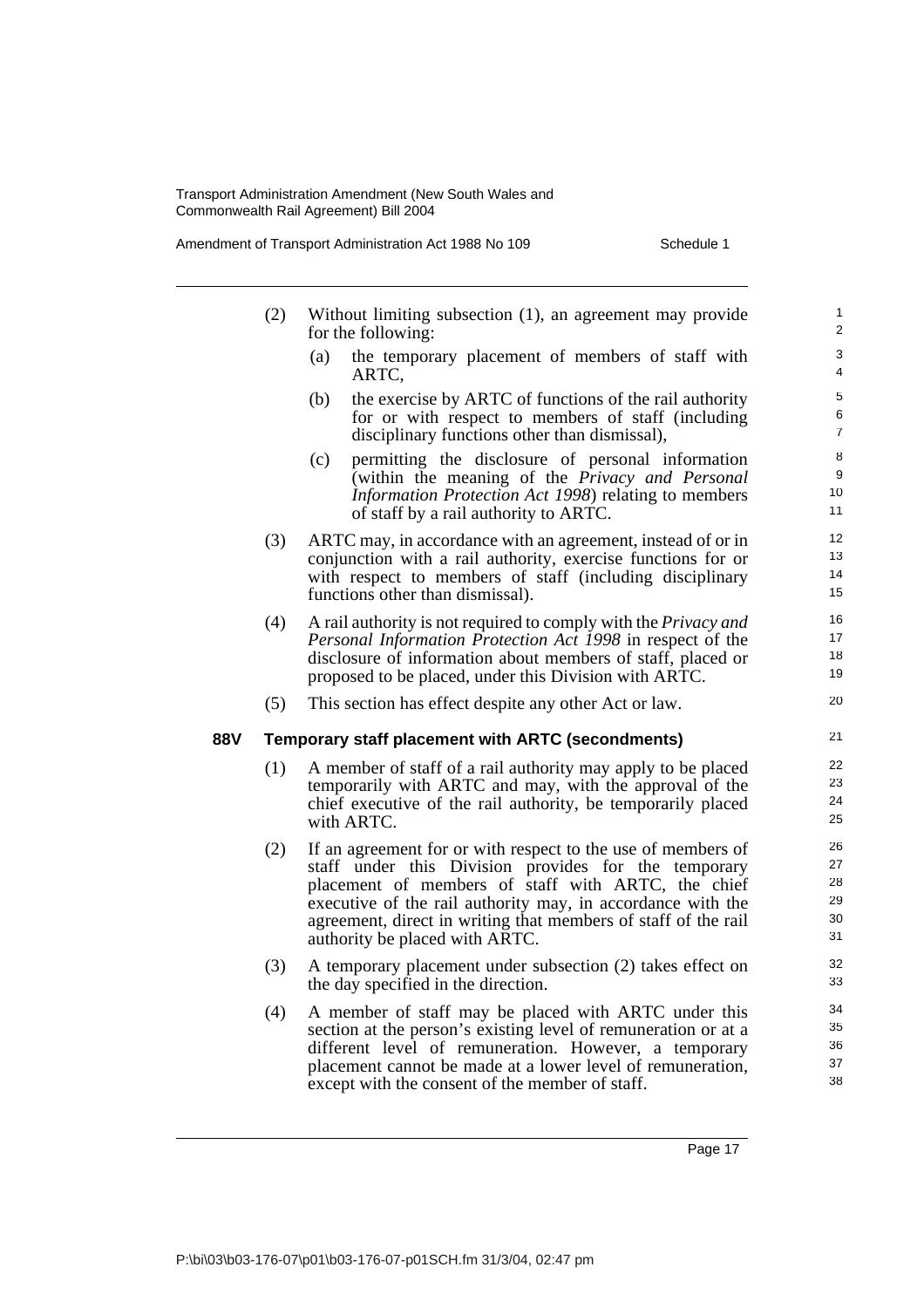|     | (5) | A temporary placement of a member of staff under this<br>section may be ended at any time by written direction of the<br>chief executive of the rail authority.                                                                                                     | $\mathbf{1}$<br>$\overline{2}$<br>3 |
|-----|-----|---------------------------------------------------------------------------------------------------------------------------------------------------------------------------------------------------------------------------------------------------------------------|-------------------------------------|
|     | (6) | A rail authority exercising a power of dismissal of a member<br>of staff who is or has been temporarily placed with ARTC<br>under this Division may take into account and act on the basis<br>of any disciplinary or other action taken or finding made by<br>ARTC. | 4<br>5<br>6<br>$\overline{7}$<br>8  |
|     | (7) | In this Division:                                                                                                                                                                                                                                                   | 9                                   |
|     |     | <i>temporary member of staff of ARTC</i> means a member of staff<br>of a rail authority who is temporarily placed with ARTC<br>under this Division.                                                                                                                 | 10<br>11<br>12                      |
|     |     | <i>transferring rail authority</i> means the rail authority from<br>which a temporary member of staff of ARTC is temporarily<br>placed with ARTC under this Division.                                                                                               | 13<br>14<br>15                      |
| 88W |     | No time limit for period of temporary placement                                                                                                                                                                                                                     | 16                                  |
|     |     | A temporary placement of staff under this Division may be for<br>a specified period or an unspecified period.                                                                                                                                                       | 17<br>18                            |
| 88X |     | Obligations and rights under Rail Safety Act 2002 relating to<br>members of staff                                                                                                                                                                                   | 19<br>20                            |
|     | (1) | A temporary member of staff of ARTC who performs railway<br>safety work is taken to be an employee of ARTC, instead of<br>the transferring rail authority, for the purposes of the Rail<br>Safety Act 2002 and any instrument under that Act.                       | 21<br>22<br>23<br>24                |
|     | (2) | In this section, <i>railway safety work</i> has the same meaning as<br>it has in the <i>Rail Safety Act 2002</i> .                                                                                                                                                  | 25<br>26                            |
| 88Y |     | <b>Obligations and rights under Occupational Health and Safety</b><br>Act 2000 and other legislation                                                                                                                                                                | 27<br>28                            |
|     | (1) | For the purposes of the Occupational Health and Safety Act<br>2000 and the employer liability legislation, ARTC has the<br>functions and liabilities of an employer in respect of a<br>temporary member of staff of ARTC.                                           | 29<br>30<br>31<br>32                |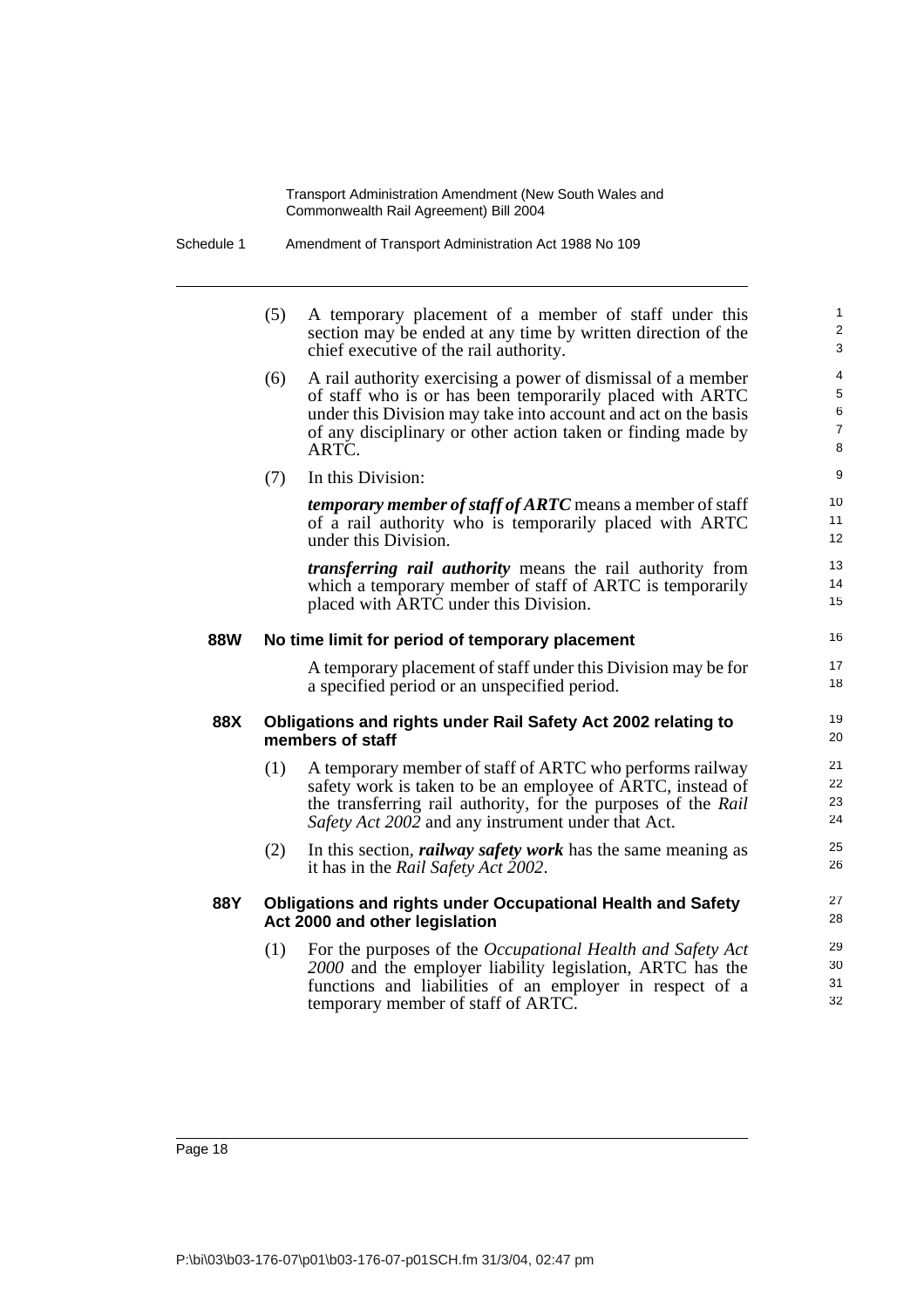Amendment of Transport Administration Act 1988 No 109 Schedule 1

- (2) The *Occupational Health and Safety Act 2000* and the employer liability legislation do not impose any functions or liabilities on a transferring rail authority, or a director of or a person concerned in the management of a transferring rail authority, in respect of:
	- (a) a temporary member of staff of ARTC, or
	- (b) a place of work under the management or control of ARTC, or
	- (c) any plant or substance used at any such place of work.
- (3) A transferring rail authority, and any director of or person concerned in the management of the transferring rail authority, is not liable for an offence under the *Occupational Health and Safety Act 2000* or the employer liability legislation arising out of an act or omission done or omitted to be done by the member of staff in the course of or in connection with the member of staff's temporary placement with ARTC.

#### (4) In this section:

#### *employer liability legislation* means:

- (a) instruments under the *Occupational Health and Safety Act 2000*, and
- (b) associated occupational health and safety legislation within the meaning of that Act, and
- (c) the *Road and Rail Transport (Dangerous Goods) Act 1997* and any instruments under that Act, and
- (d) any other Act or instrument under an Act that makes an employer liable for an act or omission of an employee, or for an act of omission of the employer in relation to an employee, being a law prescribed by the regulations for the purposes of this section.

#### **88Z Liability under Law Reform (Vicarious Liability) Act 1983**

(1) A temporary member of staff of ARTC is, during any period of the temporary placement with ARTC, taken not to be in the service of the Crown for the purposes of the *Law Reform (Vicarious Liability) Act 1983*.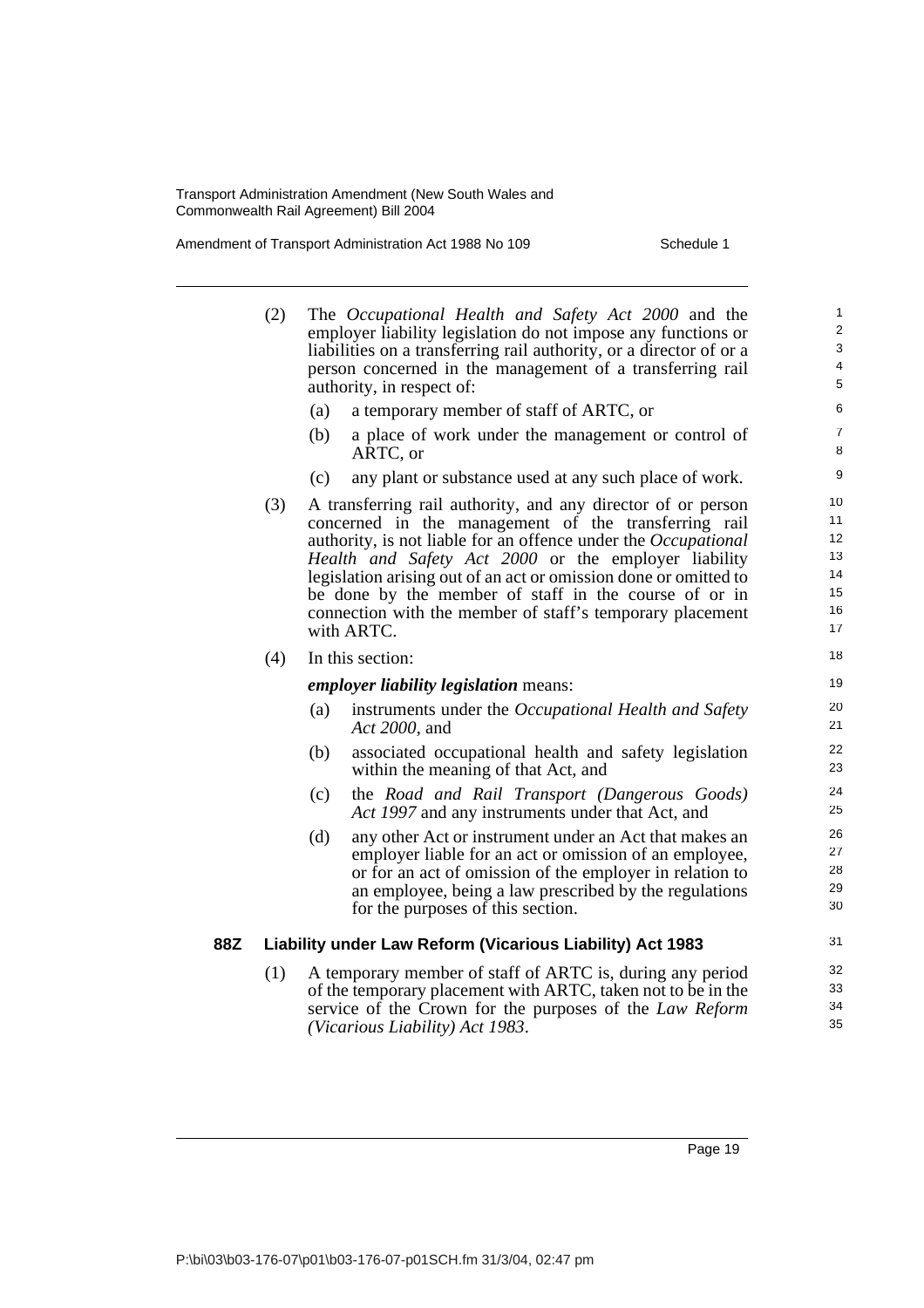| (2) | Nothing in this section affects any liability under that Act of |
|-----|-----------------------------------------------------------------|
|     | a rail authority as the employer of a temporary member of       |
|     | staff of ARTC.                                                  |

1  $\overline{2}$ 3

#### **88ZA Workers compensation arrangements**

| (1) | For the purposes of the Workers Compensation Acts, the    |
|-----|-----------------------------------------------------------|
|     | regulations may make provision for or with respect to the |
|     | following:                                                |

- (a) the treatment of ARTC as the employer of temporary members of staff of ARTC for the purposes of all or any of the provisions of the Workers Compensation Acts,
- (b) the conferral of the functions of an employer under provisions of those Acts with respect to temporary members of staff of ARTC on the transferring rail authority or ARTC, or both of them,
- (c) the liability of a transferring rail authority or ARTC, or both, or directors of, or persons concerned in the management of the transferring rail authority or ARTC, or both, for offences under those Acts,
- (d) the modification of requirements relating to insurance policies under those Acts in relation to temporary members of staff of ARTC,
- (e) the modification, in relation to ARTC and a rail authority, of requirements of those Acts relating to the grouping of employers for insurance purposes.
- (2) The regulations may apply any of the provisions of the Workers Compensation Acts to work injury damages recoverable by or in respect of a temporary member of staff of ARTC from the transferring rail authority or ARTC, or both, in respect of an injury to or the death of the member of staff.
- (3) Without limiting subsections (1) and (2), the regulations may provide that a specified provision or provisions of the Workers Compensation Acts do or do not apply in respect of the transferring rail authority or ARTC.
- (4) For the purposes of subsections (1) and (2), the regulations may apply provisions of the Workers Compensation Acts with any necessary modifications.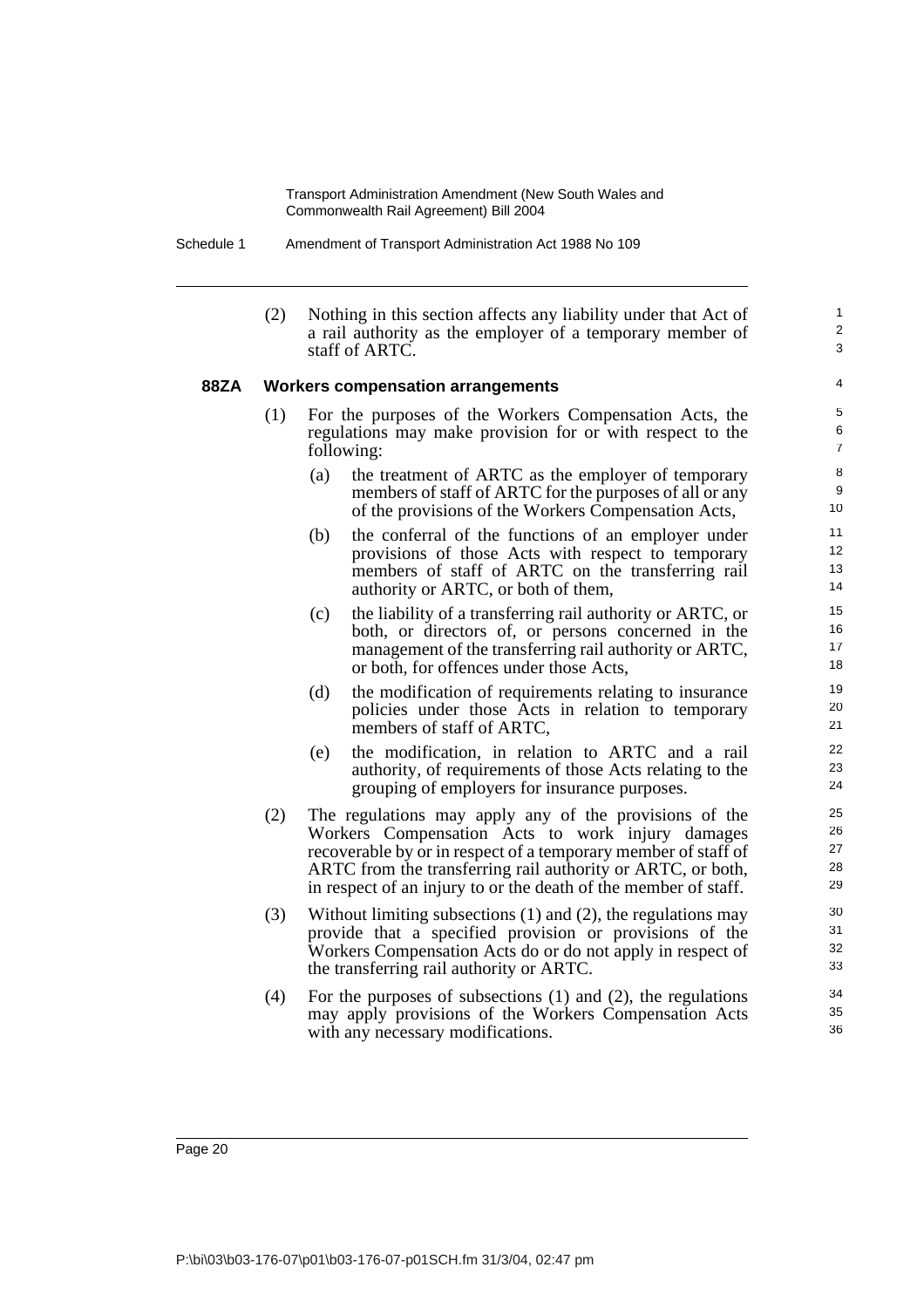Amendment of Transport Administration Act 1988 No 109 Schedule 1

24

(5) In this section:

*motor accident damages* means damages to which Part 6 of the *Motor Accidents Act 1988* or Chapter 5 of the *Motor Accidents Compensation Act 1999* applies.

*work injury damages* means damages recoverable from the transferring rail authority or ARTC in respect of injury to or the death of a temporary member of staff of ARTC caused by the negligence or other tort of the rail authority or ARTC and arising out of the employment of the member of staff, whether the damages are recoverable in an action for tort or breach of contract or in any other action, but does not include motor accident damages.

*Workers Compensation Acts* mean the *Workers Compensation Act 1987* and the *Workplace Injury Management and Workers Compensation Act 1998* and any instruments made under those Acts.

#### **88ZB Effect of staffing agreements and arrangements**

Temporary members of staff of ARTC remain members of staff of the transferring rail authority and do not become employees of ARTC, despite any other provision of this Act or of any other law or any provision of any agreement under which the members of staff are temporarily placed with ARTC.

#### **Division 6 State taxes**

#### **88ZC Exemption from State taxes**

(1) The regulations may, on the recommendation of the Minister and with the approval of the Treasurer, provide that State tax is not chargeable in respect of any matter or thing, or classes of matters or things, prescribed by the regulations and done by a rail authority or ARTC in connection with an ARTC arrangement or a proposed ARTC arrangement or for the purposes of this Part or the *Transport Administration Amendment (New South Wales and Commonwealth Rail Agreement) Act 2004*.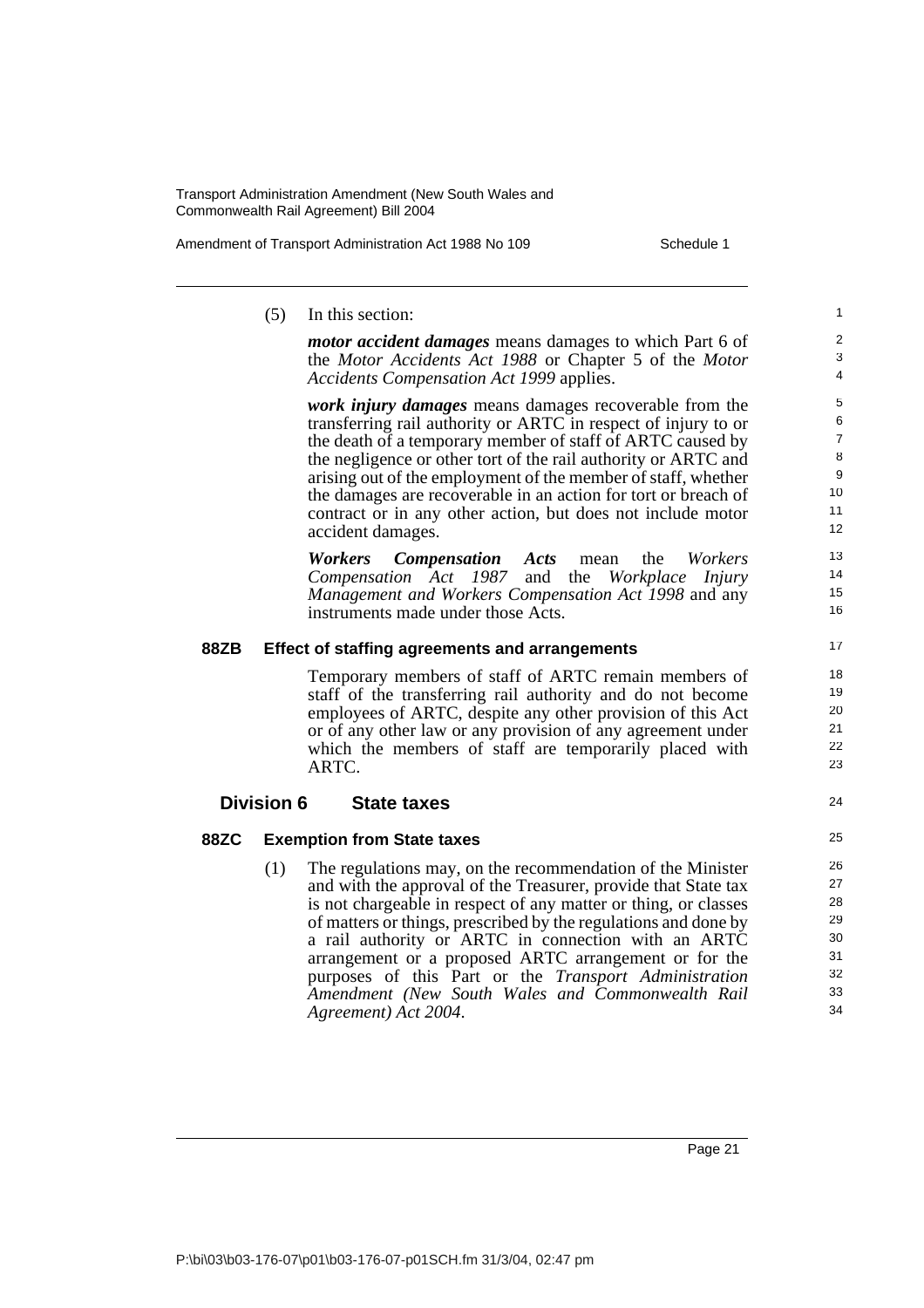| Schedule 1 | Amendment of Transport Administration Act 1988 No 109 |
|------------|-------------------------------------------------------|
|------------|-------------------------------------------------------|

|                                                        | (2)                   |                                                   | The regulations may, on the recommendation of the Minister                | $\mathbf{1}$   |
|--------------------------------------------------------|-----------------------|---------------------------------------------------|---------------------------------------------------------------------------|----------------|
|                                                        |                       |                                                   | and with the approval of the Treasurer, provide that land tax             | 2              |
|                                                        |                       |                                                   | or rates are not payable by a rail authority or ARTC in                   | 3              |
|                                                        |                       |                                                   | connection with land subject to an ARTC lease or licence.                 | 4              |
|                                                        | (3)                   | In this section:                                  |                                                                           | 5              |
|                                                        |                       |                                                   | <b>State tax</b> means duty under the <i>Duties Act 1997</i> or any other | 6              |
|                                                        |                       |                                                   | tax, duty, rate, fee or other charge imposed by or under any              | $\overline{7}$ |
|                                                        |                       | Act or law of the State, other than pay-roll tax. |                                                                           | 8              |
| 88ZD                                                   |                       |                                                   | Rail authorities and ARTC not grouped for pay-roll tax                    | 9              |
|                                                        | purposes              |                                                   |                                                                           | 10             |
|                                                        |                       |                                                   | For the purposes of the <i>Pay-roll Tax Act 1971</i> , and section        | 11             |
|                                                        |                       |                                                   | 106H of the Taxation Administration Act 1996 as it applies in             | 12             |
|                                                        |                       |                                                   | relation to the <i>Pay-roll Tax Act 1971</i> , a rail authority and       | 13             |
|                                                        |                       |                                                   | ARTC do not constitute a group merely because of an                       | 14             |
|                                                        |                       |                                                   | arrangement entered into for the purposes of Division 5.                  | 15             |
|                                                        | <b>Division 7</b>     | <b>Effect of Part</b>                             |                                                                           | 16             |
| 88ZE                                                   | <b>Effect of Part</b> |                                                   |                                                                           |                |
| Except as provided by this Part, nothing in this Part: |                       |                                                   | 18                                                                        |                |
|                                                        |                       | (a)                                               | limits or otherwise affects any function of a rail                        | 19             |
|                                                        |                       |                                                   | authority (whether conferred under this or any other Act                  | 20             |
|                                                        |                       | or law), or                                       |                                                                           | 21             |
|                                                        |                       | (b)                                               | prevents a rail authority, in the exercise of any of its                  | 22             |
|                                                        |                       |                                                   | functions, from entering into any arrangement or                          | 23             |
|                                                        |                       |                                                   | agreement or other transaction with ARTC or any other                     | 24             |
|                                                        |                       | person.                                           |                                                                           | 25             |
| 88ZF                                                   |                       | Protection of contractual and other obligations   |                                                                           | 26             |
|                                                        | (1)                   | This section applies to the following:            |                                                                           | 27             |
|                                                        |                       | (a)                                               | the operation of this Part and the Transport                              | 28             |
|                                                        |                       |                                                   | Administration Amendment (New South Wales and                             | 29             |
|                                                        |                       |                                                   | Commonwealth Rail Agreement) Act 2004 (including                          | 30             |
|                                                        |                       |                                                   | anything done or omitted to be done for the purposes of                   | 31             |
|                                                        |                       | this Part or that Act),                           |                                                                           | 32             |
|                                                        |                       | (b)                                               | a disclosure of information made for any of those                         | 33             |
|                                                        |                       | purposes.                                         |                                                                           | 34             |
|                                                        |                       |                                                   |                                                                           |                |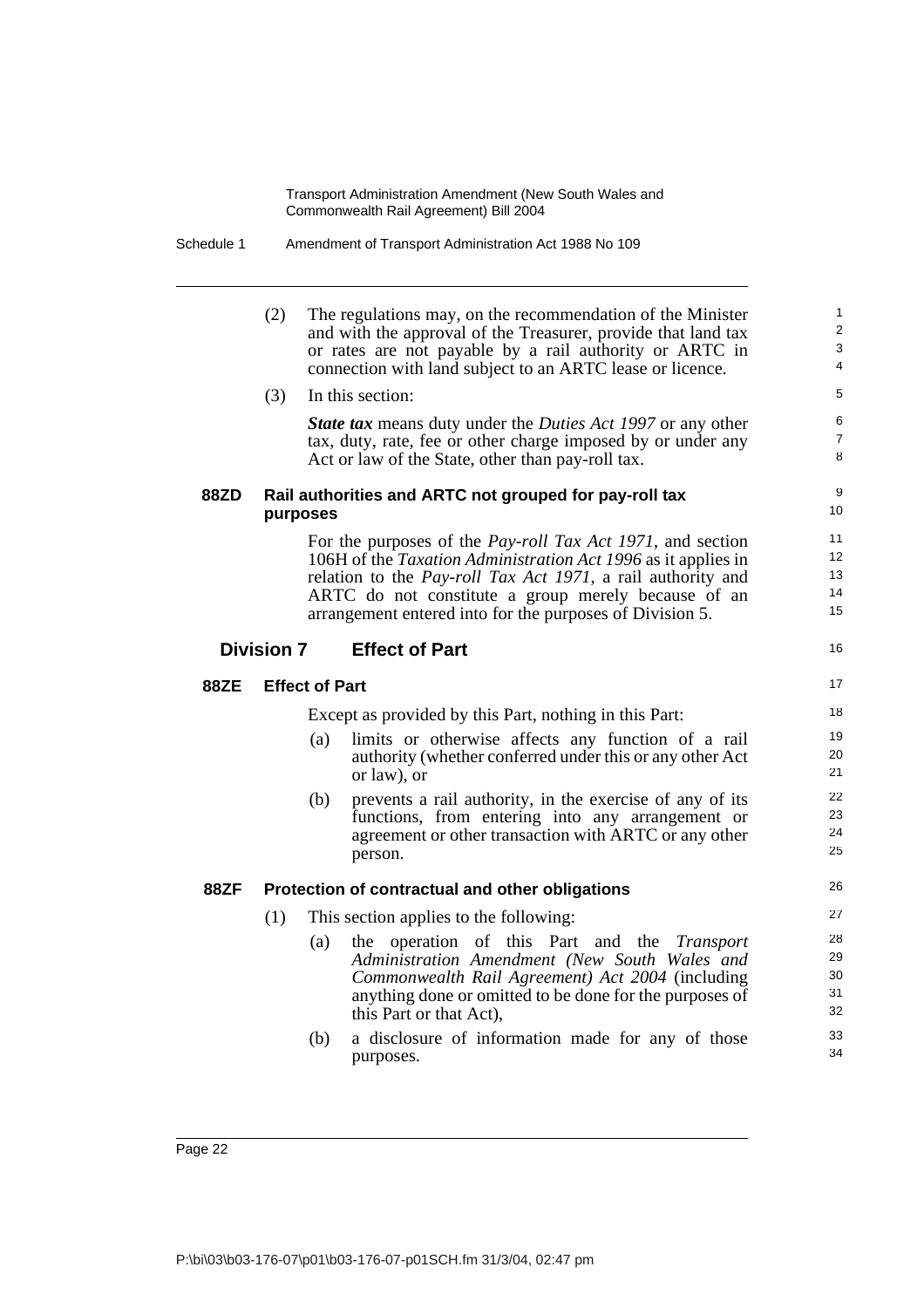Amendment of Transport Administration Act 1988 No 109 Schedule 1

|      | (2) |         | None of the matters or things to which this section applies are<br>to be regarded:                                 | $\mathbf{1}$<br>2   |
|------|-----|---------|--------------------------------------------------------------------------------------------------------------------|---------------------|
|      |     | (a)     | as a breach of confidence, or                                                                                      | 3                   |
|      |     | (b)     | as a breach of contract or other instrument or as                                                                  | 4                   |
|      |     |         | requiring any act to be done under an instrument, or                                                               | 5                   |
|      |     | (c)     | as giving rise to any right or remedy by a party to an                                                             | 6                   |
|      |     |         | instrument, or as causing or permitting the termination                                                            | $\overline{7}$<br>8 |
|      |     |         | of an instrument, or as giving rise to a breach of an<br>offence against a provision of an Act that prohibits or   | 9                   |
|      |     |         | restricts the disclosure of information.                                                                           | 10                  |
| 88ZG |     |         | <b>Compensation not payable</b>                                                                                    | 11                  |
|      | (1) |         | Compensation is not payable by or on behalf of the State:                                                          | 12                  |
|      |     | (a)     | because of the enactment or operation of this Part or the                                                          | 13                  |
|      |     |         | Transport Administration Amendment (New South                                                                      | 14                  |
|      |     |         | Wales and Commonwealth Rail Agreement) Act 2004,                                                                   | 15                  |
|      |     |         | or for any consequence of that enactment or operation,                                                             | 16<br>17            |
|      |     |         | <sub>or</sub>                                                                                                      |                     |
|      |     | (b)     | because of any statement or conduct relating to this Part<br>or that Act.                                          | 18<br>19            |
|      | (2) |         | In this section:                                                                                                   | 20                  |
|      |     |         | <i>compensation</i> includes damages or any other form of<br>monetary compensation.                                | 21<br>22            |
|      |     | conduct | includes<br>whether<br>omission,<br>any<br>act<br><b>or</b><br>unconscionable, misleading, deceptive or otherwise. | 23<br>24            |
|      |     |         | <i>operation of this Part</i> includes the operation of any notice,                                                | 25                  |
|      |     |         | direction or order under this Part or any ARTC arrangement                                                         | 26                  |
|      |     |         | or other arrangement entered into for the purposes of this Part.                                                   | 27                  |
|      |     |         | <i>statement</i> includes a representation of any kind:                                                            | 28                  |
|      |     | (a)     | whether made verbally or in writing, and                                                                           | 29                  |
|      |     | (b)     | whether negligent, false or misleading or otherwise.                                                               | 30                  |
|      |     |         | <b><i>the State</i></b> means the Crown within the meaning of the Crown                                            | 31                  |
|      |     |         | <i>Proceedings Act 1988</i> , and includes a rail authority or an                                                  | 32                  |
|      |     |         | officer, employee or agent of the Crown or of a rail authority.                                                    | 33                  |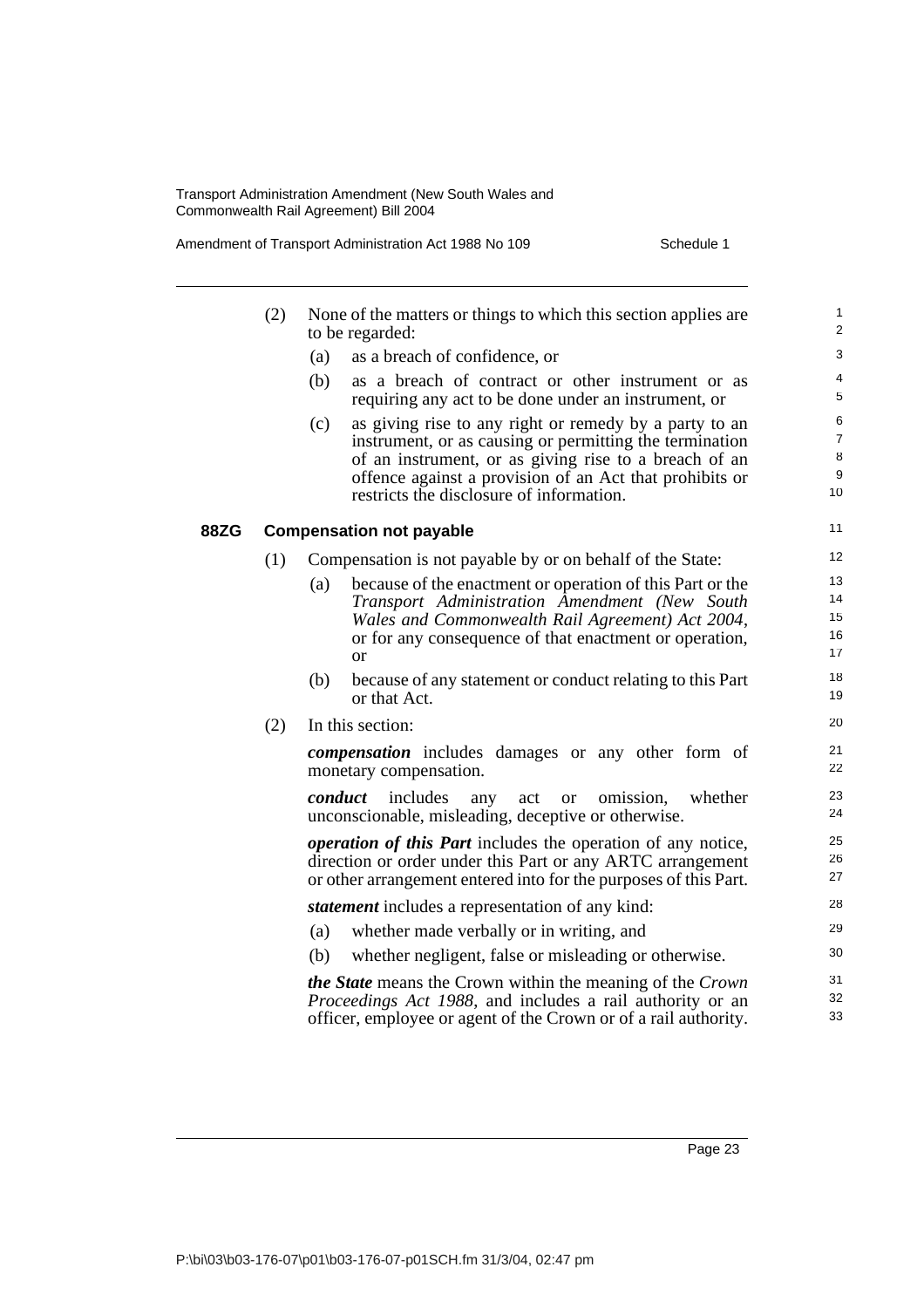Schedule 1 Amendment of Transport Administration Act 1988 No 109

| $[14]$ | Section 99A Closure and disposal of railway lines                                                                                                                                                                                                                                                                              | 1                             |
|--------|--------------------------------------------------------------------------------------------------------------------------------------------------------------------------------------------------------------------------------------------------------------------------------------------------------------------------------|-------------------------------|
|        | Insert "an ARTC arrangement or" after "entered into" where firstly<br>occurring in section 99A (3).                                                                                                                                                                                                                            | 2<br>3                        |
| $[15]$ | <b>Section 99AA</b>                                                                                                                                                                                                                                                                                                            | 4                             |
|        | Insert after section 99A:                                                                                                                                                                                                                                                                                                      | 5                             |
|        | <b>Connections to rail infrastructure</b><br>99AA                                                                                                                                                                                                                                                                              | 6                             |
|        | A rail infrastructure owner must not sever, or fail to maintain,<br>a connection between any part of the NSW rail network for<br>which it is the rail infrastructure owner and any other part of<br>the NSW rail network without the consent of the rail<br>infrastructure owner of the other part of the NSW rail<br>network. | 7<br>8<br>9<br>10<br>11<br>12 |
| $[16]$ | Section 99C NSW rail access undertakings                                                                                                                                                                                                                                                                                       | 13                            |
|        | Insert "or managed or controlled by" after "owned by" in section 99C (1).                                                                                                                                                                                                                                                      | 14                            |
| $[17]$ | Section 99C (4)                                                                                                                                                                                                                                                                                                                | 15                            |
|        | Insert "or ARTC" after "rail authority".                                                                                                                                                                                                                                                                                       | 16                            |
| $[18]$ | Section 99C (6)                                                                                                                                                                                                                                                                                                                | 17                            |
|        | Insert after section 99C (5):                                                                                                                                                                                                                                                                                                  | 18                            |
|        | (6)<br>Subsection (2) and clause 2 of Schedule 6AA do not apply to<br>undertakings given, or taken to have been given, by ARTC.                                                                                                                                                                                                | 19<br>20                      |
| $[19]$ | <b>Section 99D Network control</b>                                                                                                                                                                                                                                                                                             | 21                            |
|        | Omit "in whom that part of the NSW rail network is vested in or who owns<br>that part" from section 99D (3).                                                                                                                                                                                                                   | 22<br>23                      |
|        | Insert instead "for that part of the NSW rail network".                                                                                                                                                                                                                                                                        | 24                            |
| $[20]$ | <b>Section 99D (7)</b>                                                                                                                                                                                                                                                                                                         | 25                            |
|        | Insert after section 99D (6):                                                                                                                                                                                                                                                                                                  | 26                            |
|        | This section is subject to section 88L.<br>(7)<br>Note. See section 88L for network control responsibilities relating to<br>parts of the NSW rail network subject to an ARTC lease or licence.                                                                                                                                 | 27<br>28<br>29                |
|        |                                                                                                                                                                                                                                                                                                                                |                               |

P:\bi\03\b03-176-07\p01\b03-176-07-p01SCH.fm 31/3/04, 02:47 pm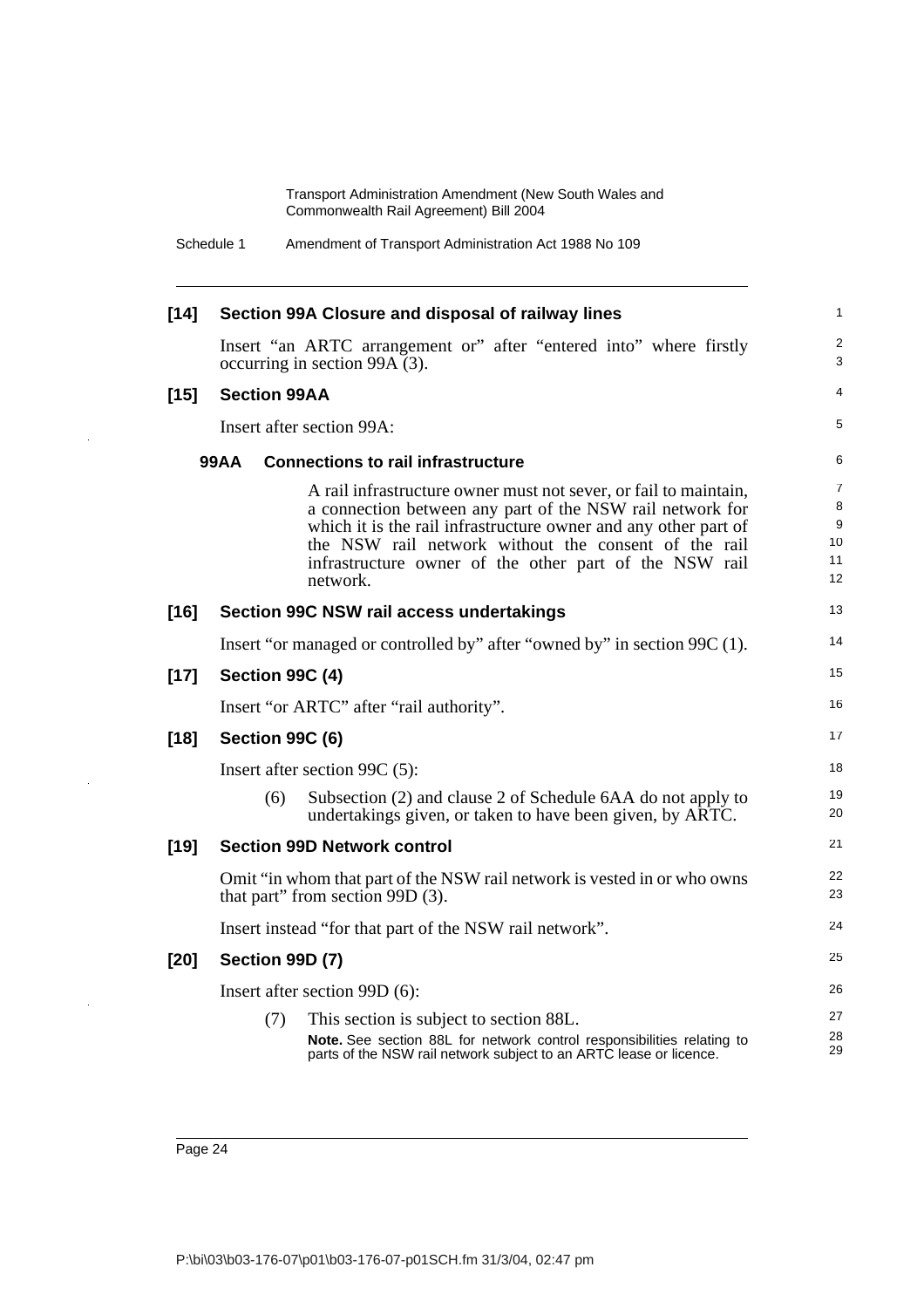Amendment of Transport Administration Act 1988 No 109 Schedule 1

| $[21]$ |                                 |                    | Schedule 4 Transfer of assets, rights and liabilities                                                                                                                                                                                                                                                  | 1                                |
|--------|---------------------------------|--------------------|--------------------------------------------------------------------------------------------------------------------------------------------------------------------------------------------------------------------------------------------------------------------------------------------------------|----------------------------------|
|        | Insert after clause $2(1)(a)$ : |                    |                                                                                                                                                                                                                                                                                                        | 2                                |
|        |                                 | (b)                | an order under section 88I transferring assets, rights or<br>liabilities to a person or body specified or referred to in<br>the order,                                                                                                                                                                 | 3<br>4<br>5                      |
| $[22]$ | land                            |                    | Schedule 6A Powers relating to rail infrastructure facilities and                                                                                                                                                                                                                                      | 6<br>7                           |
|        |                                 |                    | Omit "19F". Insert instead "98".                                                                                                                                                                                                                                                                       | 8                                |
| $[23]$ | Schedule 6A, clause 1           |                    |                                                                                                                                                                                                                                                                                                        | 9                                |
|        |                                 |                    | Omit the clause. Insert instead:                                                                                                                                                                                                                                                                       | 10                               |
|        | 1                               | <b>Definitions</b> |                                                                                                                                                                                                                                                                                                        | 11                               |
|        |                                 |                    | In this Schedule:                                                                                                                                                                                                                                                                                      | 12                               |
|        |                                 |                    | <b>building owner</b> means an owner of a railway building.                                                                                                                                                                                                                                            | 13                               |
|        |                                 | facilities.        | <i>infrastructure owner</i> means an owner of rail infrastructure                                                                                                                                                                                                                                      | 14<br>15                         |
|        |                                 |                    | owner of railway land, rail infrastructure facilities or a<br>railway building means:                                                                                                                                                                                                                  | 16<br>17                         |
|        |                                 | (a)                | in the case of any land, rail infrastructure facilities or<br>any railway building that is managed or controlled by<br>Transport Infrastructure Development Corporation for<br>the purposes of exercising its functions under this Act,<br>the Transport Infrastructure Development Corporation,<br>or | 18<br>19<br>20<br>21<br>22<br>23 |
|        |                                 | (b)                | in the case of any rail infrastructure facilities that are, or<br>railway building that is, installed, established or<br>replaced by ARTC, ARTC, or                                                                                                                                                    | 24<br>25<br>26                   |
|        |                                 | (c)                | in the case of any land, rail infrastructure facilities or<br>any railway building that is subject to an ARTC lease or<br>licence, ARTC, or                                                                                                                                                            | 27<br>28<br>29                   |
|        |                                 | (d)                | in any other case, the rail authority that owns the land,<br>rail infrastructure facilities or railway building or in<br>whom it is vested.                                                                                                                                                            | 30<br>31<br>32                   |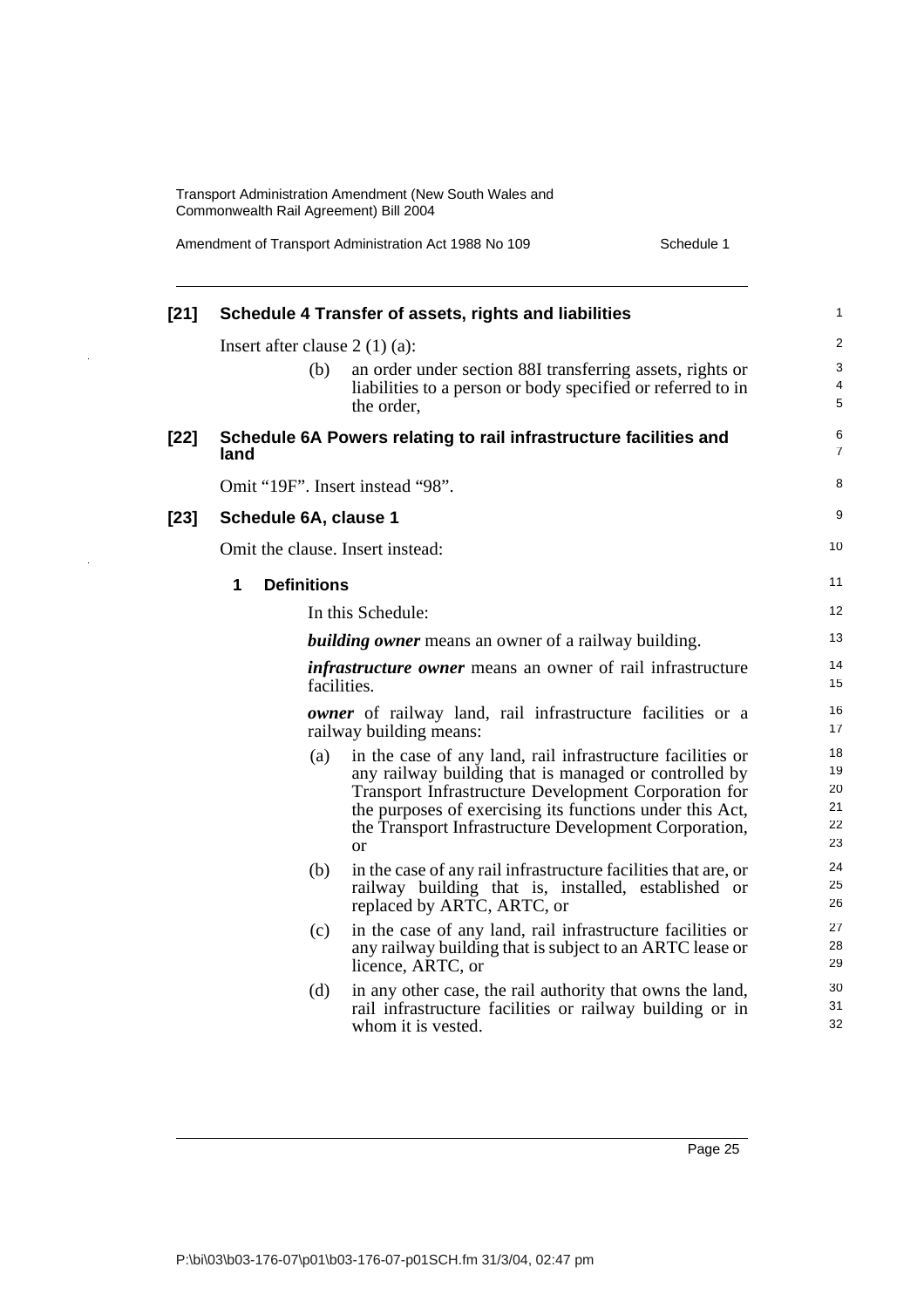Schedule 1 Amendment of Transport Administration Act 1988 No 109

*rail authority* means: (a) RailCorp, RIC, Transport Infrastructure Development Corporation and the State Rail Authority, and (b) in the case of land, rail infrastructure facilities or buildings subject to an ARTC lease or licence, ARTC. *railway building* means a building or structure (not being a rail infrastructure facility) situated on railway land. *railway land* means land owned by, vested in or under the control of a rail authority. *railway land owner* means an owner of railway land. *station facilities* means stations, platforms and associated access works, but does not include disused stations or disused platforms or their associated access works. **[24] Schedule 6A**  Omit "an operator building" wherever occurring. Insert instead "a railway building". **[25] Schedule 6A** Omit "operator land" wherever occurring. Insert instead "railway land". **[26] Schedule 6A, clause 1A** Insert after clause 1: **1A Application to ARTC rail infrastructure facilities under ARTC arrangements** Clauses 2E–12 and 15 of this Schedule, and any regulations made under clause 15 of this Schedule, do not apply to or in respect of land, rail infrastructure facilities or buildings to the extent that an ARTC arrangement entered into with a rail authority provides that specified provisions or all of those provisions do not apply to or in respect of ARTC and the rail authority in relation to that land or those facilities or buildings. **[27] Schedule 6A, clause 2 RIC's rail infrastructure facilities** Omit clause 2 (1). 1  $\mathfrak{p}$ 3 4 5 6 7 8 9 10 11 12 13 14 15 16 17 18 19 20 21 22 23 24 25 26 27 28 29 30 31 32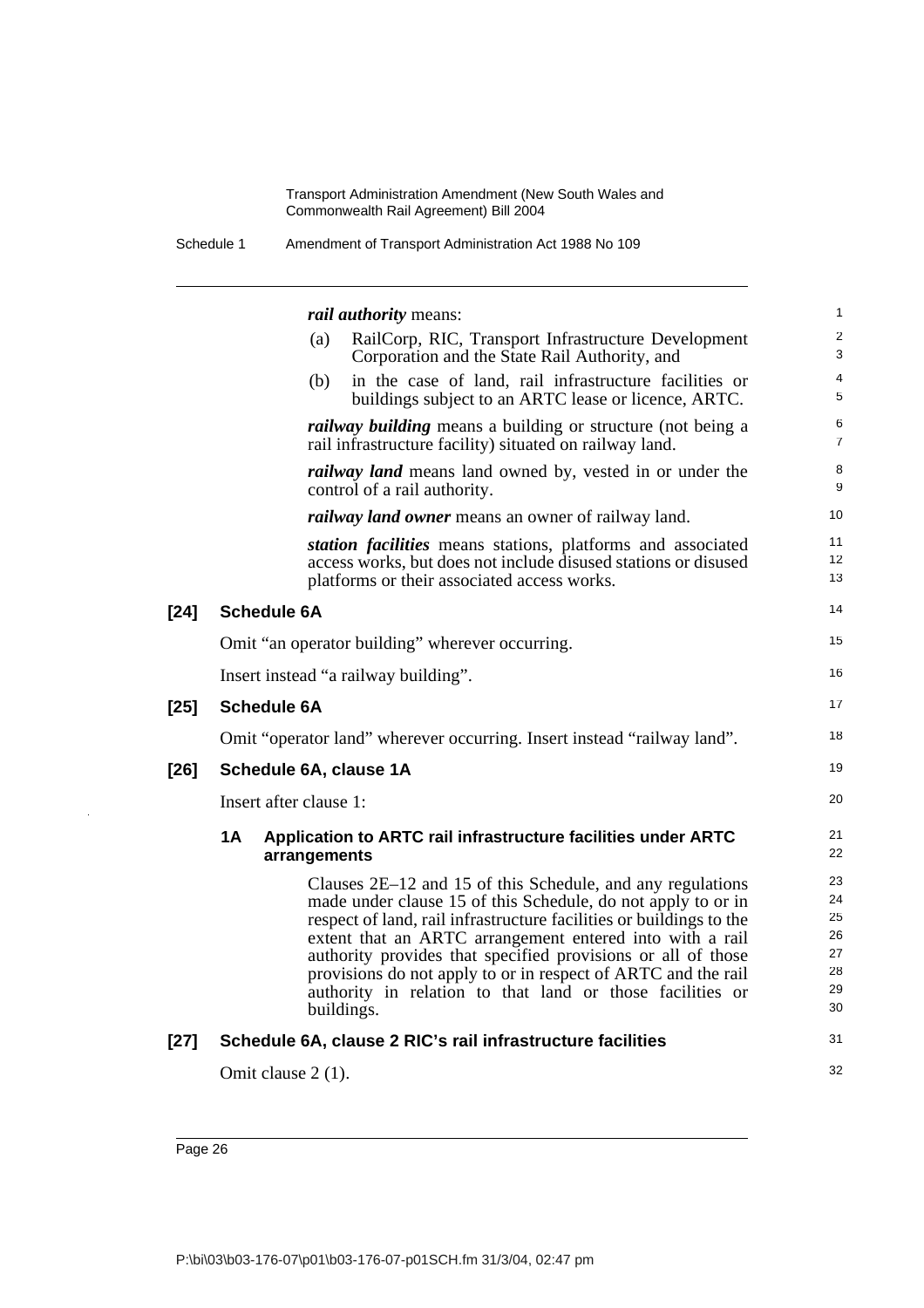Amendment of Transport Administration Act 1988 No 109 Schedule 1

| $[28]$ | Schedule 6A, clause 2A RailCorp's rail infrastructure facilities                                                                                                                                                                                           |                                                                                                                                                                  |                |  |
|--------|------------------------------------------------------------------------------------------------------------------------------------------------------------------------------------------------------------------------------------------------------------|------------------------------------------------------------------------------------------------------------------------------------------------------------------|----------------|--|
|        | Omit clause 2A (1).                                                                                                                                                                                                                                        |                                                                                                                                                                  | $\overline{c}$ |  |
| $[29]$ | Schedule 6A, clause 2C (4)-(6)                                                                                                                                                                                                                             |                                                                                                                                                                  |                |  |
|        |                                                                                                                                                                                                                                                            | Insert at the end of clause 2C:                                                                                                                                  | 4              |  |
|        | (4)<br>For the purposes of subclause $(1)$ $(a)$ , RailCorp is taken to be<br>the owner of rail infrastructure facilities in the metropolitan<br>rail area and RIC is taken to be the owner of rail infrastructure<br>facilities in the country rail area. |                                                                                                                                                                  |                |  |
|        | (5)                                                                                                                                                                                                                                                        | This clause is subject to any interest of Transport<br>Infrastructure Development Corporation in rail infrastructure<br>facilities.                              | 9<br>10<br>11  |  |
|        | (6)                                                                                                                                                                                                                                                        | Without limiting subclause (3), that subclause extends to an<br>ARTC lease or licence.                                                                           | 12<br>13       |  |
| [30]   |                                                                                                                                                                                                                                                            | Schedule 6A, clause 2D (2) and (3)                                                                                                                               | 14             |  |
|        | Insert at the end of clause 2D:                                                                                                                                                                                                                            |                                                                                                                                                                  |                |  |
|        | (2)                                                                                                                                                                                                                                                        | In this clause, <i>owner</i> , in relation to rail infrastructure facilities<br>RIC owns that are subject to an ARTC lease or licence,<br>includes RIC and ARTC. | 16<br>17<br>18 |  |
|        | (3)                                                                                                                                                                                                                                                        | The powers conferred on ARTC by this clause are subject to<br>Part 8A of the Act.                                                                                | 19<br>20       |  |
|        |                                                                                                                                                                                                                                                            | Note. Restrictions on ARTC relating to selling or otherwise dealing with rail infrastructure facilities are contained in Part 8A of the Act.                     | 21<br>22       |  |
| $[31]$ | $9(2)$ and $(4)$                                                                                                                                                                                                                                           | Schedule 6A, clauses 2E, 3 (1) and (4), 4 (1), 7 (1), (2) and (7) and                                                                                            | 23<br>24       |  |
|        |                                                                                                                                                                                                                                                            | Omit "An owner" wherever occurring.                                                                                                                              | 25             |  |
|        |                                                                                                                                                                                                                                                            | Insert instead "An infrastructure owner or a building owner".                                                                                                    | 26             |  |
| $[32]$ | railway buildings                                                                                                                                                                                                                                          | Schedule 6A, clause 2E Powers relating to railway land and                                                                                                       | 27<br>28       |  |
|        |                                                                                                                                                                                                                                                            | Insert "or railway buildings" after "facilities" wherever occurring.                                                                                             | 29             |  |
| $[33]$ |                                                                                                                                                                                                                                                            | Schedule 6A, clause 3 (1) (a), (b) and (c)                                                                                                                       | 30             |  |
|        | occurring.                                                                                                                                                                                                                                                 | Insert "or railway buildings" after "rail infrastructure facilities" wherever                                                                                    | 31<br>32       |  |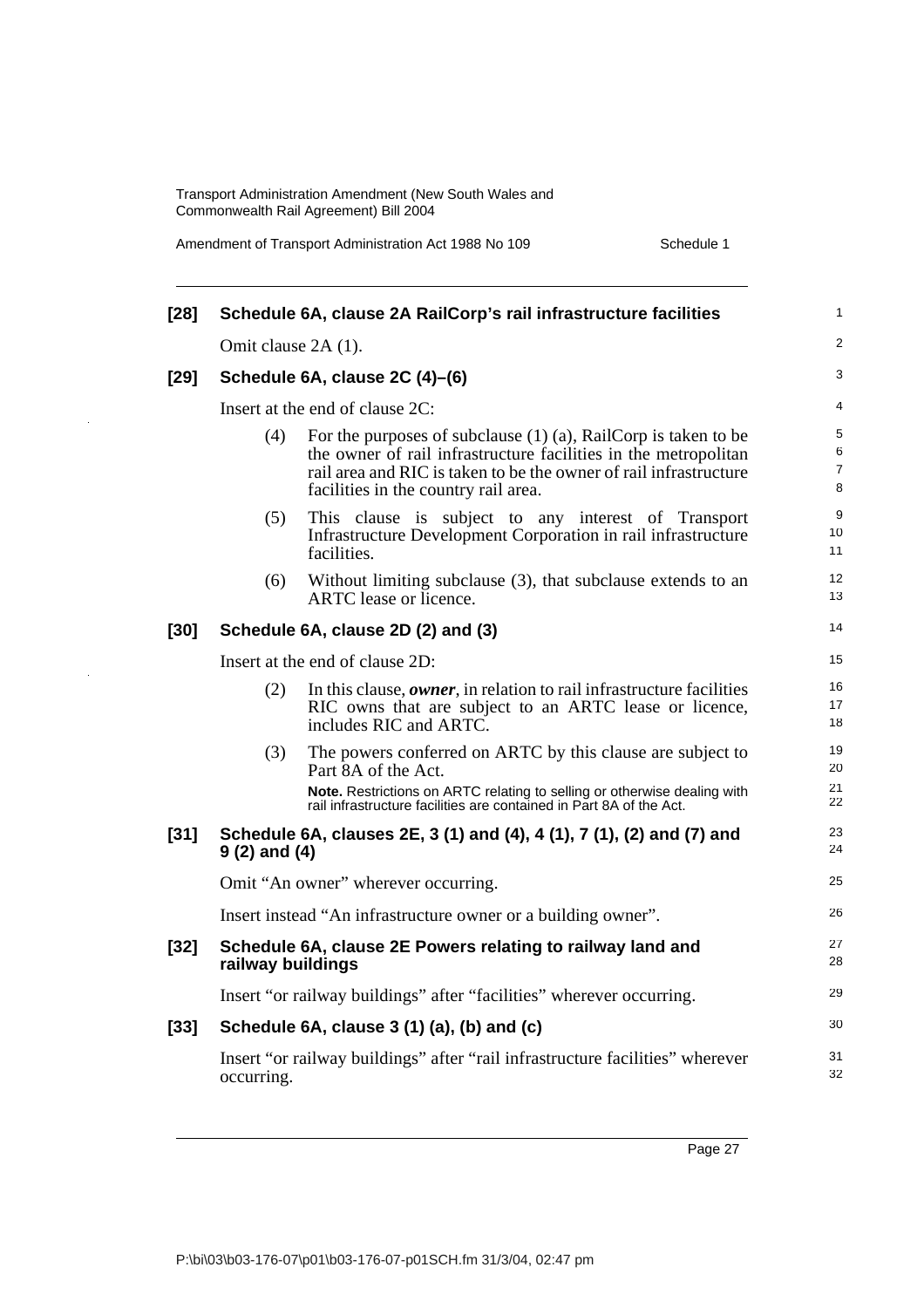Schedule 1 Amendment of Transport Administration Act 1988 No 109

| $[34]$ | Schedule 6A, clause 3 (1A) and (1B) |                                                                                                                                                                                                                                                                                                        |                       |  |
|--------|-------------------------------------|--------------------------------------------------------------------------------------------------------------------------------------------------------------------------------------------------------------------------------------------------------------------------------------------------------|-----------------------|--|
|        | Insert after clause $3(1)$ :        |                                                                                                                                                                                                                                                                                                        |                       |  |
|        | (1A)                                | ARTC may, by persons issued with certificates of authority<br>under this Schedule, enter and occupy land adjacent to<br>railway land for the purpose of constructing, extending or<br>expanding new rail infrastructure facilities on the railway land<br>in accordance with an ARTC lease or licence. | 3<br>4<br>5<br>6<br>7 |  |
|        | (1B)                                | Subclause (1) (a) does not permit ARTC to enter railway land<br>or railway buildings to construct, extend or expand new rail<br>infrastructure facilities.                                                                                                                                             | 8<br>9<br>10          |  |
| $[35]$ |                                     | Schedule 6A, clause 3 (2), (3) and (5)                                                                                                                                                                                                                                                                 | 11                    |  |
|        |                                     | Omit "owner" wherever occurring.                                                                                                                                                                                                                                                                       | 12                    |  |
|        |                                     | Insert instead "infrastructure owner or building owner".                                                                                                                                                                                                                                               | 13                    |  |
| $[36]$ |                                     | Schedule 6A, clause 3 (2)                                                                                                                                                                                                                                                                              | 14                    |  |
|        |                                     | Omit "operator's consent".                                                                                                                                                                                                                                                                             | 15                    |  |
|        | owner's consent".                   | Insert instead "railway land owner's consent and may be disposed of by<br>the rail infrastructure owner or building owner with the railway land                                                                                                                                                        | 16<br>17<br>18        |  |
| $[37]$ |                                     | Schedule 6A, clause 3 (3)                                                                                                                                                                                                                                                                              | 19                    |  |
|        |                                     | Omit "operator buildings". Insert instead "railway buildings".                                                                                                                                                                                                                                         | 20                    |  |
| $[38]$ |                                     | Schedule 6A, clause 3 (4)                                                                                                                                                                                                                                                                              | 21                    |  |
|        |                                     | Omit "operator building" wherever occurring.                                                                                                                                                                                                                                                           | 22                    |  |
|        |                                     | Insert instead "railway building".                                                                                                                                                                                                                                                                     | 23                    |  |
| $[39]$ |                                     | Schedule 6A, clause 3 (6)                                                                                                                                                                                                                                                                              | 24                    |  |
|        | are".                               | Omit "rail operator, or land in or on which rail infrastructure facilities                                                                                                                                                                                                                             | 25<br>26              |  |
|        |                                     | Insert instead "rail authority, or land in or on which rail infrastructure<br>facilities are or a railway building is".                                                                                                                                                                                | 27<br>28              |  |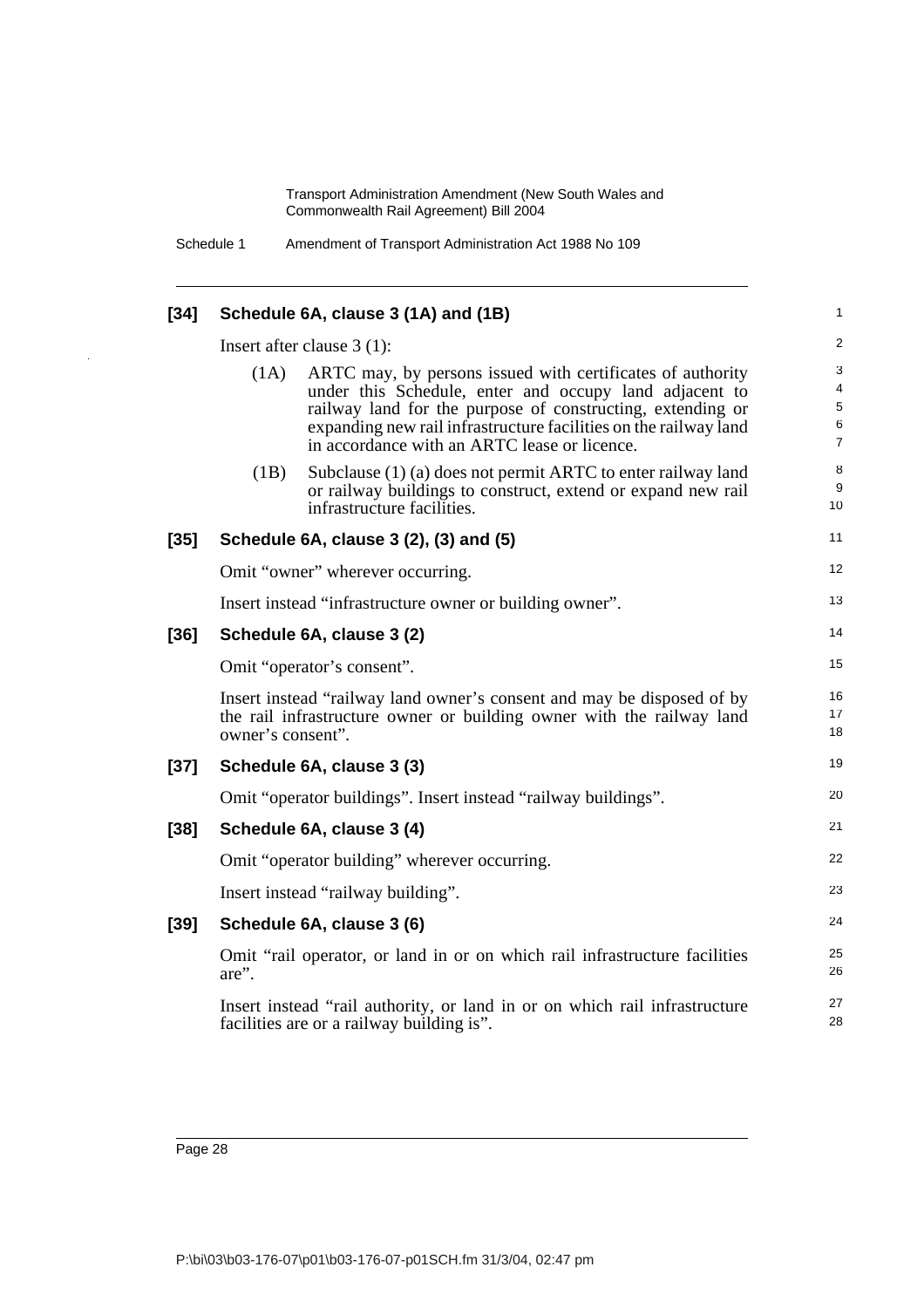| Amendment of Transport Administration Act 1988 No 109 |  |  |  |
|-------------------------------------------------------|--|--|--|
|                                                       |  |  |  |

i.

Schedule 1

| $[40]$ | Schedule 6A, clause 3 (6)                                                                                                                                                                                                                    | 1                             |
|--------|----------------------------------------------------------------------------------------------------------------------------------------------------------------------------------------------------------------------------------------------|-------------------------------|
|        | Omit "an owner".                                                                                                                                                                                                                             | 2                             |
|        | Insert instead "an infrastructure owner or a building owner".                                                                                                                                                                                | 3                             |
| [41]   | Schedule 6A, clause 3 (7)                                                                                                                                                                                                                    | 4                             |
|        | Insert after clause $3(6)$ :                                                                                                                                                                                                                 | 5                             |
|        | This clause does not apply if the owner of the rail<br>(7)<br>infrastructure facilities or railway building concerned is also<br>the owner of the railway building or railway land in or on<br>which the facilities or building is situated. | 6<br>$\overline{7}$<br>8<br>9 |
| $[42]$ | Schedule 6A, clause 5 Party to access agreement with owner<br>authorised to enter railway land                                                                                                                                               | 10<br>11                      |
|        | Insert ", or to a railway building that is not vested in, owned by or managed<br>or controlled by the person" before ", if access" in clause $5(1)$ .                                                                                        | 12<br>13                      |
| $[43]$ | Schedule 6A, clause 5 (2)                                                                                                                                                                                                                    | 14                            |
|        | Insert "or railway building" before "concerned".                                                                                                                                                                                             | 15                            |
| [44]   | Schedule 6A, clause 5 (3)                                                                                                                                                                                                                    | 16                            |
|        | Omit "the NSW Rail Access Regime or".                                                                                                                                                                                                        | 17                            |
| $[45]$ | Schedule 6A, clause 6 (1)                                                                                                                                                                                                                    | 18                            |
|        | Omit "operator building". Insert instead "railway building".                                                                                                                                                                                 | 19                            |
| $[46]$ | Schedule 6A, clause 6 (1)                                                                                                                                                                                                                    | 20                            |
|        | Omit "an owner".                                                                                                                                                                                                                             | 21                            |
|        | Insert instead "the relevant owner exercising the power".                                                                                                                                                                                    | 22                            |
| $[47]$ | Schedule 6A, clause 6 (1)                                                                                                                                                                                                                    | 23                            |
|        | Omit "the operator" wherever occurring.                                                                                                                                                                                                      | 24                            |
|        | Insert instead "the building owner".                                                                                                                                                                                                         | 25                            |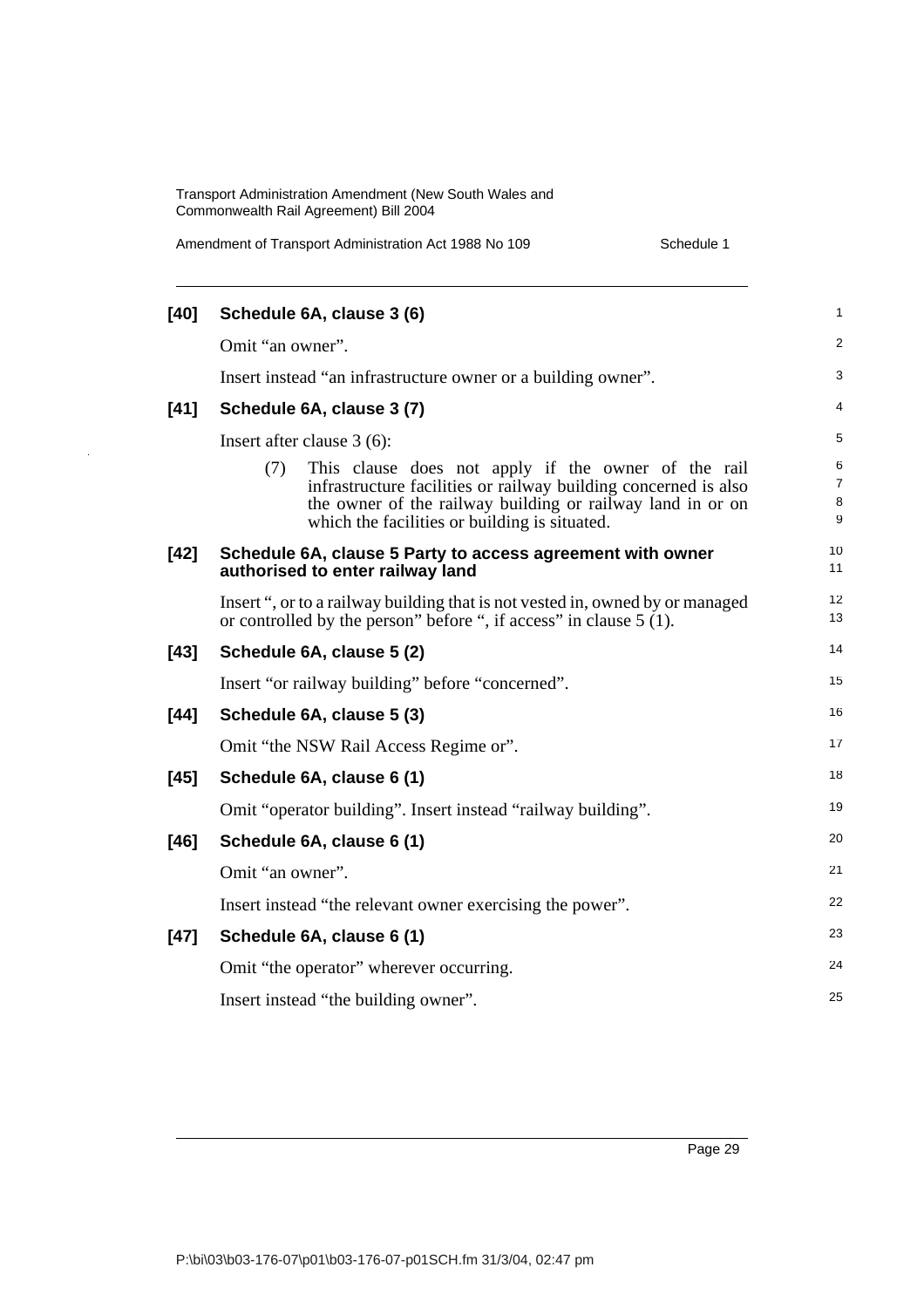Schedule 1 Amendment of Transport Administration Act 1988 No 109

| $[48]$ | Schedule 6A, clause 6 (3)                                                                                                                 | 1                   |
|--------|-------------------------------------------------------------------------------------------------------------------------------------------|---------------------|
|        | Omit "an owner to give the operator notice".                                                                                              | 2                   |
|        | Insert instead "notice to be given".                                                                                                      | 3                   |
| $[49]$ | Schedule 6A, clause 6 (4)                                                                                                                 | 4                   |
|        | Omit the subclause. Insert instead:                                                                                                       | 5                   |
|        | (4)<br>This clause does not apply if the person entering a railway<br>building is the building owner.                                     | 6<br>$\overline{7}$ |
| $[50]$ | Schedule 6A, clause 7 (2)                                                                                                                 | 8                   |
|        | Omit "an operator" where firstly occurring.                                                                                               | 9                   |
|        | Insert instead "a railway land owner, an owner of land adjacent to railway<br>land or a building owner (an <i>affected owner</i> )".      | 10<br>11            |
| $[51]$ | Schedule 6A, clause 7 (2) and (5)                                                                                                         | 12                  |
|        | Omit "the operator" wherever occurring.                                                                                                   | 13                  |
|        | Insert instead "the affected owner".                                                                                                      | 14                  |
| $[52]$ | Schedule 6A, clause 7 (3), (5), (6) and (8)                                                                                               | 15                  |
|        | Omit "an operator" wherever occurring (except wherever occurring in<br>references to "an operator building" in clause $7(5)$ and $(8)$ ). | 16<br>17            |
|        | Insert instead "an affected owner".                                                                                                       | 18                  |
| $[53]$ | Schedule 6A, clause 7 (3), (5), (6) and (8)                                                                                               | 19                  |
|        | Omit "an owner" wherever occurring.                                                                                                       | 20                  |
|        | Insert instead "an infrastructure owner or building owner".                                                                               | 21                  |
| $[54]$ | Schedule 6A, clause 7 (6)                                                                                                                 | 22                  |
|        | Omit "is to be referred to the Minister for settlement in accordance with<br>clause 11".                                                  | 23<br>24            |
|        | Insert instead "is to be dealt with as a dispute in accordance with<br>clause 12".                                                        | 25<br>26            |
|        |                                                                                                                                           |                     |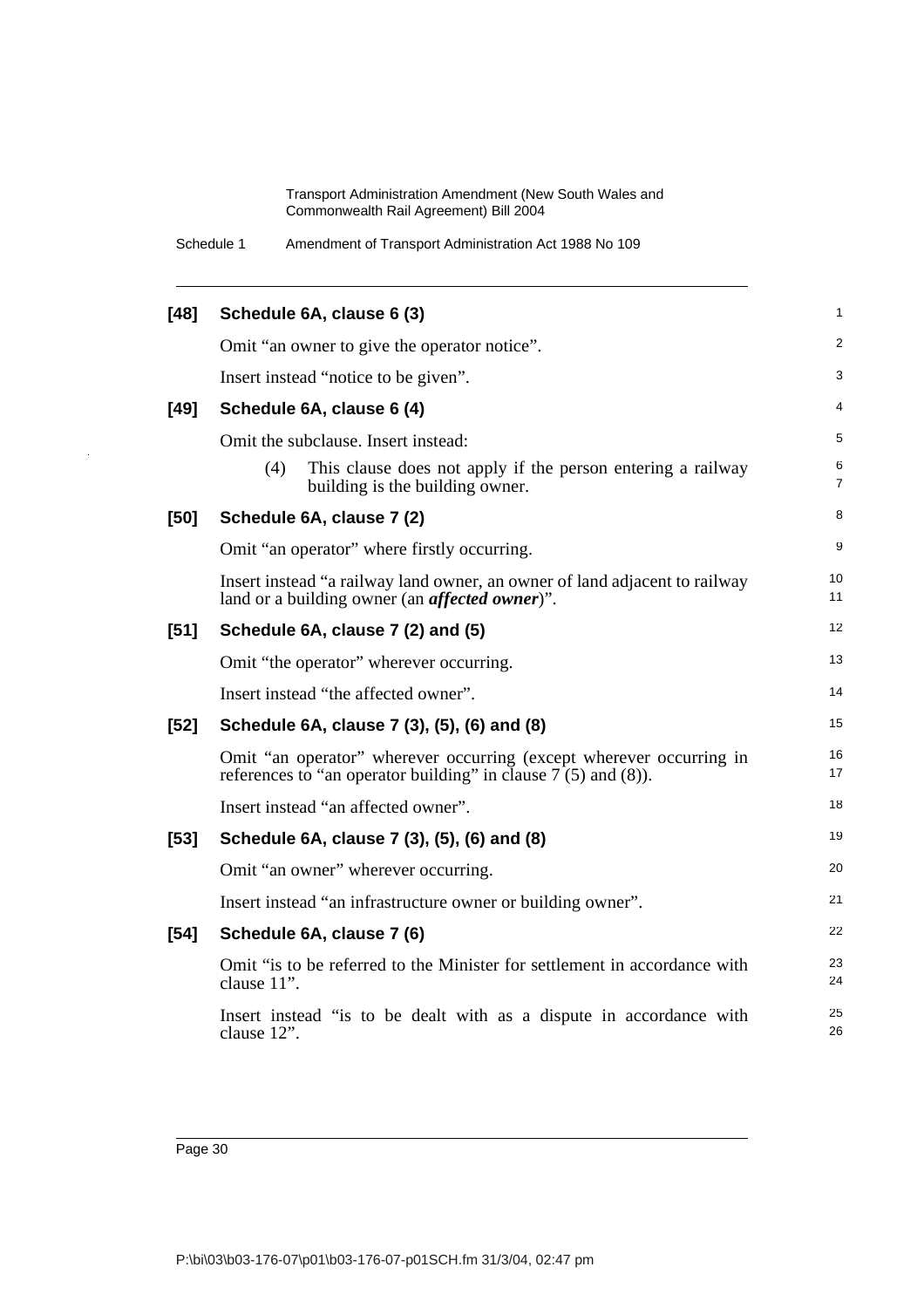l,

| Amendment of Transport Administration Act 1988 No 109 | Schedule 1 |
|-------------------------------------------------------|------------|
|-------------------------------------------------------|------------|

| $[55]$ | Schedule 6A, clause 7 (7)                                                                                                                                                                                                                    | 1                   |
|--------|----------------------------------------------------------------------------------------------------------------------------------------------------------------------------------------------------------------------------------------------|---------------------|
|        | Omit "an operator" wherever occurring. Insert instead "a rail operator".                                                                                                                                                                     | 2                   |
| [56]   | Schedule 6A, clause 7 (8)                                                                                                                                                                                                                    | 3                   |
|        | Insert "or railway buildings" after "facilities".                                                                                                                                                                                            | 4                   |
| $[57]$ | Schedule 6A, clause 7 (8)                                                                                                                                                                                                                    | 5                   |
|        | Insert "owned by the affected owner" after "building".                                                                                                                                                                                       | 6                   |
| $[58]$ | Schedule 6A, clause 7 (9)                                                                                                                                                                                                                    | 7                   |
|        | Omit the subclause. Insert instead:                                                                                                                                                                                                          | 8                   |
|        | (9)<br>This clause does not apply if the owner of the rail<br>infrastructure facilities or railway building concerned is also<br>the owner of the railway building or railway land in or on<br>which the facilities or building is situated. | 9<br>10<br>11<br>12 |
| $[59]$ | Schedule 6A, clause 8 Protection of rail infrastructure facilities<br>and railway buildings                                                                                                                                                  | 13<br>14            |
|        | Insert "or railway buildings" after "facilities" wherever occurring.                                                                                                                                                                         | 15                  |
| [60]   | Schedule 6A, clause 8 (1)                                                                                                                                                                                                                    | 16                  |
|        | Omit "an owner are installed is taken to be the subject of a covenant in<br>favour of the owner pursuant to which the operator".                                                                                                             | 17<br>18            |
|        | Insert instead "another infrastructure owner or building owner are<br>installed is taken to be the subject of a covenant in favour of the owner<br>pursuant to which the railway land owner (the <i>affected owner</i> )".                   | 19<br>20<br>21      |
| [61]   | Schedule 6A, clause 8 (1) (a), (3) and (4)                                                                                                                                                                                                   | 22                  |
|        | Omit "the operator" wherever occurring.                                                                                                                                                                                                      | 23                  |
|        | Insert instead "the affected owner".                                                                                                                                                                                                         | 24                  |
| [62]   | Schedule 6A, clause 8 (1) (b), (d) and (e) and $(4)$ – $(7)$                                                                                                                                                                                 | 25                  |
|        | Omit "owner" wherever occurring.                                                                                                                                                                                                             | 26                  |
|        | Insert instead "infrastructure owner or building owner".                                                                                                                                                                                     | 27                  |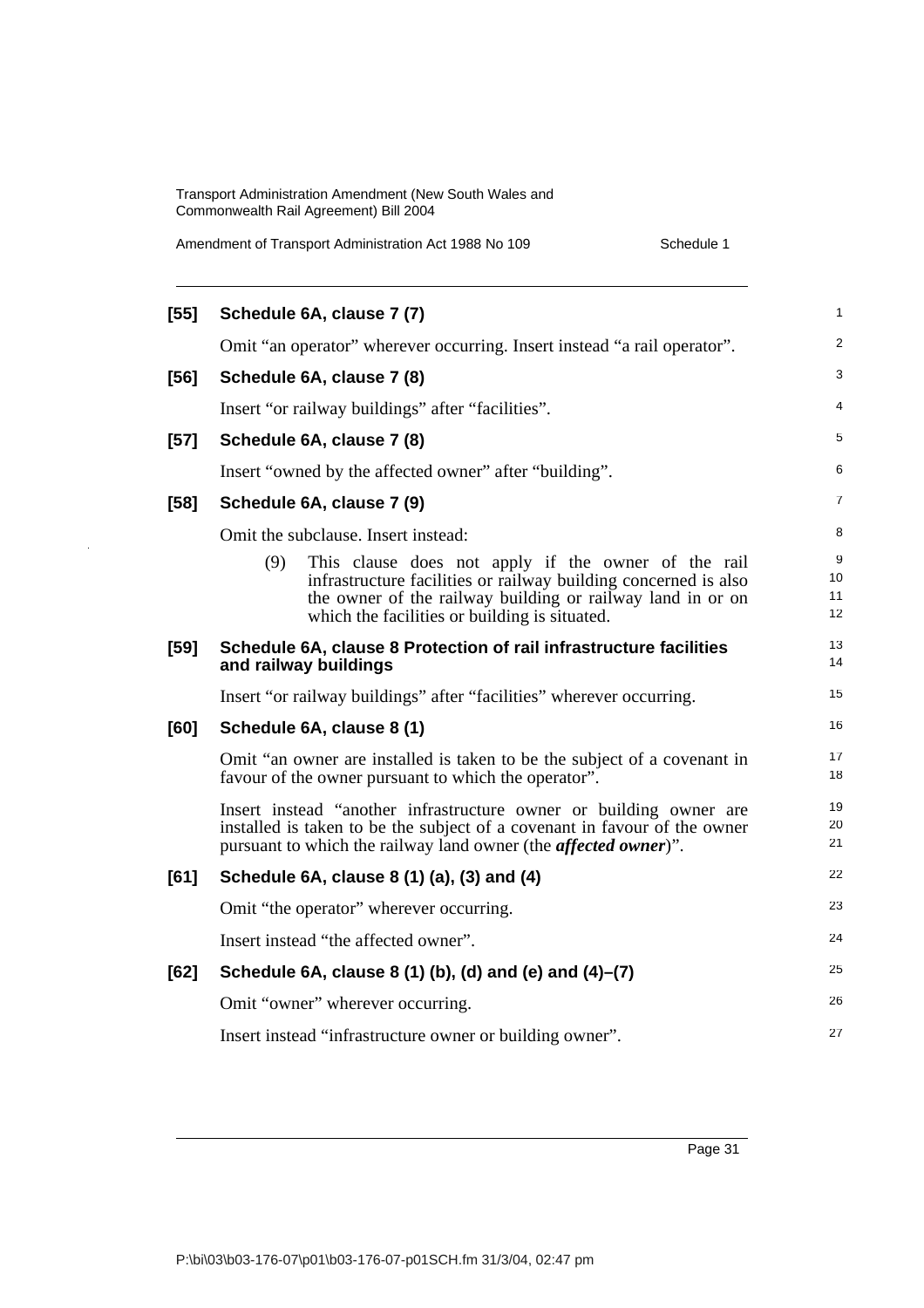| Schedule 1 | Amendment of Transport Administration Act 1988 No 109 |
|------------|-------------------------------------------------------|
|------------|-------------------------------------------------------|

| $[63]$ | Schedule 6A, clause 8 (1) (d)                                                                              | 1        |  |  |
|--------|------------------------------------------------------------------------------------------------------------|----------|--|--|
|        | Insert "or a railway building" before "that threatens".                                                    | 2        |  |  |
| [64]   | Schedule 6A, clause 8 (1) (e)                                                                              | 3        |  |  |
|        | Omit "operator buildings". Insert instead "railway buildings".                                             | 4        |  |  |
| $[65]$ | Schedule 6A, clause 8 (3)                                                                                  | 5        |  |  |
|        | Omit "an owner". Insert instead "a railway land owner'.                                                    | 6        |  |  |
| [66]   | Schedule 6A, clause 8 (3)                                                                                  | 7        |  |  |
|        | Omit "operator's". Insert instead "affected owner's".                                                      | 8        |  |  |
| [67]   | Schedule 6A, clause 8 (4)                                                                                  | 9        |  |  |
|        | Omit "lessor" wherever occurring. Insert instead "lessee".                                                 | 10       |  |  |
| $[68]$ | Schedule 6A, clause 8 (5) (b)                                                                              | 11       |  |  |
|        | Insert "excavation," after "removal,".                                                                     | 12       |  |  |
| [69]   | Schedule 6A, clause 8 (6) (c)                                                                              |          |  |  |
|        | Insert at the end of clause $8(6)(b)$ :                                                                    | 14       |  |  |
|        | <b>or</b>                                                                                                  | 15       |  |  |
|        | reinstate any loss of support caused to the rail<br>(c)<br>infrastructure facilities or railway buildings, | 16<br>17 |  |  |
| [70]   | Schedule 6A, clause 8 (7) (c)                                                                              | 18       |  |  |
|        | Insert at the end of clause $8(7)(b)$ :                                                                    | 19       |  |  |
|        | <b>or</b>                                                                                                  | 20       |  |  |
|        | reinstate any loss of support caused to the rail<br>(c)<br>infrastructure facilities or railway buildings, | 21<br>22 |  |  |
| $[71]$ | Schedule 6A, clause 8 (8)                                                                                  | 23       |  |  |
|        | Omit the subclause.                                                                                        | 24       |  |  |
| $[72]$ | Schedule 6A, clause 9 (1)                                                                                  | 25       |  |  |
|        | Omit "an owner".                                                                                           | 26       |  |  |
|        | Insert instead "an infrastructure owner or building owner".                                                | 27       |  |  |
|        |                                                                                                            |          |  |  |

Page 32

l,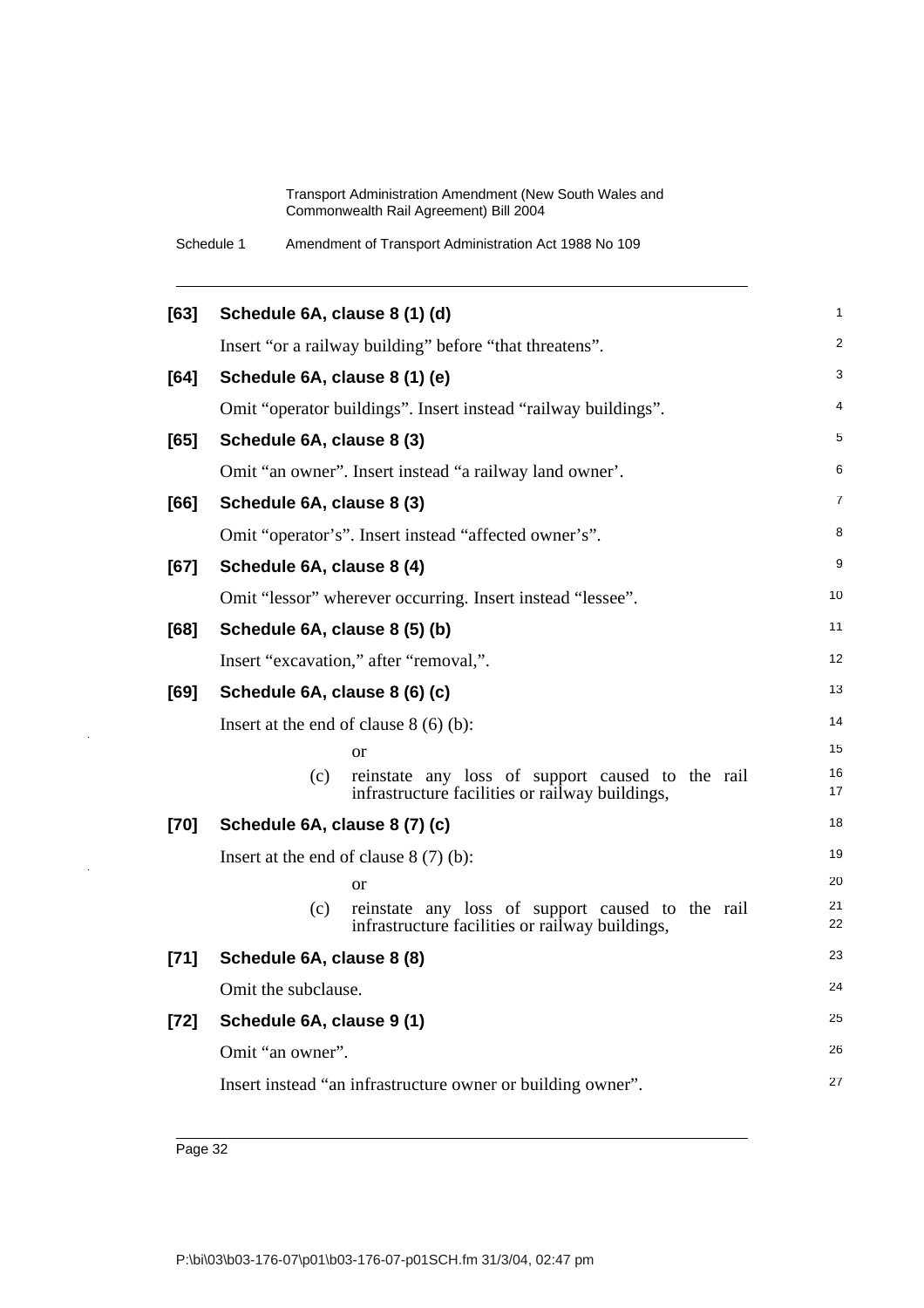| Amendment of Transport Administration Act 1988 No 109 |  |
|-------------------------------------------------------|--|
|-------------------------------------------------------|--|

Schedule 1

| $[73]$ | Schedule 6A, clause 9 (1) (a)                                                                                              | 1      |
|--------|----------------------------------------------------------------------------------------------------------------------------|--------|
|        | Insert "or railway buildings" after "facilities".                                                                          | 2      |
| $[74]$ | Schedule 6A, clause 10 Infrastructure owners rights under<br>agreements relating to workers and facilities on railway land | 3<br>4 |
|        | Omit "an operator" wherever occurring (except where secondly and<br>thirdly occurring in clause $10(1)$ ).                 | 5<br>6 |
|        | Insert instead "RailCorp or the SRA".                                                                                      | 7      |
| $[75]$ | Schedule 6A, clause 10 (1)                                                                                                 | 8      |
|        | Omit "of an operator". Insert instead "of them".                                                                           | 9      |
| $[76]$ | Schedule 6A, clause 10                                                                                                     | 10     |
|        | Omit "the owner" wherever occurring.                                                                                       | 11     |
|        | Insert instead "the infrastructure owner".                                                                                 | 12     |
| $[77]$ | Schedule 6A, clause 10 (2)                                                                                                 | 13     |
|        | Omit "An owner". Insert instead "An infrastructure owner".                                                                 | 14     |
| $[78]$ | Schedule 6A, clause 10 (2) and (5)                                                                                         | 15     |
|        | Omit "the operator" wherever occurring.                                                                                    | 16     |
|        | Insert instead "RailCorp or the SRA".                                                                                      | 17     |
| [79]   | Schedule 6A, clause 10 (5)                                                                                                 | 18     |
|        | Omit "operator building". Insert instead "railway building".                                                               | 19     |
| [80]   | Schedule 6A, clause 11 (1) (a)                                                                                             | 20     |
|        | Omit "owner". Insert instead "infrastructure owner".                                                                       | 21     |
| [81]   | Schedule 6A, clause 11 (1) (b) and (3)                                                                                     | 22     |
|        | Omit "the operator" wherever occurring.                                                                                    | 23     |
|        | Insert instead "the railway land owner".                                                                                   | 24     |
|        |                                                                                                                            |        |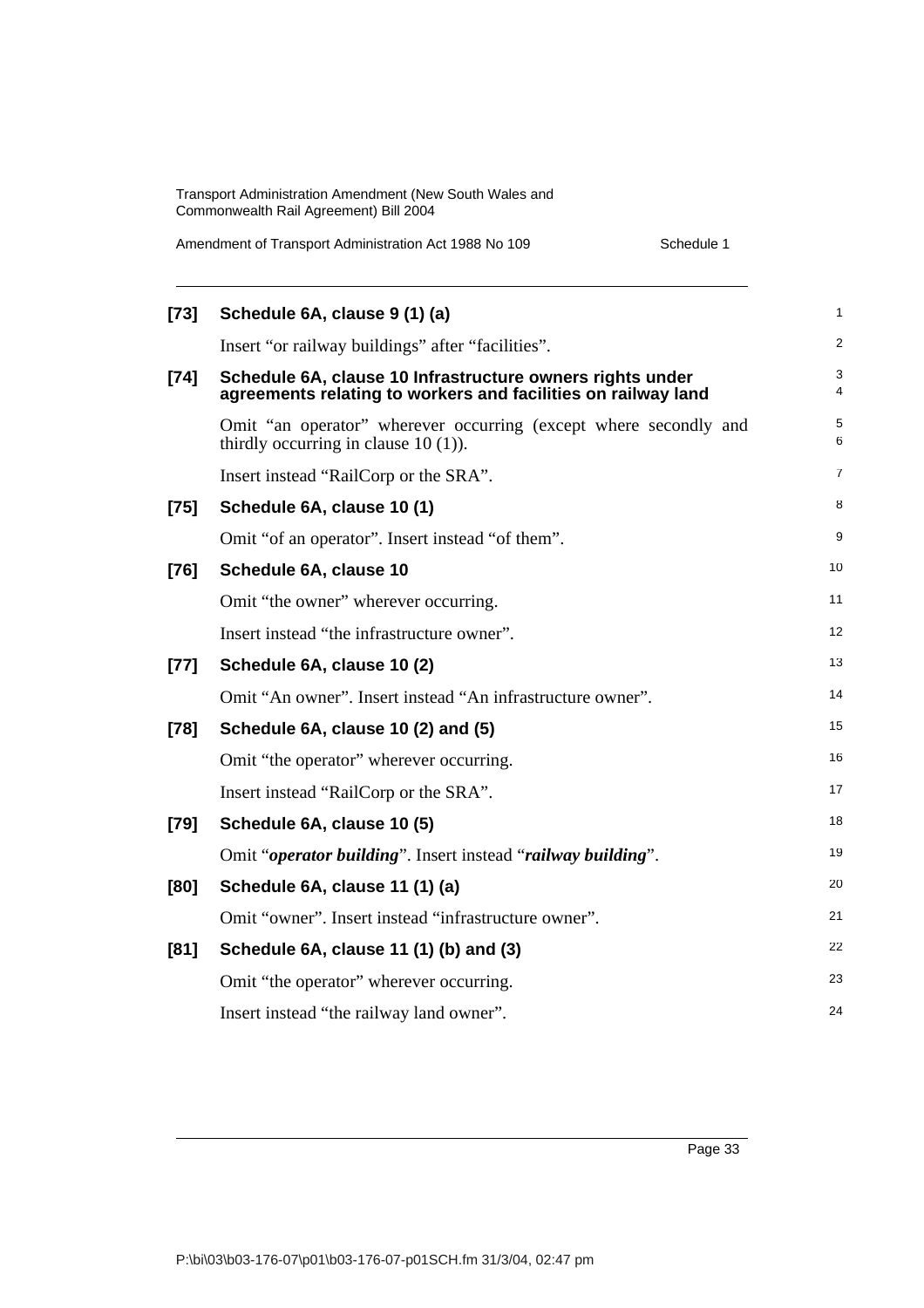| Schedule 1 | Amendment of Transport Administration Act 1988 No 109 |
|------------|-------------------------------------------------------|
|------------|-------------------------------------------------------|

| $[82]$ |                               | Schedule 6A, clause 11 (2) and (4)                                                                                                                                                                                                                                                                      | 1                          |
|--------|-------------------------------|---------------------------------------------------------------------------------------------------------------------------------------------------------------------------------------------------------------------------------------------------------------------------------------------------------|----------------------------|
|        |                               | Omit "An owner" wherever occurring.                                                                                                                                                                                                                                                                     | 2                          |
|        |                               | Insert instead "An infrastructure owner".                                                                                                                                                                                                                                                               | 3                          |
| [83]   |                               | Schedule 6A, clause 11 (2)                                                                                                                                                                                                                                                                              | 4                          |
|        |                               | Omit "that network" where firstly occurring. Insert instead "its network".                                                                                                                                                                                                                              | 5                          |
| [84]   |                               | Schedule 6A, clause 11 (2)                                                                                                                                                                                                                                                                              | 6                          |
|        | Omit "Part 2A of".            |                                                                                                                                                                                                                                                                                                         | 7                          |
| [85]   |                               | Schedule 6A, clause 11 (3)                                                                                                                                                                                                                                                                              | 8                          |
|        |                               | Omit "An operator". Insert instead "A railway land owner".                                                                                                                                                                                                                                              | 9                          |
| [86]   |                               | Schedule 6A, clause 11 (4)                                                                                                                                                                                                                                                                              | 10                         |
|        |                               | Omit "an operator". Insert instead "a railway land owner".                                                                                                                                                                                                                                              | 11                         |
| $[87]$ |                               | Schedule 6A, clause 12 (1)                                                                                                                                                                                                                                                                              | 12                         |
|        |                               | Omit "between an owner and an operator".                                                                                                                                                                                                                                                                | 13                         |
|        |                               | Insert instead "between an infrastructure owner, building owner or railway<br>land owner and another owner".                                                                                                                                                                                            | 14<br>15                   |
| [88]   |                               | Schedule 6A, clause 12 (1)                                                                                                                                                                                                                                                                              | 16                         |
|        |                               | Omit "owner and the operator". Insert instead "parties to the dispute".                                                                                                                                                                                                                                 | 17                         |
| [89]   |                               | Schedule 6A, clause 12 (1A)                                                                                                                                                                                                                                                                             | 18                         |
|        | Insert after clause $12(1)$ : |                                                                                                                                                                                                                                                                                                         |                            |
|        | (1A)                          | If ARTC is a party to a dispute, any party to the dispute may,<br>by written notice to the other parties to the dispute, refer the<br>dispute to arbitration instead of submitting the dispute to the<br>Minister under this clause. The Commercial Arbitration<br>Act 1984 applies to the arbitration. | 20<br>21<br>22<br>23<br>24 |
| [90]   |                               | Schedule 6A, clause 12 (2) (a)                                                                                                                                                                                                                                                                          | 25                         |
|        |                               | Omit "owner and operator". Insert instead "parties to the dispute".                                                                                                                                                                                                                                     | 26                         |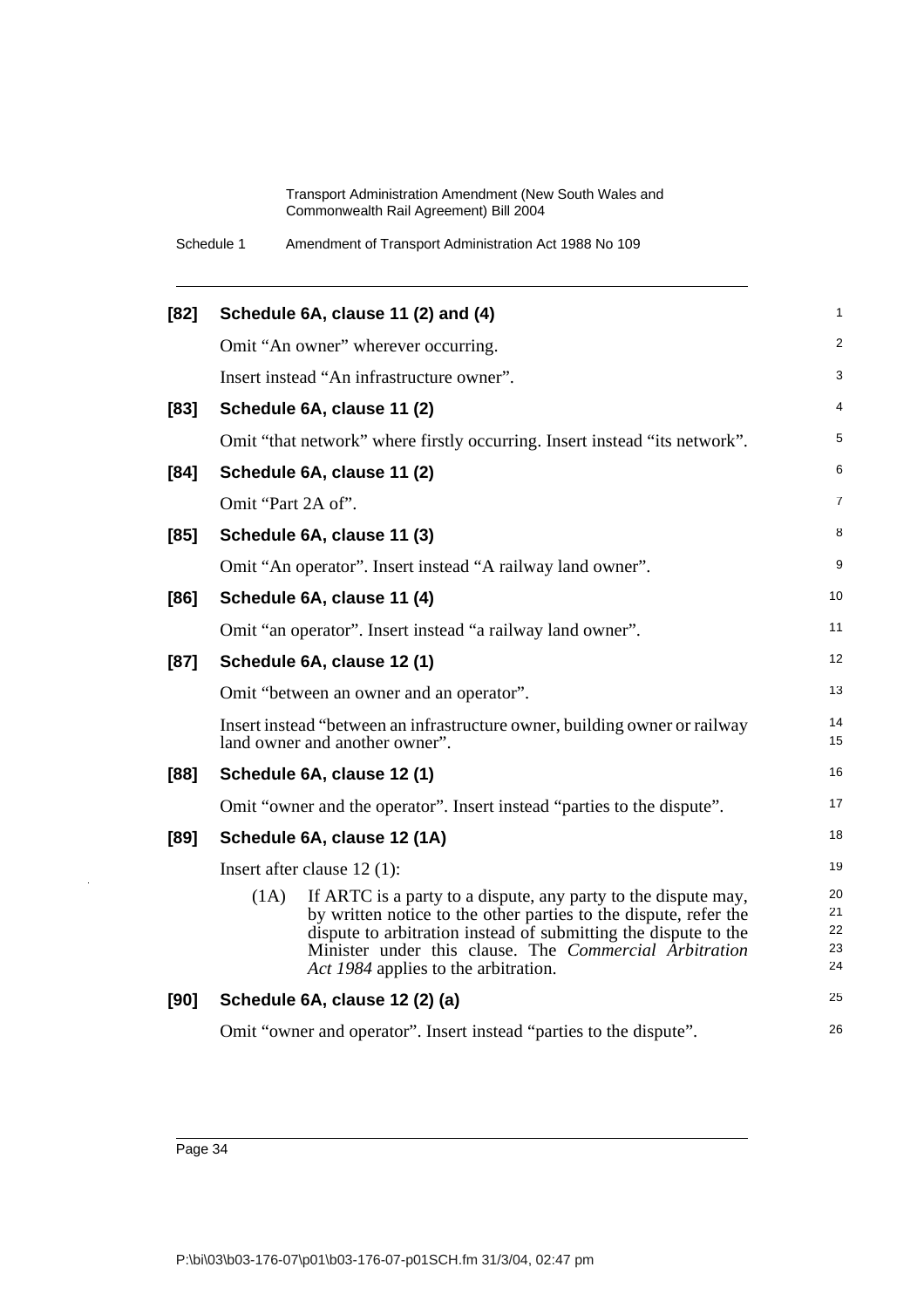| [91]   | Schedule 6A, clause 12 (4) (a)                                                                                             |                         |     |                                                                                                                                                                                                                                                                                                                            |                                  |
|--------|----------------------------------------------------------------------------------------------------------------------------|-------------------------|-----|----------------------------------------------------------------------------------------------------------------------------------------------------------------------------------------------------------------------------------------------------------------------------------------------------------------------------|----------------------------------|
|        |                                                                                                                            |                         |     | Omit "operator buildings". Insert instead "railway buildings".                                                                                                                                                                                                                                                             | 2                                |
| $[92]$ |                                                                                                                            |                         |     | Schedule 6A, clause 12 (4) (b) and (c)                                                                                                                                                                                                                                                                                     | 3                                |
|        | Omit the paragraphs. Insert instead:                                                                                       |                         |     | 4                                                                                                                                                                                                                                                                                                                          |                                  |
|        |                                                                                                                            |                         | (b) | subject to clause 7, determining that a party is to<br>compensate another party for damage suffered as a<br>result of the exercise of functions under this Schedule,<br><b>or</b>                                                                                                                                          | 5<br>6<br>$\overline{7}$<br>8    |
|        |                                                                                                                            |                         | (c) | directing a party to permit a person to construct railway<br>track on railway land for the purpose of connecting it to<br>the NSW rail network.                                                                                                                                                                            | 9<br>10<br>11                    |
| $[93]$ |                                                                                                                            |                         |     | Schedule 6A, clause 12 (6)                                                                                                                                                                                                                                                                                                 | 12                               |
|        | Omit "An owner and operator must comply with any order given to them<br>under this clause and the owner and operator are". |                         |     |                                                                                                                                                                                                                                                                                                                            |                                  |
|        |                                                                                                                            |                         |     | Insert instead "An owner must comply with any order given to the owner<br>under this clause, and the owner is".                                                                                                                                                                                                            | 15<br>16                         |
| $[94]$ | Schedule 6A, clause 12 (7)                                                                                                 |                         |     |                                                                                                                                                                                                                                                                                                                            | 17                               |
|        | Omit "The provisions".                                                                                                     |                         |     |                                                                                                                                                                                                                                                                                                                            |                                  |
|        | Insert instead "Except as provided by subclause (1A), the provisions".                                                     |                         |     |                                                                                                                                                                                                                                                                                                                            |                                  |
| $[95]$ |                                                                                                                            |                         |     | Schedule 6A, clauses 13A, 13B and 13C                                                                                                                                                                                                                                                                                      | 20                               |
|        |                                                                                                                            | Insert after clause 13: |     |                                                                                                                                                                                                                                                                                                                            | 21                               |
|        | 13A                                                                                                                        |                         |     | Acquisition of rail infrastructure facilities                                                                                                                                                                                                                                                                              | 22                               |
|        |                                                                                                                            | (1)                     |     | RailCorp or RIC may acquire rail infrastructure facilities for<br>purposes that are consistent with their objectives.                                                                                                                                                                                                      | 23<br>24                         |
|        |                                                                                                                            | (2)                     |     | Rail infrastructure facilities that RailCorp or RIC are<br>authorised to acquire under this clause may be acquired by<br>agreement or by compulsory process in accordance with the<br>Land Acquisition (Just Terms Compensation) Act 1991 (as<br>applied by this clause) for the purposes referred to in<br>subclause (1). | 25<br>26<br>27<br>28<br>29<br>30 |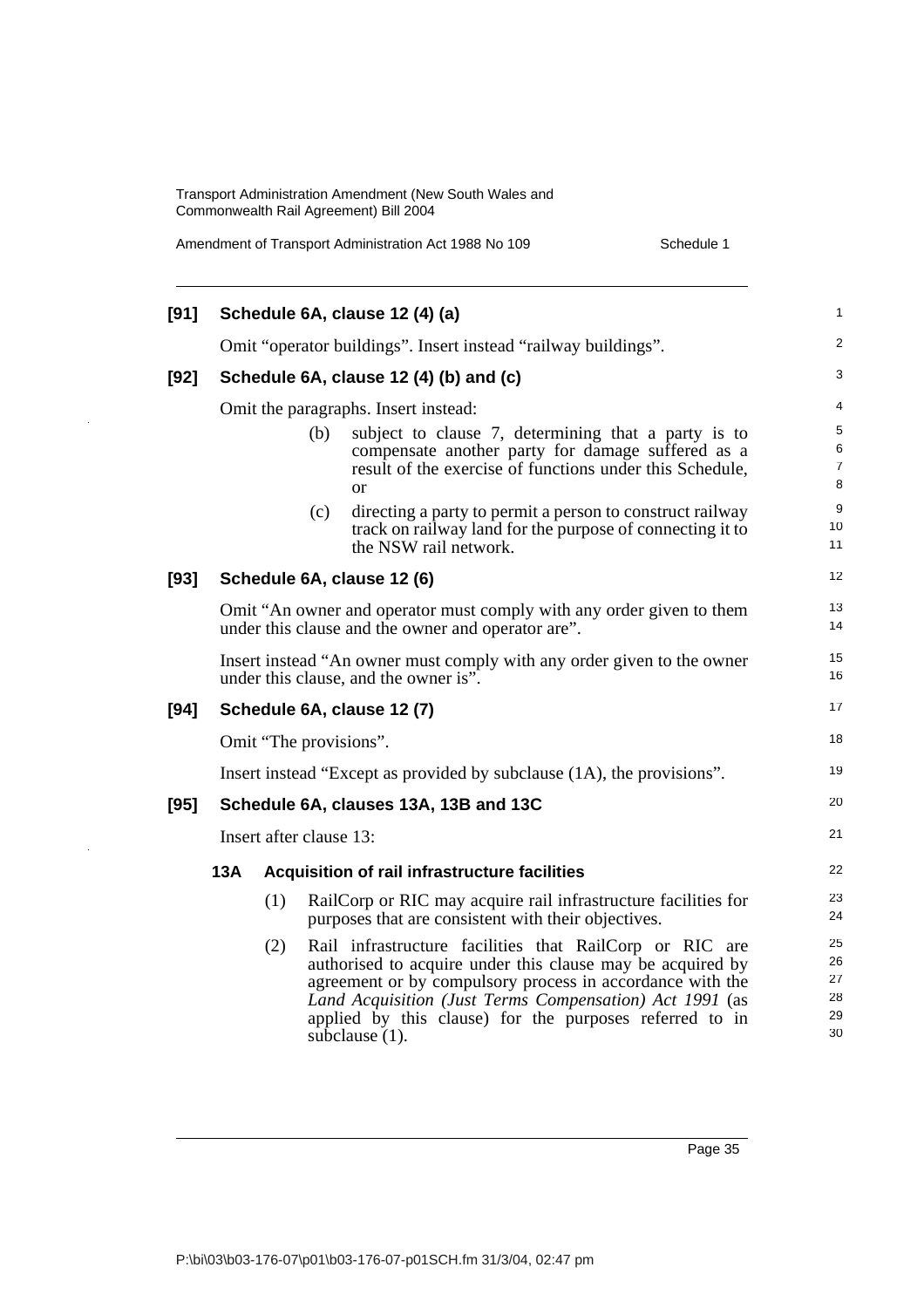| (3) | The Land Acquisition (Just Terms Compensation) Act 1991 |  |
|-----|---------------------------------------------------------|--|
|     | applies with the following modifications:               |  |
|     |                                                         |  |

(a) a reference in that Act to land includes a reference to rail infrastructure facilities and any interest in such facilities,

- (b) a reference in that Act to the owner of land includes a reference to the owner of rail infrastructure facilities or any person who has an interest in rail infrastructure facilities,
- (c) sections 6, 7A, 7B, 12 (1) (a), (4) and (5), 17 and 18, Division 3 of Part 2, sections 29, 31 (5), 37A, 55 (e) and (f), 60 and 62 of that Act do not apply.
- (4) RailCorp or RIC may not give a proposed acquisition notice under the *Land Acquisition (Just Terms Compensation) Act 1991* without the approval of the portfolio Minister.
- (5) For the purposes of the *Public Works Act 1912*, any such acquisition is taken to be for an authorised work and RailCorp or RIC is, in relation to that authorised work, taken to be the Constructing Authority.
- (6) Part 3 and section 91 (b) of the *Public Works Act 1912* do not apply in respect of an acquisition under this clause.
- (7) Despite the exclusion by subclause (6) of the provisions of section 91 (b) of the *Public Works Act 1912* in respect of works constructed for the purpose referred to in this clause, RailCorp or RIC may at their discretion maintain such fences in connection with the works as they think fit.
- (8) This clause applies in respect of rail infrastructure facilities severed from the land by operation of this Act or any other law.

#### **13B Access to station facilities**

- (1) An owner of station facilities is entitled to have access across railway land or other land adjacent to the station facilities to those facilities for the purposes of carrying out its railway operations, including the movement of passengers and freight.
- (2) An owner of station facilities may grant access across any such land to passengers and other persons for the purposes of passenger access and access to its railway operations.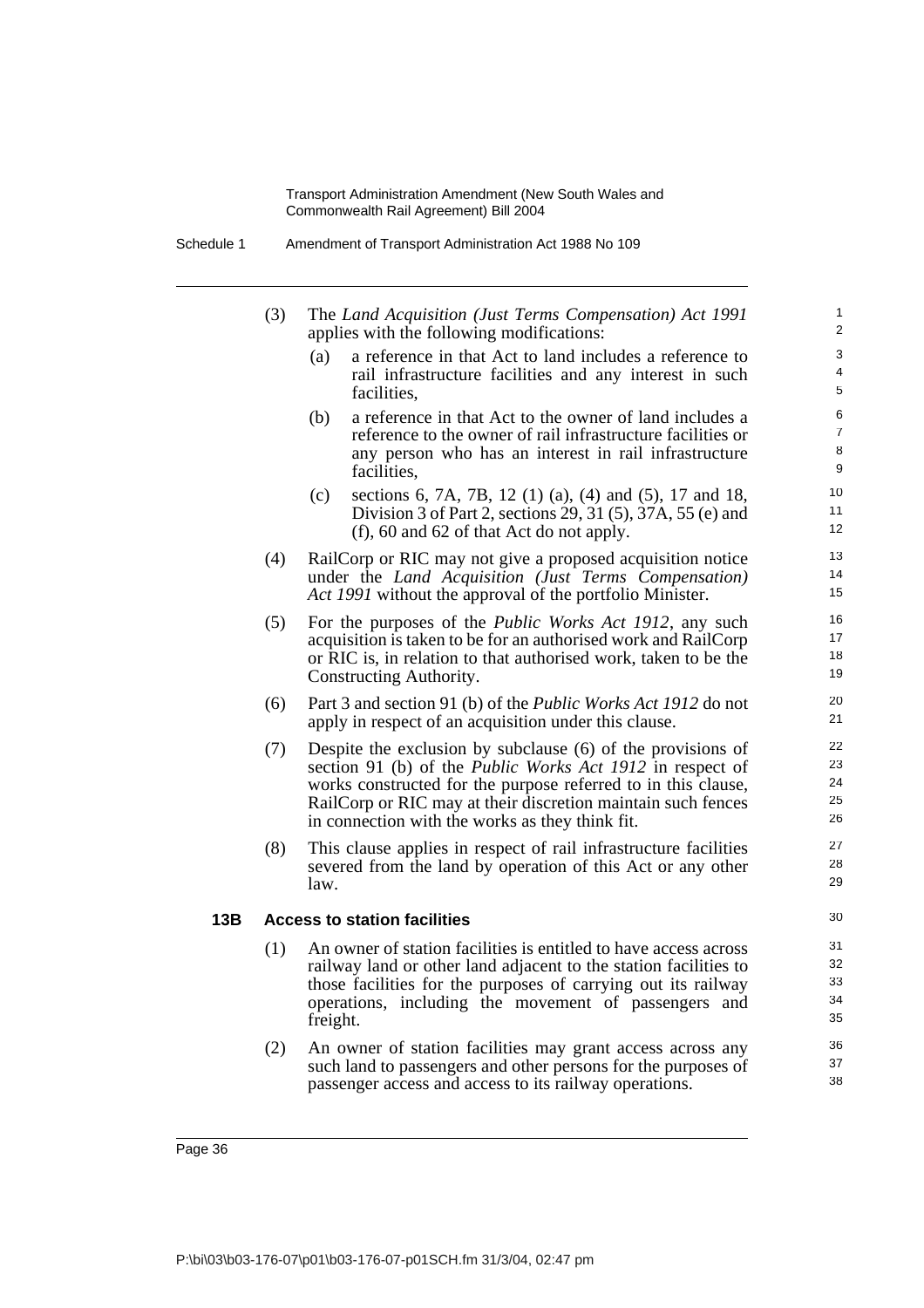Amendment of Transport Administration Act 1988 No 109 Schedule 1

(3) A person who has a right of access under this clause is not required to comply with any other requirement of this Schedule relating to access to the land concerned.

#### **13C Access to railway land by roads authorities and to roads by rail authorities**

1  $\overline{2}$ 3

- (1) This clause applies:
	- (a) to the exercise by a roads authority, the Roads and Traffic Authority or an authorised officer of a roads authority or the Roads and Traffic Authority of a power under any Act or law to enter, use or occupy railway land, a railway building or rail infrastructure facilities for the purposes of carrying out road works, and
	- (b) to the exercise by a rail authority of a power under any Act or law to enter a public road.
- (2) The following provisions apply to the exercise of a power to which this clause applies:
	- (a) the authority exercising the power is required to pay compensation to the affected authority in respect of the following matters arising from the exercise of the power but is not required to pay any other compensation to the affected authority:
		- (i) damage caused to a building or structure of the affected authority (being compensation for an amount not exceeding the value of the building or structure),
		- (ii) expenses necessarily incurred by the affected authority to ensure that the power is exercised safely,
	- (b) the affected authority must facilitate the exercise of the power by the authority exercising the power,
	- (c) the authority exercising the power must do all things that are reasonably practicable to minimise disruption to or closure of rail services, railway lines or roads.
- (3) This clause has effect despite this Act, the *Roads Act 1993* or any other Act or law.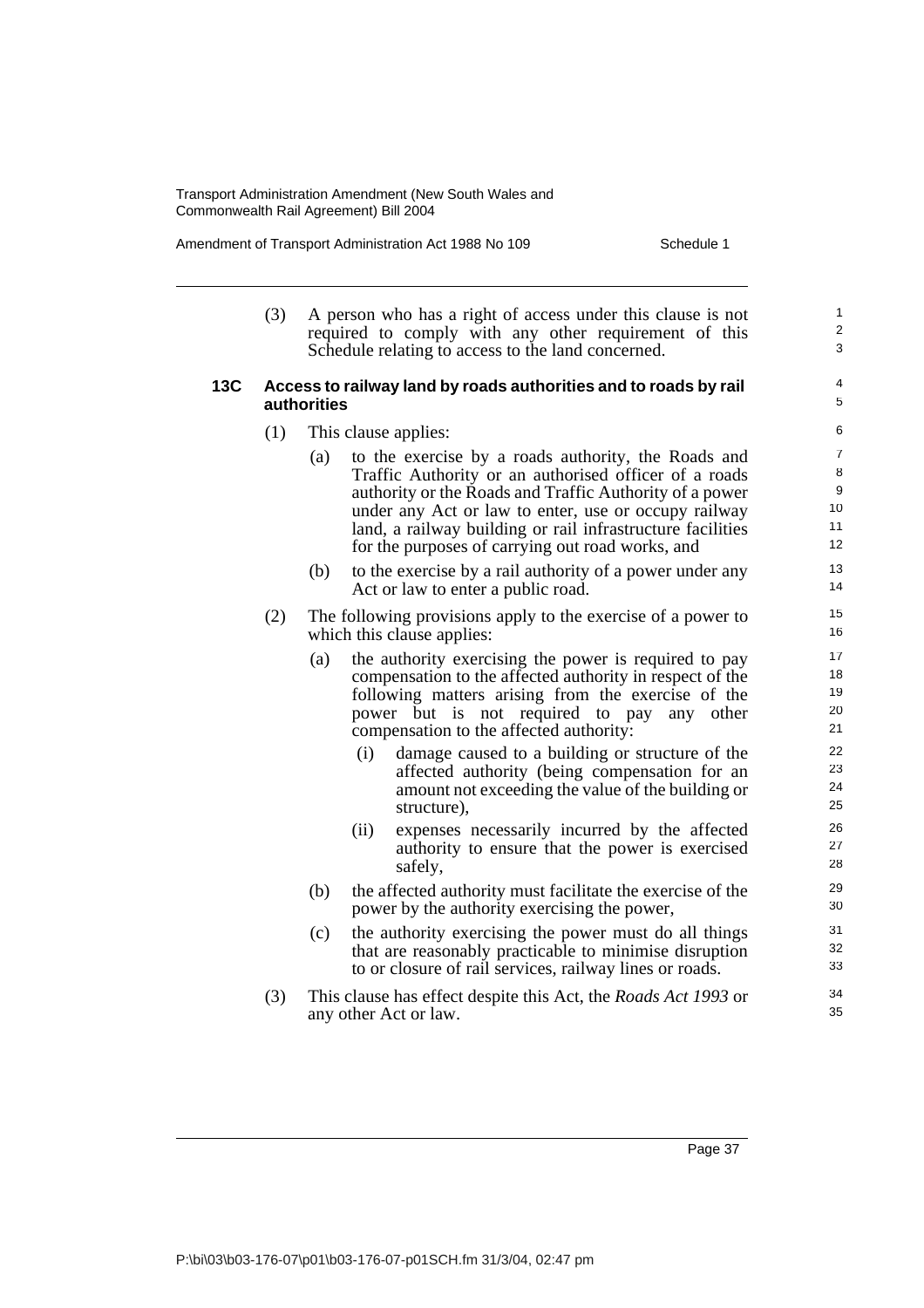Schedule 1 Amendment of Transport Administration Act 1988 No 109

|         | (4)                                                                                                                               | In this clause:                                                                                                    | $\mathbf{1}$     |
|---------|-----------------------------------------------------------------------------------------------------------------------------------|--------------------------------------------------------------------------------------------------------------------|------------------|
|         |                                                                                                                                   | <i>affected authority</i> means the roads authority (including the                                                 | $\overline{2}$   |
|         |                                                                                                                                   | Roads and Traffic Authority) or rail authority that owns or                                                        | 3                |
|         |                                                                                                                                   | manages or controls the public road, land, railway building or                                                     | $\overline{4}$   |
|         |                                                                                                                                   | rail infrastructure facilities subject to the exercise of the<br>power to which this clause applies.               | $\mathbf 5$<br>6 |
|         | (5)                                                                                                                               | Words and expressions used in this clause have the same<br>meanings as they have in the <i>Roads Act 1993</i> .    | 7<br>8           |
| $[96]$  |                                                                                                                                   | Schedule 6A, clause 14 (1) (b)                                                                                     | 9                |
|         |                                                                                                                                   | Insert "or managed or controlled by" after "transferred to".                                                       | 10               |
| [97]    |                                                                                                                                   | Schedule 6A, clause 15 (a)                                                                                         | 11               |
|         |                                                                                                                                   | Omit the paragraph. Insert instead:                                                                                | 12               |
|         |                                                                                                                                   | the obligations of infrastructure owners, building<br>(a)                                                          | 13               |
|         |                                                                                                                                   | owners and railway land owners to enter into a                                                                     | 14               |
|         |                                                                                                                                   | memorandum of understanding with other owners                                                                      | 15<br>16         |
|         |                                                                                                                                   | concerning the management of railway land or railway<br>buildings on or in which rail infrastructure facilities or | 17               |
|         |                                                                                                                                   | railway buildings owned by other owners are situated,                                                              | 18               |
| $[98]$  |                                                                                                                                   | Schedule 6A, clause 15 (b) and (c)                                                                                 | 19               |
|         |                                                                                                                                   | Insert "or railway buildings" after "facilities" wherever occurring.                                               | 20               |
| [99]    | Schedule 6A, clause 16 Powers of entry under other Acts onto<br>railway land, rail infrastructure facilities or railway buildings |                                                                                                                    |                  |
|         |                                                                                                                                   |                                                                                                                    |                  |
|         |                                                                                                                                   | Omit "operator or owner land or an operator or owner building" from                                                | 23               |
|         | clause 16 (1).                                                                                                                    |                                                                                                                    | 24               |
|         |                                                                                                                                   | Insert instead "railway land, rail infrastructure facilities or a railway                                          | 25<br>26         |
|         | building".                                                                                                                        |                                                                                                                    |                  |
| [100]   |                                                                                                                                   | Schedule 6A, clause 16 (2)                                                                                         | 27               |
|         | Omit "operator or".                                                                                                               |                                                                                                                    | 28               |
| $[101]$ |                                                                                                                                   | Schedule 6A, clause 16 (2)                                                                                         | 29               |
|         |                                                                                                                                   | Insert ", facilities" after "land".                                                                                | 30               |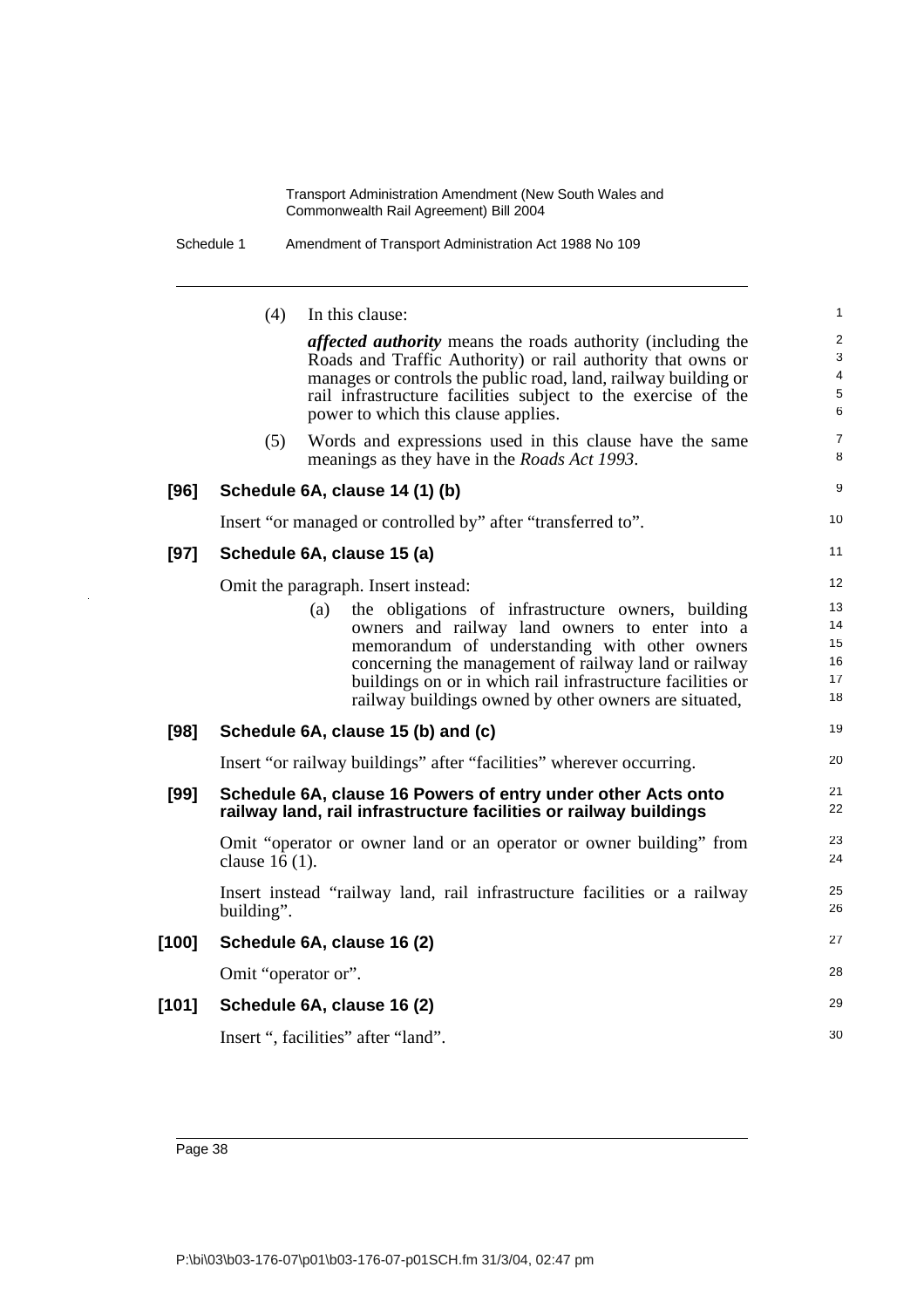Amendment of Transport Administration Act 1988 No 109 Schedule 1

| $[102]$ | Schedule 6A, clause 16 (3)                                                                                                                                                                                                                                                             | 1                          |  |
|---------|----------------------------------------------------------------------------------------------------------------------------------------------------------------------------------------------------------------------------------------------------------------------------------------|----------------------------|--|
|         | Omit "or operator".                                                                                                                                                                                                                                                                    | $\overline{c}$             |  |
| $[103]$ | <b>Schedule 6AA Access undertakings</b>                                                                                                                                                                                                                                                | 3                          |  |
|         | Omit "that is vested in or owned by the rail infrastructure owner"<br>wherever occurring in clauses $1(1)$ , $3(1)$ and 7.                                                                                                                                                             | 4<br>5                     |  |
|         | Insert instead "for which it is the rail infrastructure owner".                                                                                                                                                                                                                        | 6                          |  |
| $[104]$ | Schedule 6B Special provisions for underground rail facilities                                                                                                                                                                                                                         | 7                          |  |
|         | Insert ", ARTC" after "RIC" in the definition of <i>rail authority</i> in<br>clause $1(1)$ .                                                                                                                                                                                           | 8<br>9                     |  |
| $[105]$ | Schedule 6B, clause 6 (3) and (4)                                                                                                                                                                                                                                                      | 10                         |  |
|         | Insert after clause $6(2)$ :                                                                                                                                                                                                                                                           |                            |  |
|         | (3)<br>A rail authority in whom an underground rail facility is<br>vested, or who manages or controls an underground rail<br>facility, has the same functions under this clause as any other<br>rail authority that is the owner of the facility for the purposes<br>of this Schedule. | 12<br>13<br>14<br>15<br>16 |  |
|         | This clause does not apply to or in respect of underground rail<br>(4)<br>facilities to the extent that an ARTC arrangement provides<br>that any specified provisions of this clause do not apply to or<br>in respect of ARTC and a rail authority in relation to those<br>facilities. | 17<br>18<br>19<br>20<br>21 |  |
| $[106]$ | Schedule 7 Savings, transitional and other provisions                                                                                                                                                                                                                                  | 22                         |  |
|         | Insert at the end of clause $2(1)$ :                                                                                                                                                                                                                                                   |                            |  |
|         | Transport Administration Amendment (New South Wales and<br>Commonwealth Rail Agreement) Act 2004                                                                                                                                                                                       | 24<br>25                   |  |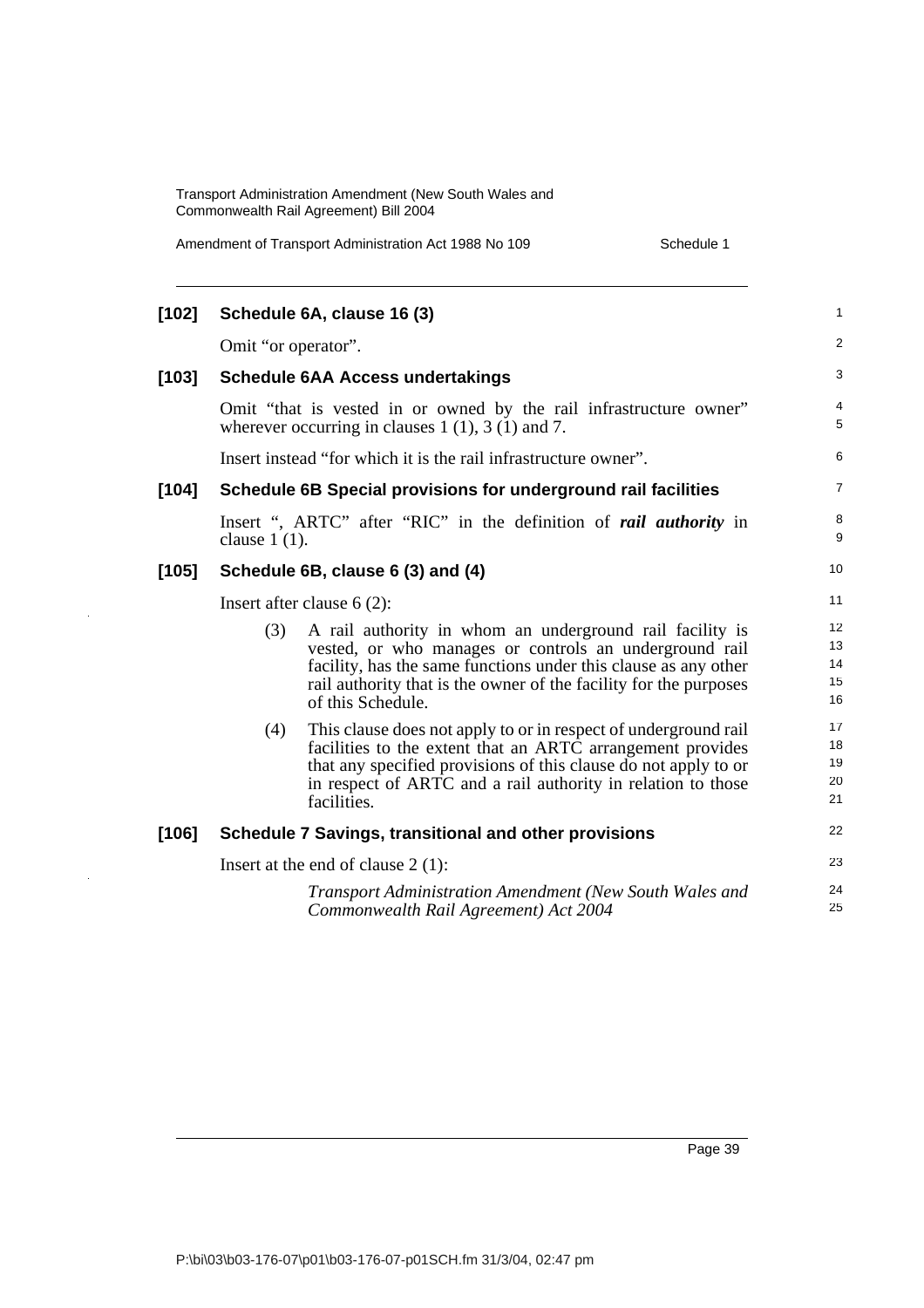| Schedule 1 | Amendment of Transport Administration Act 1988 No 109 |
|------------|-------------------------------------------------------|
|------------|-------------------------------------------------------|

#### **[107] Schedule 7** Insert in appropriate order with appropriate Part and clause numbers: **Part Provisions consequent on enactment of Transport Administration Amendment (New South Wales and Commonwealth Rail Agreement) Act 2004 Definitions** In this Part: *rail access agreement* means an agreement entered into by a rail authority pursuant to the NSW Rail Access Regime or RIC access undertaking that permits a person to operate rolling stock on the NSW rail network. *rail authority* has the same meaning as it has in Part 8A of the Act. *the amending Act* means the *Transport Administration Amendment (New South Wales and Commonwealth Rail Agreement) Act 2004*. **Existing rail access undertakings** An access undertaking entered into by a rail authority under Schedule 6AA and in force immediately before the commencement of this clause is, to the extent to which it relates to land or rail infrastructure facilities subject to an ARTC lease or licence, taken to have been entered into by ARTC instead of the rail authority. **Existing rail access agreements** (1) A rail access agreement entered into by a rail authority and in force immediately before the commencement of this clause continues in force, subject to this clause. (2) If a rail access agreement applies or is to apply to a part of the NSW rail network for which there are or are to be 2 or more rail infrastructure owners, the Minister may determine that the rail access agreement is terminated and determine that it is replaced by one or more separate rail access agreements entered into with each rail infrastructure owner. 1  $\overline{2}$ 3 4 5 6 7 8 9 10 11 12 13 14 15 16 17 18 19 20 21 22 23 24 25 26 27 28 29 30 31 32 33 34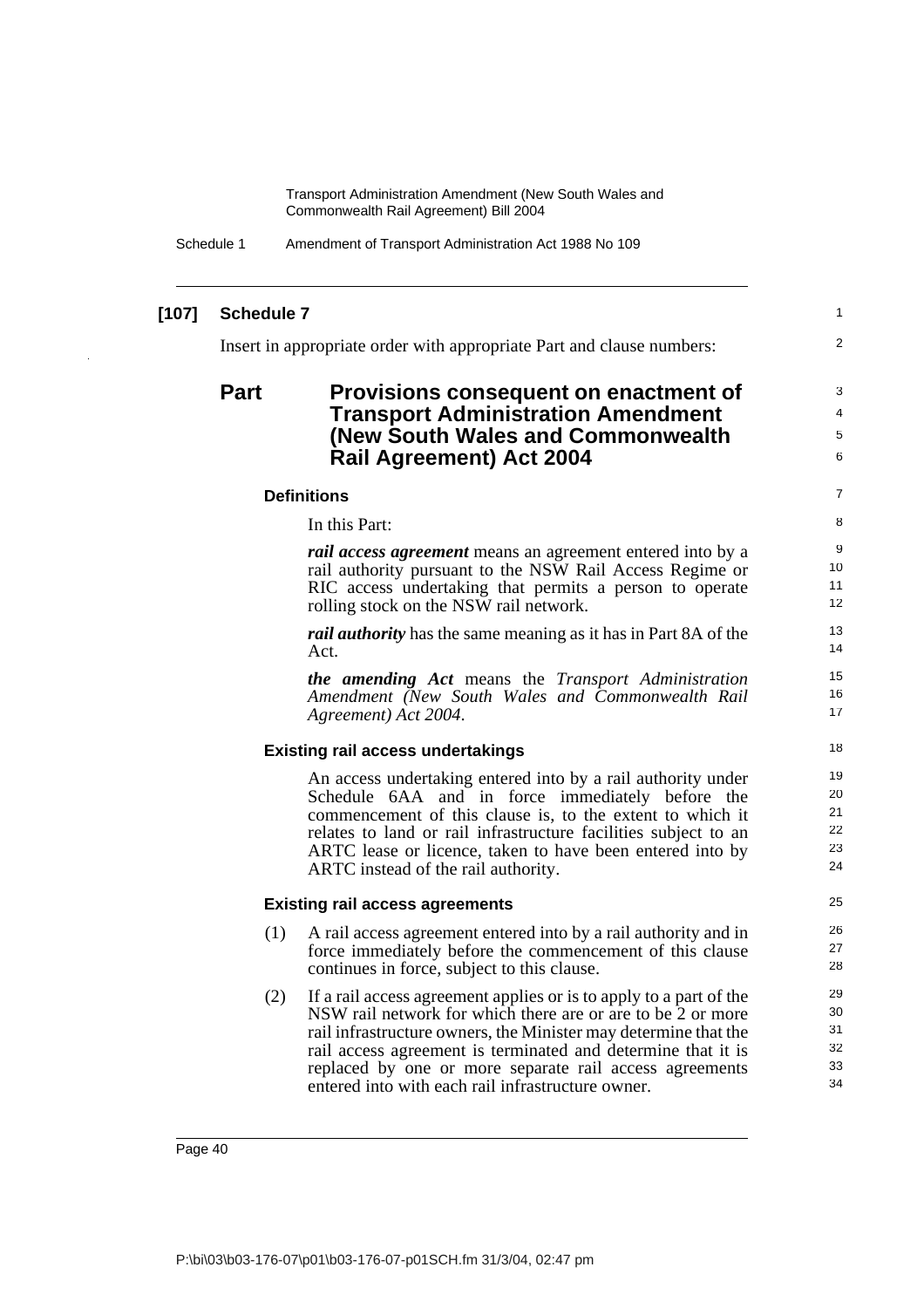Amendment of Transport Administration Act 1988 No 109 Schedule 1

|  | (3) |                                                                                                                     | The Minister may for the purposes of this clause:                                                                    | $\mathbf{1}$              |
|--|-----|---------------------------------------------------------------------------------------------------------------------|----------------------------------------------------------------------------------------------------------------------|---------------------------|
|  |     | (a)                                                                                                                 | determine the parties to each separate agreement, and                                                                | 2                         |
|  |     | (b)                                                                                                                 | determine the terms of each separate agreement, and                                                                  | $\ensuremath{\mathsf{3}}$ |
|  |     | (c)                                                                                                                 | determine the date on which each separate agreement                                                                  | $\overline{\mathbf{4}}$   |
|  |     |                                                                                                                     | takes effect.                                                                                                        | 5                         |
|  | (4) |                                                                                                                     | The Minister must give written notice to the parties to a                                                            | 6                         |
|  |     |                                                                                                                     | separate agreement of the agreement and its terms not less                                                           | $\overline{7}$            |
|  |     |                                                                                                                     | than 14 days before the separate agreement takes effect.                                                             | 8                         |
|  | (5) |                                                                                                                     | A separate agreement under this clause must not substantially                                                        | 9                         |
|  |     |                                                                                                                     | change rights or obligations under the previous agreement.<br>This subclause does not prevent a change in parties to | 10<br>11                  |
|  |     |                                                                                                                     | agreements.                                                                                                          | 12                        |
|  | (6) | The operation of this clause is not to be regarded:                                                                 |                                                                                                                      |                           |
|  |     | (a)                                                                                                                 | as a breach of contract or confidence or otherwise as a                                                              | 14                        |
|  |     |                                                                                                                     | civil wrong, or                                                                                                      | 15                        |
|  |     | (b)                                                                                                                 | as a breach of any contractual provision prohibiting,                                                                | 16                        |
|  |     |                                                                                                                     | restricting or regulating the assignment or transfer of                                                              | 17                        |
|  |     |                                                                                                                     | assets, rights or liabilities (within the meaning of<br>Schedule 4), or                                              | 18<br>19                  |
|  |     | (c)                                                                                                                 | as giving rise to any remedy by a party to an instrument,                                                            | 20                        |
|  |     |                                                                                                                     | or as causing or permitting the termination of any                                                                   | 21                        |
|  |     |                                                                                                                     | instrument, because of a change in the beneficial or                                                                 | 22                        |
|  |     |                                                                                                                     | legal ownership of any asset, right or liability.                                                                    | 23                        |
|  |     |                                                                                                                     | Disputes relating to terms of rail access agreements                                                                 | 24                        |
|  | (1) |                                                                                                                     | A party to a rail access agreement may, not more than 14 days                                                        | 25                        |
|  |     |                                                                                                                     | after being notified of a new separate rail access agreement                                                         | 26<br>27                  |
|  |     | under this Part, give notice in writing to the Independent<br>Pricing and Regulatory Tribunal that the terms of the |                                                                                                                      |                           |
|  |     |                                                                                                                     | agreement are not acceptable to it and refer the dispute to the                                                      | 28<br>29                  |
|  |     |                                                                                                                     | Tribunal under Part 4A of the <i>Independent Pricing and</i>                                                         | 30                        |
|  |     |                                                                                                                     | Regulatory Tribunal Act 1992.                                                                                        | 31                        |
|  | (2) |                                                                                                                     | Part 4A of the Independent Pricing and Regulatory Tribunal                                                           | 32                        |
|  |     |                                                                                                                     | Act 1992 (other than section 24C) applies to any such dispute                                                        | 33                        |
|  |     |                                                                                                                     | in the same way that it applies to a dispute with respect to a                                                       | 34                        |

Page 41

35

public infrastructure access regime.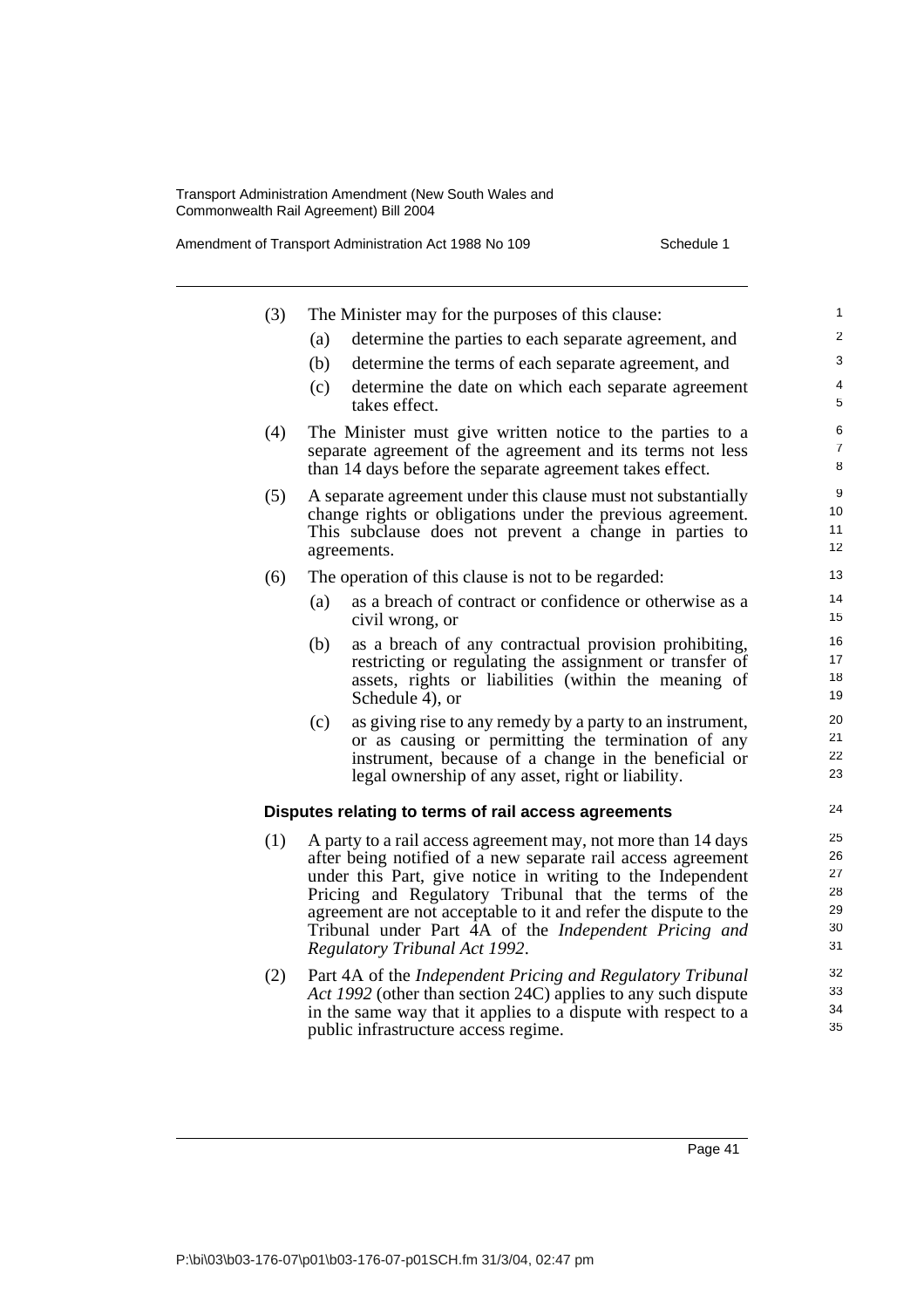Schedule 1 Amendment of Transport Administration Act 1988 No 109

(3) A dispute may not be referred or dealt with under this clause unless it is a dispute relating to terms of the new separate rail access agreement that are substantially different from those of the agreement it replaces or relating to whether terms of the previous agreement should be adjusted because of the separation.

- (4) To avoid doubt, the terms of an agreement are not substantially different merely because it is replaced by more than one agreement with different parties.
- (5) The arbitrator of the dispute is to determine the dispute by making a written determination.
- (6) The determination may vary the terms of a separate rail access agreement and any such rail access agreement has effect accordingly. The determination may not vary any terms of a separate rail access agreement that are not substantially different from terms contained in the agreement it replaces.
- (7) Nothing in this clause prevents the further amendment of the rail access agreement in accordance with its terms or any other law.

#### **Compliance with development legislation**

- (1) This clause applies:
	- (a) to development or an activity carried out before, or being carried out immediately before, the commencement of this clause by a rail authority (with or without development consent or approval under the *Environmental Planning and Assessment Act 1979*), or
	- (b) to any such development or activity that is continued after that commencement and is carried out in substantially the same manner as it was carried out before that commencement,

being development or an activity that is carried out on land subject to an ARTC lease or licence.

(2) The development or activity is taken to comply with any requirements for consents or approvals or any other requirements of the *Environmental Planning and Assessment Act 1979* and any other law relating to the carrying out of the development or activity.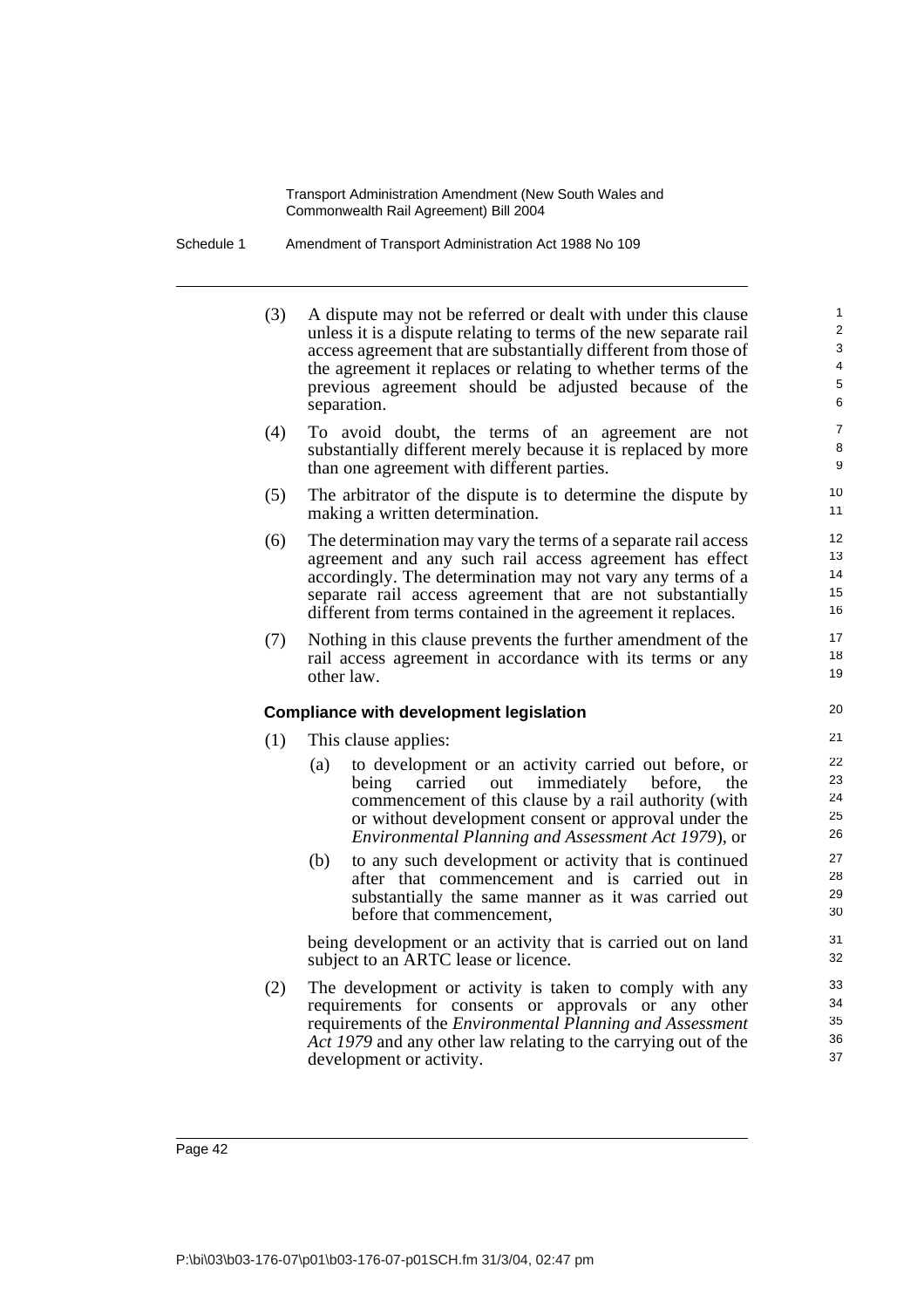Amendment of Transport Administration Act 1988 No 109 Schedule 1

- (3) This clause does not apply to the requirements of this Act, the *Occupational Health and Safety Act 2000*, the *Dangerous Goods Act 1975*, the *Rail Safety Act 2002*, the *Protection of the Environment Operations Act 1997* or any regulation under those Acts or any other Act or law prescribed by the regulations.
- (4) To avoid doubt, nothing in this clause prevents any person from relying on or acting in accordance with a development consent or other approval, or any rights relating to the continuation of an existing use, under the *Environmental Planning and Assessment Act 1979*.
- (5) Words and expressions used in this clause have the same meanings as they have in the *Environmental Planning and Assessment Act 1979*.

#### **Existing applications and approvals under the Environmental Planning and Assessment Act 1979**

- (1) This clause applies to rail infrastructure facilities or other assets subject to an ARTC lease or licence.
- (2) An assessment of a development or an activity, a development application or any other application, under the *Environmental Planning and Assessment Act 1979* relating to rail infrastructure facilities made by or on behalf of a rail authority before the commencement of the ARTC lease or licence (including any related environmental impact statement or other material prepared and lodged by or on behalf of the rail authority), and not finally determined before that commencement, is taken to have been made by or on behalf of ARTC.
- (3) A development consent or an approval granted under the *Environmental Planning and Assessment Act 1979* in relation to a rail infrastructure facility before the commencement of the ARTC lease or licence is taken to have been granted to ARTC.
- (4) This clause is subject to the regulations.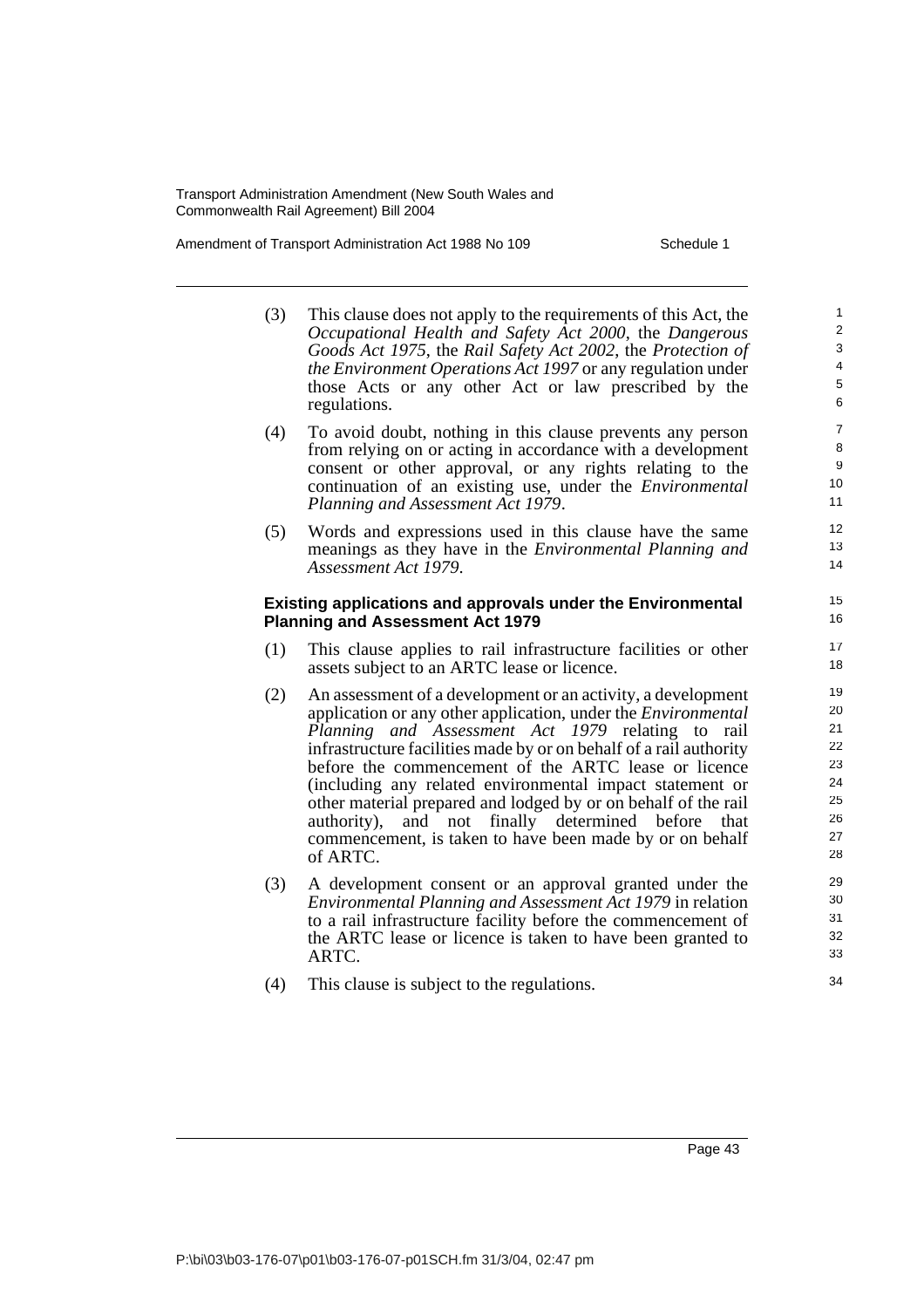1

Schedule 1 Amendment of Transport Administration Act 1988 No 109

#### **Entitlements of former rail authority employees**

|         |            | (1) | This section applies to a member of staff of a rail authority<br>(the <i>new rail employer</i> ) who was, within 30 days before<br>becoming a member of staff of the rail authority, a member of<br>staff of another rail authority (the <i>former rail employer</i> ). | $\overline{2}$<br>3<br>4<br>5 |
|---------|------------|-----|-------------------------------------------------------------------------------------------------------------------------------------------------------------------------------------------------------------------------------------------------------------------------|-------------------------------|
|         |            | (2) | Regulations may be made for or with respect to the following<br>matters:                                                                                                                                                                                                | 6<br>$\overline{7}$           |
|         |            |     | providing for service with one or more rail authorities<br>(a)<br>to be taken, for the purpose of accrual of leave and any<br>entitlements, as service with a new rail employer,                                                                                        | 8<br>9<br>10                  |
|         |            |     | the payment of leave entitlements on termination of<br>(b)<br>employment with a former rail employer,                                                                                                                                                                   | 11<br>12                      |
|         |            |     | the preservation and transfer of leave entitlements on<br>(c)<br>employment with a new rail employer,                                                                                                                                                                   | 13<br>14                      |
|         |            |     | (d)<br>eligibility to apply for vacant positions in rail<br>authorities (other than ARTC), including rights of<br>appeal.                                                                                                                                               | 15<br>16<br>17                |
|         |            | (3) | This clause does not apply to a temporary member of staff of<br>ARTC within the meaning of Division 5 of Part 8A.                                                                                                                                                       | 18<br>19                      |
|         |            | (4) | In this clause, <i>rail authority</i> includes ARTC.                                                                                                                                                                                                                    | 20                            |
| $[108]$ |            |     | <b>Schedule 8 State Rail Authority</b>                                                                                                                                                                                                                                  | 21                            |
|         |            |     | Insert after clause $4(3)$ :                                                                                                                                                                                                                                            | 22                            |
|         |            | (4) | The approval of the Minister is not required under this clause<br>to any ARTC arrangement that the State Rail Authority is<br>authorised to enter into under Part 8A of the Act.                                                                                        | 23<br>24<br>25                |
| $[109]$ |            |     | Schedule 8, clause 18A                                                                                                                                                                                                                                                  | 26                            |
|         |            |     | Insert after clause 18:                                                                                                                                                                                                                                                 | 27                            |
|         | <b>18A</b> |     | RIC may act as agent of SRA                                                                                                                                                                                                                                             | 28                            |
|         |            |     | Rail Infrastructure Corporation may, with the consent of the<br>Minister, act as an agent for the State Rail Authority without<br>obtaining the consent of the State Rail Authority.                                                                                    | 29<br>30<br>31                |